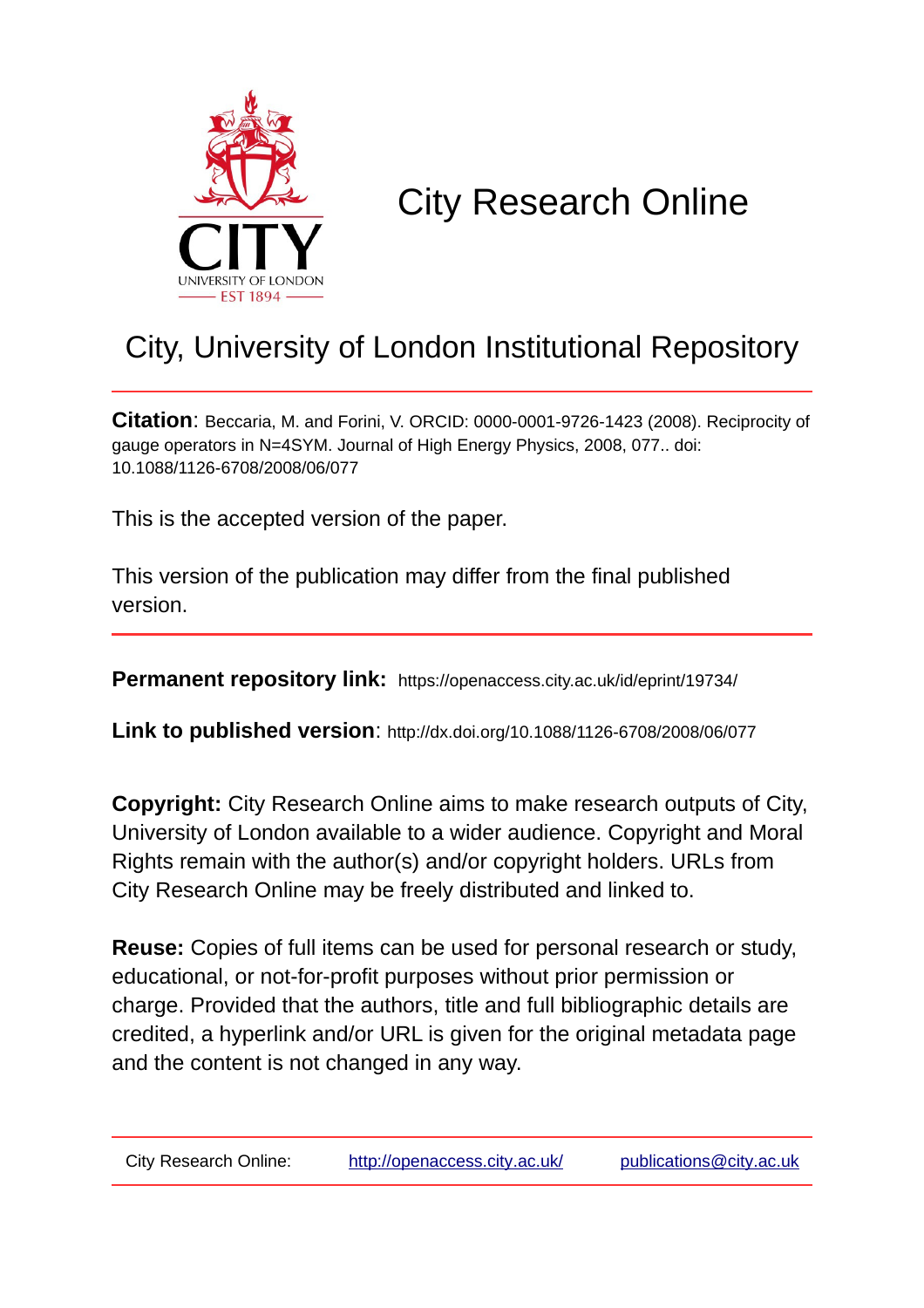# **Reciprocity of gauge operators in**  $\mathcal{N} = 4$  **SYM**

### **Matteo Beccaria**

*Dipartimento di Fisica, Universita' del Salento, Via Arnesano, I-73100 Lecce INFN, Sezione di Lecce E-mail:* [matteo.beccaria@le.infn.it](mailto:matteo.beccaria@le.infn.it)

#### **Valentina Forini**

*Humboldt-Universit¨at zu Berlin, Institut f ¨ur Physik, Newtonstraße 15, D-12489 Berlin E-mail:* [forini@physik.hu-berlin.de](mailto:forini@physik.hu-berlin.de)

ABSTRACT: A recently discovered generalized Gribov-Lipatov reciprocity holds for the anomalous dimensions of various twist operators in  $\mathcal{N} = 4$  SYM. Here, we consider a class of scaling  $\mathfrak{psu}(2,2|4)$  operators that reduce at one-loop to twist-3 maximal helicity gluonic operators. We extract from the asymptotic long-range Bethe Ansatz a closed expression for the spin dependent anomalous dimension at four loop order and provide a complete proof of reciprocity. We comment about the interplay with possible, yet unknown, wrapping corrections.

KEYWORDS: integrable quantum field theory, integrable spin chains (vertex models), quantum integrability (Bethe ansatz).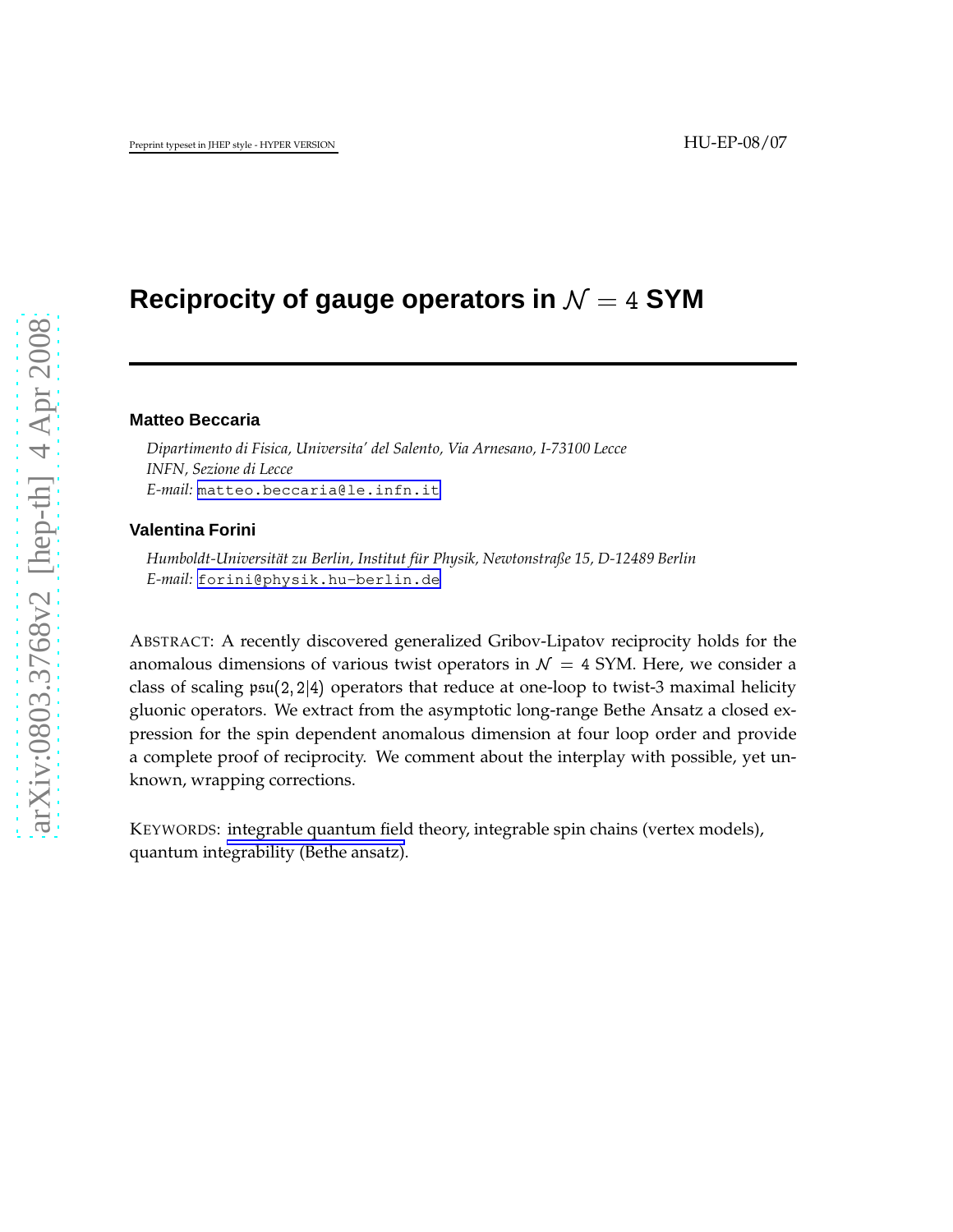# **Contents**

| 1.        | Introduction                                                          | $\overline{2}$ |
|-----------|-----------------------------------------------------------------------|----------------|
| 2.        | Reciprocity of twist-2 anomalous dimensions in QCD                    | 4              |
|           | Gribov-Lipatov reciprocity<br>2.1                                     | $\overline{4}$ |
|           | Reciprocity respecting evolution equations<br>2.2                     | 5              |
|           | Moch-Vermaseren-Moch relations and reciprocity of the kernel P<br>2.3 | 6              |
| 3.        | Generalized reciprocity in $\mathcal{N}=4$ SYM                        | 7              |
|           | Twist-2 universal supermultiplet<br>3.1                               | 8              |
|           | Twist-3 operators with scalar fields<br>3.2                           | $8\phantom{1}$ |
|           | Twist-3 operators with gauginos<br>3.3                                | 9              |
|           | Twist-3 operators with gauge fields<br>3.4                            | 9              |
| 4.        | <b>Gluonic operators</b>                                              | 9              |
|           | Long-range Bethe equations<br>4.1                                     | 10             |
|           | Three loop results<br>4.2                                             | 10             |
|           | Some structural properties<br>4.3                                     | 11             |
| 5.        | The four loop anomalous dimension                                     | 13             |
| 6.        | Proof of reciprocity                                                  | 15             |
|           | 6.1<br>Reciprocity condition from Mellin transformation               | 15             |
|           | Reciprocity respecting combinations with respect to $n(n + 1)$<br>6.2 | 16             |
|           | Reduction algorithm<br>6.3                                            | 17             |
|           | 6.4 Results for P at four loops                                       | 17             |
| 7.        | Reciprocity and wrapping                                              | 19             |
| 8.        | Conclusions                                                           | 20             |
|           | A. Large N expansions and reciprocity                                 | 22             |
|           | A.1 Reversed form of $\gamma_4$ , suitable for the large N expansion  | 23             |
|           | A.2 Large <i>N</i> expansion of $\gamma$                              | 24             |
|           | A.3 MVV-like relations                                                | 25             |
|           | A.4 Large $N$ expansion of $P$                                        | 27             |
| <b>B.</b> | Some technical remarks concerning harmonic sums                       | 28             |
|           | Definition<br>B.1                                                     | 28             |
|           | Shuffle algebra and canonical basis<br>B.2                            | 28             |
|           | Asymptotic values<br><b>B.3</b>                                       | 29             |
|           | Derivatives<br>B.4                                                    | 30             |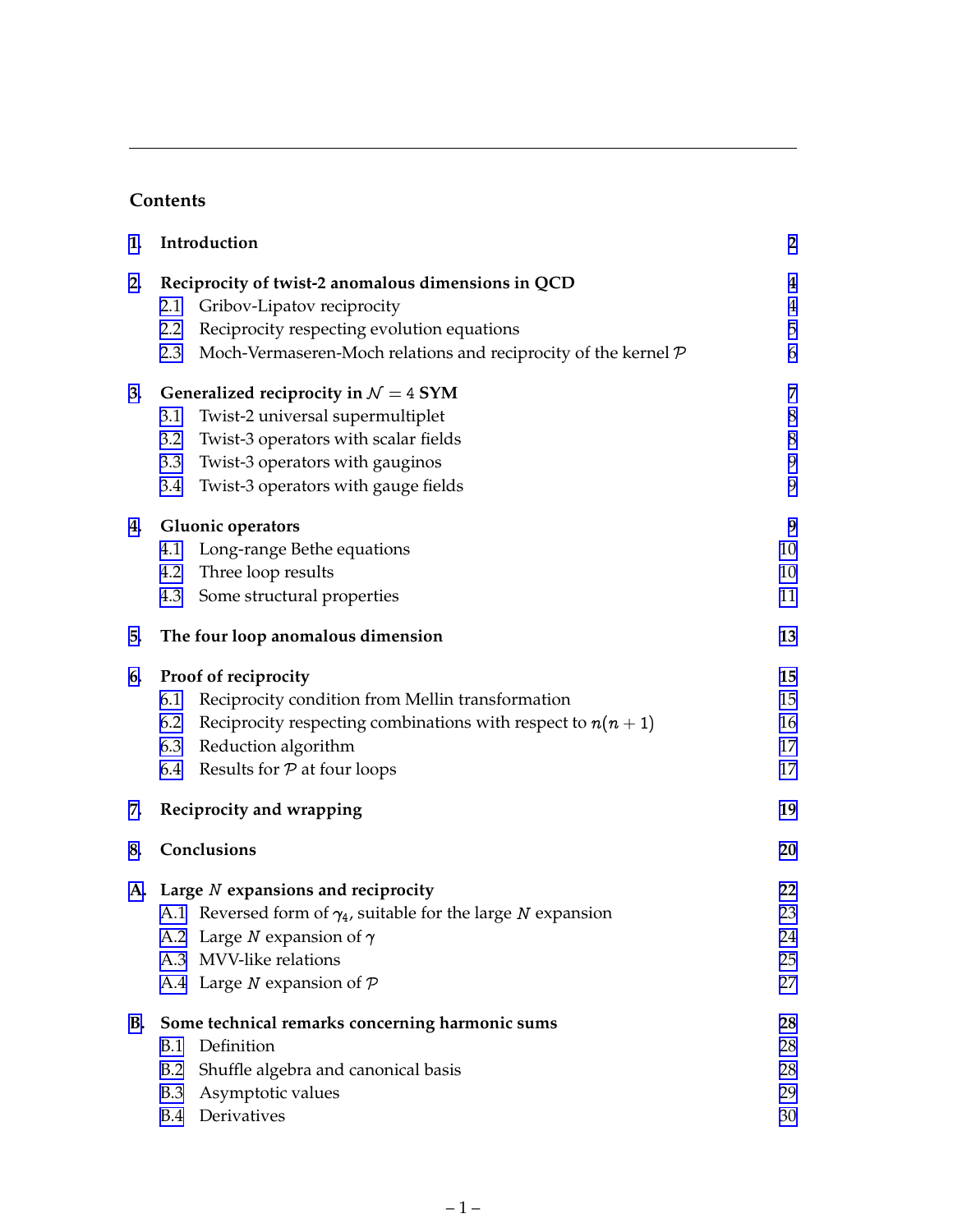# <span id="page-3-0"></span>**1. Introduction**

The maximally supersymmetric theory  $\mathcal{N} = 4$  SYM is dual to type II superstring on  $AdS_5 \times S^5$  and plays a central role in the AdS/CFT correspondence [\[1\]](#page-31-0). The existence of a strong-weak coupling duality links the integrability properties on the string side [[2](#page-32-0)] to a well-known form of *internal* integrability in the superconformal theory [[3](#page-32-0)]. At oneloop, the scale dependence of renormalized composite operators is governed in the planar limit by a local integrable super spin-chain Hamiltonian [\[4\]](#page-32-0). At higher loops, integrability persists and is described by a long-range lattice Hamiltonian whose interaction range increases with the loop order [[5](#page-32-0)]. In particular, AdS/CFT duality has been crucial in prompting the higher loop proposal for the S-matrix of  $\mathcal{N} = 4$  SYM theory [\[6, 7](#page-32-0), [8](#page-32-0), [9, 10, 11](#page-32-0), [12](#page-32-0), [13](#page-32-0), [14, 15, 16](#page-32-0)].

The energy levels of the integrable spin-chain compute the anomalous dimension of scaling fields in the superconformal theory, *i.e.* the energies of would-be dual string states. For a given specific operator, the calculation amounts to finding the relevant solution of a rather complicated set of Bethe Ansatz equations. Of course, finding a closed formula for a *class* of operators is a more difficult task. In some applications, aimed at accurate tests of AdS/CFT duality, one considers operators which are gauge invariant single traces with varying length. In the large length limit, the size corrections can be computed by a thermodynamical analysis of the Bethe Ansatz equations [[17](#page-32-0), [18](#page-33-0)]. In exceptional cases, it is also possible to exhibit closed formulae for the anomalous dimensions at finite length [[19](#page-33-0)].

Here, we shall be interested in the class of so-called *quasipartonic* twist operators [[20](#page-33-0)]. They have a basically fixed field content, but are constructed with an arbitrary number of covariant derivatives distributed among the fields. The twist operators are characterized by a simple control parameter which is the total number of derivatives, simply related to the total Lorentz spin  $N$ . From the spin-chain point of view, they are associated with fixed length states, at least in the one-loop description of mixing. The thermodynamical limit of a large number of Bethe roots is nothing but the large spin limit  $N \to \infty$  and in this regime it is possible to derive integral equations computing the roots distribution at all orders in the gauge coupling [\[11](#page-32-0), [16](#page-32-0), [21\]](#page-33-0).

Surprisingly, in some cases it is also possible to provide closed multi-loop expressions for the anomalous dimension  $\gamma(N)$  of special twist operators as functions of the Lorentz spin  $N$  [[7](#page-32-0), [22](#page-33-0), [23, 24, 25, 26](#page-33-0)]. Currently, it is not known how to derive systematically the functions  $\gamma(N)$  beyond the one-loop level although some progress can be done exploiting the Baxter approach  $^1$ . Recent analytical attempts are discussed in [\[27](#page-33-0), [28](#page-33-0)].

The anomalous dimensions  $\gamma(N)$  are expected to contain important information encoded in their dependence on <sup>N</sup>. The physical content of this information can be extracted by exploiting known facts valid for similar twist operators arising in the QCD analysis of deep inelastic scattering (DIS) [\[29](#page-33-0), [30](#page-33-0)]. In that context, one can consider the leading twist-2

<sup>&</sup>lt;sup>1</sup>A. V. Kotikov, private communication.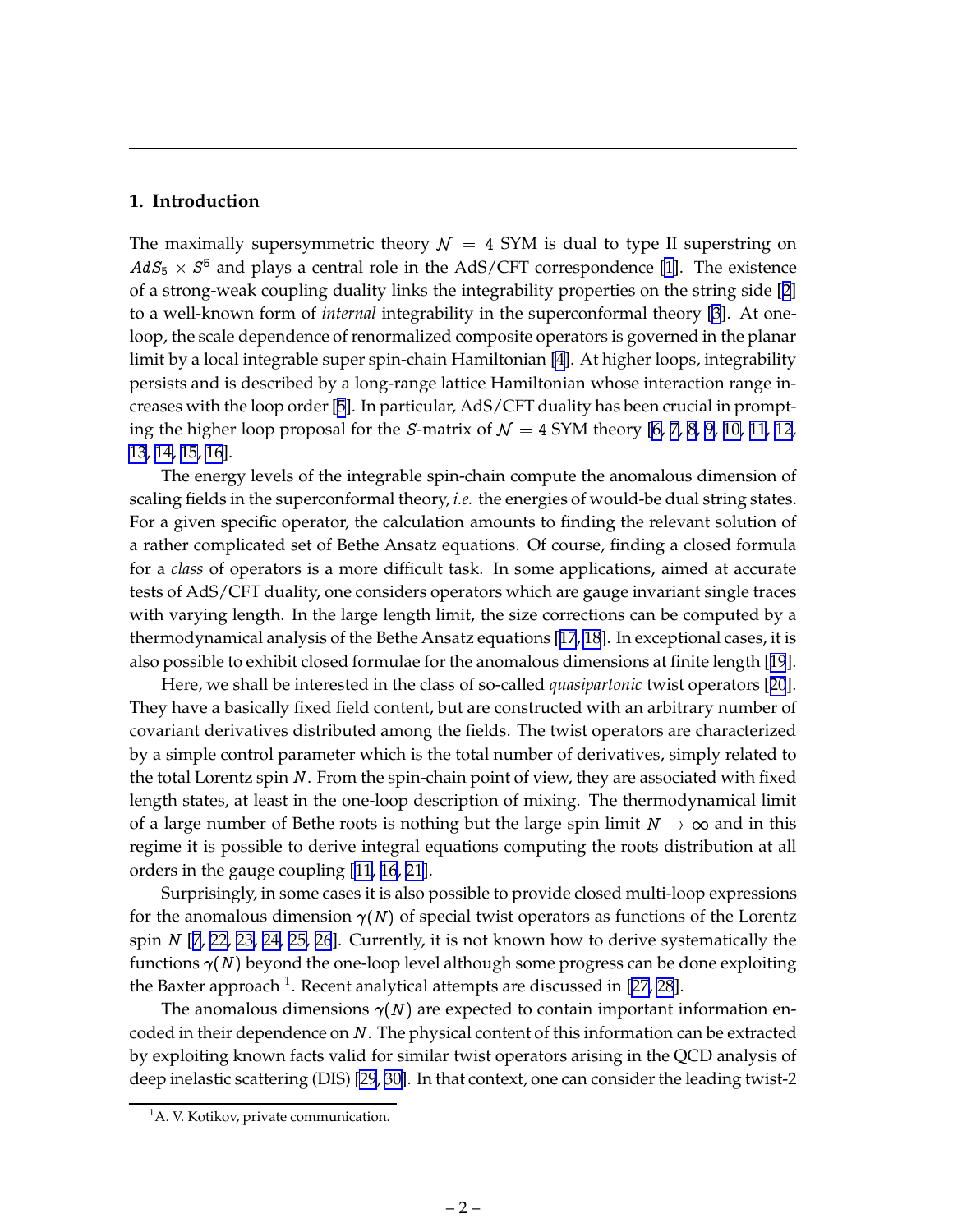contributions and connect the total spin  $N$  to its dual, in Mellin space, which is the Bjorken variable x. Two opposite regimes emerge in a natural way, each carrying its lore of approximations. The first is small  $x \to 0$  and is captured by the BFKL equation [\[31](#page-33-0)]. It can be analyzed by considering the Regge poles of  $\gamma(N)$  analytically continued to negative (unphysical) values of the spin. A recent detailed example of such analysis is discussed in [\[22](#page-33-0)].

Here, we shall be interested in the properties of the second *quasi-elastic* regime which is  $x \to 1$ , *i.e.* large N. The following general features can be inferred from the large N behavior of known three loops twist-2 QCD results as well as from general results valid at higher twist [[32](#page-33-0)]

1. The leading large N behavior of the anomalous dimensions  $\gamma(N)$  is logarithmic

$$
\gamma(N) = 2\,\Gamma(\alpha_s) \, \log \, N + \mathcal{O}(N^0), \qquad N \to \infty. \tag{1.1}
$$

The function  $\Gamma(\alpha_s)$  is a universal function of the coupling related to soft gluon emission [\[33, 32](#page-33-0), [34\]](#page-33-0). It appears as a cusp anomalous dimension governing the renormalization of a light-cone Wilson loop describing soft-emission processes as quasiclassical charge motion.

2. The subleading terms in the large N expansion of  $\gamma(N)$  obey (three loops) hidden relations, the Moch-Vermaseren-Vogt (MVV) constraints [[35](#page-34-0), [36](#page-34-0)]. Recently, they have been extended to an infinite set of higher orders relations in the  $1/N$  expansion [[37](#page-34-0)]. Basically, they predict that roughly half of the  $1/N$  expansion is completely determined by the other half.

A very promising strategy is certainly that of investigating these features in the context of planar  $\mathcal{N} = 4$  SYM, where integrability techniques afford a relatively painless multi-loop analysis. This approach could shed light on the otherwise elusive beautiful structures found in the closed expressions of twist anomalous dimensions.

¿From this point of view, we can reconsider point 1. in the above list. It is well known that an integral equation has been derived providing the all-order weak coupling expansion of  $\Gamma(\alpha_s)$  [\[11](#page-32-0), [16\]](#page-32-0). The calculation has been extended at strong-coupling in the explicit case of the  $\mathfrak{sl}(2)$  sector [[38\]](#page-34-0) and is amenable to wide generalizations [[39\]](#page-34-0). Thus, our attitude is that the general remark 1. is a strong check for any guessed expression  $\gamma(N)$  describing a particular class of twist operators.

Concerning 2., the understanding of MVV relations is instead more intriguing and less conclusive. In the twist-2 QCD context, it is known that the existance of MVV relations is related with space-time reciprocity of DIS and its crossed version of  $e^+e^-$  annihilation into hadrons (see [\[40](#page-34-0)] for a very clear pedagogical discussion). This is a non-trivial all-order generalization of the one-loop Gribov-Lipatov (GL) reciprocity [\[41](#page-34-0)]. Positive three loops tests for QCD and for the universal twist-2 supermultiplet in  $\mathcal{N} = 4$  SYM are discussed in [\[37](#page-34-0), [42\]](#page-34-0). Technically, reciprocity in the twist-2 case holds for the Dokshitzer-Marchesini-Salam (DMS) evolution kernel governing simultaneously the distribution and fragmentation functions [\[43](#page-34-0)]. The MVV relations follow as a straightforward corollary.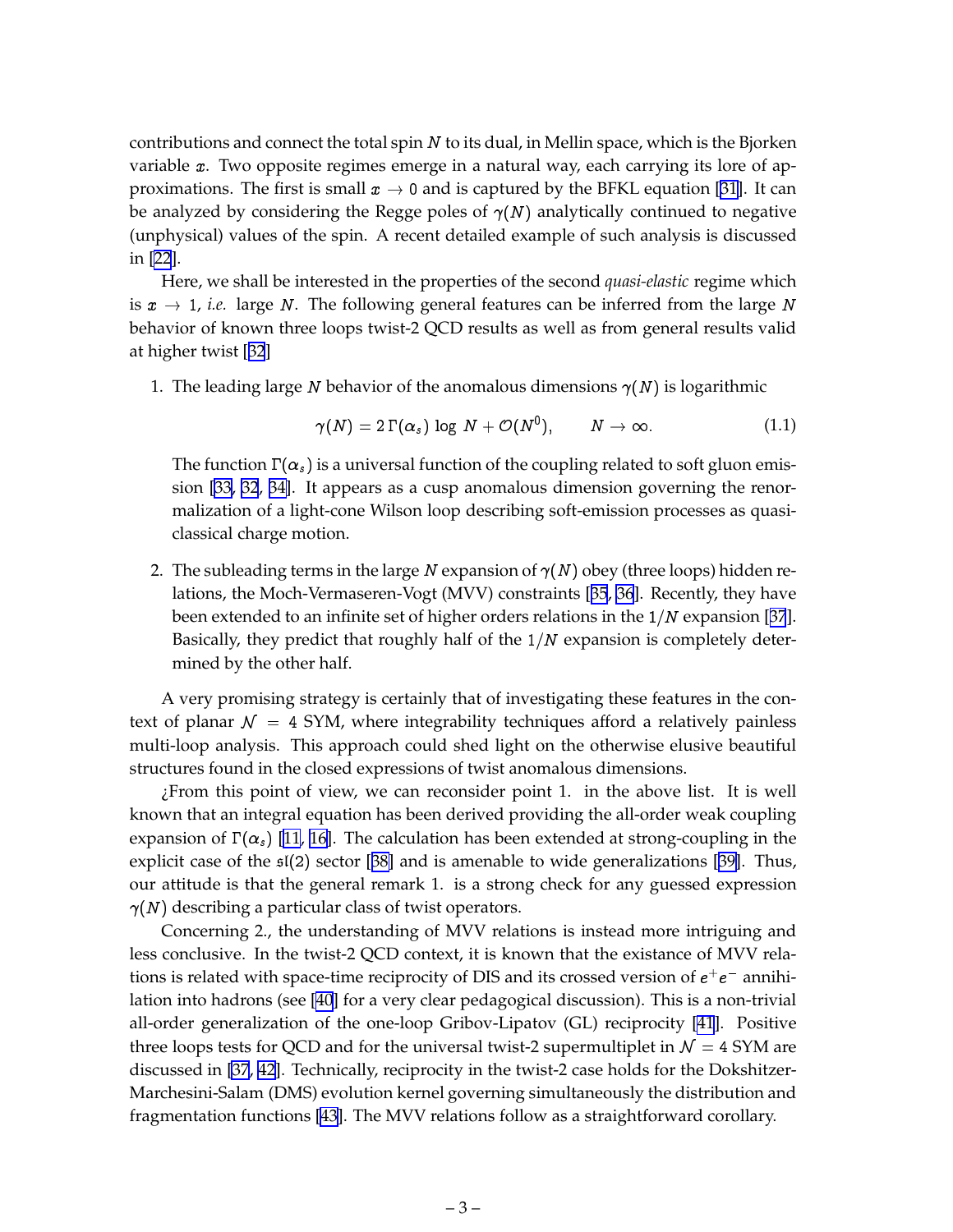<span id="page-5-0"></span>The formalism of the DMS reciprocity respecting kernel can be extended to higher twists and in particular to various twist-3 sectors where closed formulae for the anomalous dimensions are available in  $\mathcal{N} = 4$  SYM. Remarkably, the generalized Gribov-Lipatov reciprocity works perfectly. The first example is the relatively simple  $\mathfrak{sl}(2)$  sector [[25](#page-33-0)], where a 4 loops complete proof is available. Additional evidences of reciprocity for fermionic and gauge operators (both at three loops) have been later discussed in [[26](#page-33-0), [24](#page-33-0)].

Here, we present a complete analysis of a nested gluonic sector [\[26](#page-33-0), [44\]](#page-34-0) that we study at four loops. Our main result is that reciprocity holds rigorously even in this case, modulo possible wrapping effects.

This paper is organized as follows: In Sec. (2), as a reminder, we recall the main QCD facts concerninig the generalized Gribov-Lipatov reciprocity. In Sec. [\(3\)](#page-8-0) we present the suitable extension to  $\mathcal{N} = 4$  SYM theory with a summary of known successfull reciprocity tests. In Sec. [\(4\)](#page-10-0) we discuss in details the class of operators studied in this paper. The four loop anomalous dimension is presented in Sec. ([5](#page-14-0)), and a complete proof of its reciprocity properties is derived in Sec. ([6](#page-16-0)). Finally, Sec. ([7](#page-20-0)) contains a discussion of the relation beween reciprocity and wrapping. In Appendix [\(A\)](#page-23-0), we collect several tests of our results related to the large N expansion. Appendix  $(B)$  $(B)$  is a short primer on nested harmonic sums collecting useful definitions and formulae.

## **2. Reciprocity of twist-2 anomalous dimensions in QCD**

#### **2.1 Gribov-Lipatov reciprocity**

The scale dependence of QCD parton distribution functions in deep inelastic scattering is governed by the the DGLAP evolution equations [[41, 45](#page-34-0), [46](#page-34-0)]. The non perturbative ingredients are the space-like (S) splitting functions  $P<sub>S</sub>(x)$ , related to the anomalous dimensions of twist-2 operators [[47](#page-35-0)] through a Mellin transformation. Three loop results for the anomalous dimensions  $\gamma_s(N)$  governing the evolution of singlet and non-singlet unpolarized distributions have been obtained in [[35, 36](#page-34-0)].

The related crossed process of  $e^+e^-$  annihilation into hadrons involves the non perturbative fragmentation functions. In their scale evolution the role of splitting functions is played by the so-called time-like (T) splitting functions  $P_T(x)$ , which allow to define timelike anomalous dimensions  $\gamma_T(N)$  again by a Mellin transformation. A basic question is then: *What is the relation between space and time-like kernels*  $P_S$  *and*  $P_T$  ?

A first relation between  $P_S(x)$  and  $P_T(x)$  is the Drell-Levy-Yan relation [[48](#page-35-0)]

Drell-Levy-Yan : 
$$
P_T(x) = -\frac{1}{x} P_S\left(\frac{1}{x}\right)
$$
. (2.1)

This is an analytic continuation from one kernel to the other which passes through the singular point  $x = 1$  at the border of the respective disjoint physical regions. It is a relation trivial at one-loop and full of subtleties at higher orders. A discussion at two loops is presented in [\[49](#page-35-0)].

A second equation has been proposed by Gribov and Lipatov [\[41\]](#page-34-0), that reads

$$
Gribov-Lipatov: \t P_T(x) = P_S(x) \equiv P(x). \t (2.2)
$$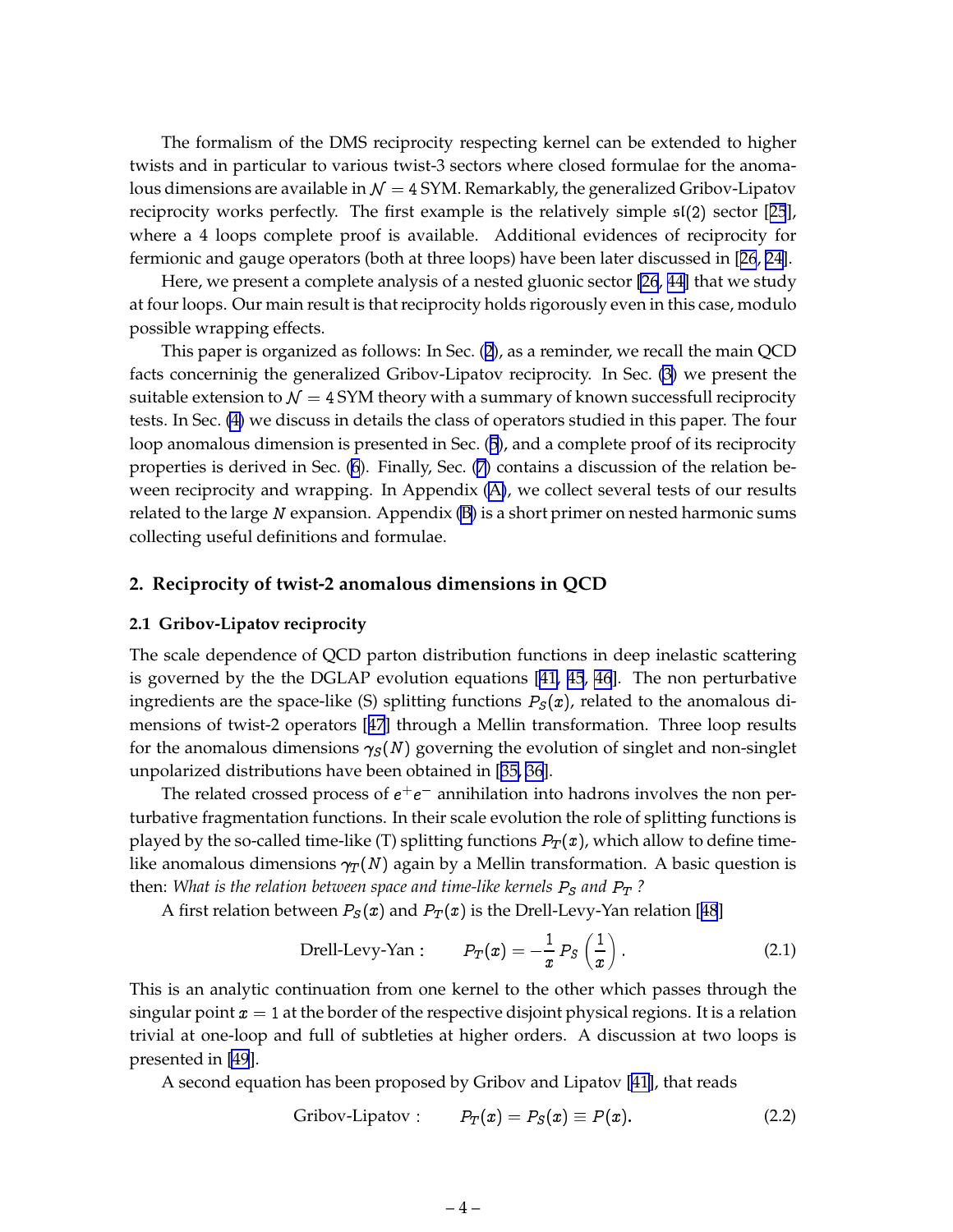<span id="page-6-0"></span>Assuming this result and the (true) Drell-Levy-Yan relation, we get the following *reciprocity* for the common function  $P(x)$ 

Gribov-Lipatov reciprocity : 
$$
P(x) = -x P\left(\frac{1}{x}\right)
$$
. (2.3)

In Mellin space <sup>2</sup>, it can be shown that this means (in the sense of asymptotic expansions at large <sup>N</sup>)

$$
P(N) = f(J^2), \qquad J^2 = N(N+1), \qquad N \to \infty.
$$
 (2.4)

Gribov-Lipatov reciprocity holds at one-loop, but fails at two loops [[50](#page-35-0), [51](#page-35-0)]. The explicit violation can be written as

$$
\frac{1}{2}\left[P_{T,qq}^{(2)}(x)-P_{S,qq}^{(2)}\right]=\int_0^1\frac{dz}{z}\left\{P_{qq}^{(1)}\left(\frac{x}{z}\right)\right\}_+\,P_{qq}^{(1)}(z)\,\log\,z.\tag{2.5}
$$

It is *kinematic* in the sense that it is entirely expressed in terms of the one-loop kernel. A deep explanation for this naive observation is illustrated in the next section.

#### **2.2 Reciprocity respecting evolution equations**

The evolution equations for the parton distributions or fragmentation functions  $D_\sigma(\pmb{x}, Q^2)$  $(\sigma = S, T)$  take the standard convolution form

$$
\partial_{\tau} D_{\sigma}(x, Q^2) = \int_0^1 \frac{dz}{z} P_{\sigma}(z, \alpha_s(Q^2)) D_{\sigma}\left(\frac{x}{z}, Q^2\right), \qquad (2.6)
$$

where  $P_{\sigma}$  are the space or time-like splitting functions and  $\tau =$  log  $Q^2$ . Mellin transforming, this reads

$$
\partial_{\tau} D_{\sigma}(N, Q^2) = -\frac{1}{2} \gamma_{\sigma}(N, \alpha_s(Q^2)) D_{\sigma}(N, Q^2), \qquad (2.7)
$$

where

$$
D_{\sigma}(N,Q^2) = \int_0^1 \frac{dx}{x} x^N D_{\sigma}(x,Q^2), \qquad \gamma_{\sigma}(N,Q^2) = -\frac{1}{2} \int_0^1 \frac{dx}{x} x^N P_{\sigma}(x,\alpha_s(Q^2)). \quad (2.8)
$$

Based on several deep physical ideas, it has been proposed to rewrite the evolution equation in a way that aims at treating the DIS and  $e^+e^-$  channels more symmetrically, in the spirit of Gribov-Lipatov reciprocity [\[52](#page-35-0), [43\]](#page-34-0). The reciprocity respecting evolution equations take the form

$$
\partial_{\tau} D_{\sigma}(x, Q^2) = \int_0^1 \frac{dz}{z} \, \mathcal{P}(z) \, D_{\sigma} \left( \frac{x}{z}, z^{\sigma} \, Q^2 \right), \tag{2.9}
$$

 $\overline{\phantom{0}}$ 

where  $\sigma = -1$ , 1 for the space and time like channels respectively. In the equation above we have not written in details the scale dependence of the coupling for reasons to be explained later.

The crucial point is that the evolution kernel  $P(z)$  is the same in both channels. As an immediate check, one recovers for the non-singlet quark evolution the Curci-Furmansky-Petronzio relation Eq. (2.5). Other features related to the Low, Burnett, Kroll theorems [\[53](#page-35-0)] are discussed in [[43](#page-34-0)]. A successfull three loop check using the  $\gamma_T$  evaluated by Drell-Levy-Yan analytic continuation is described in [[54\]](#page-35-0) for the non-singlet QCD anomalous dimensions.

<sup>2</sup>The Mellin transform  $\mathcal{F}(N)$  of  $f(x)$  is defined by  $\mathcal{F}(N) = \int_0^1 dx x^{N-1} f(x)$ .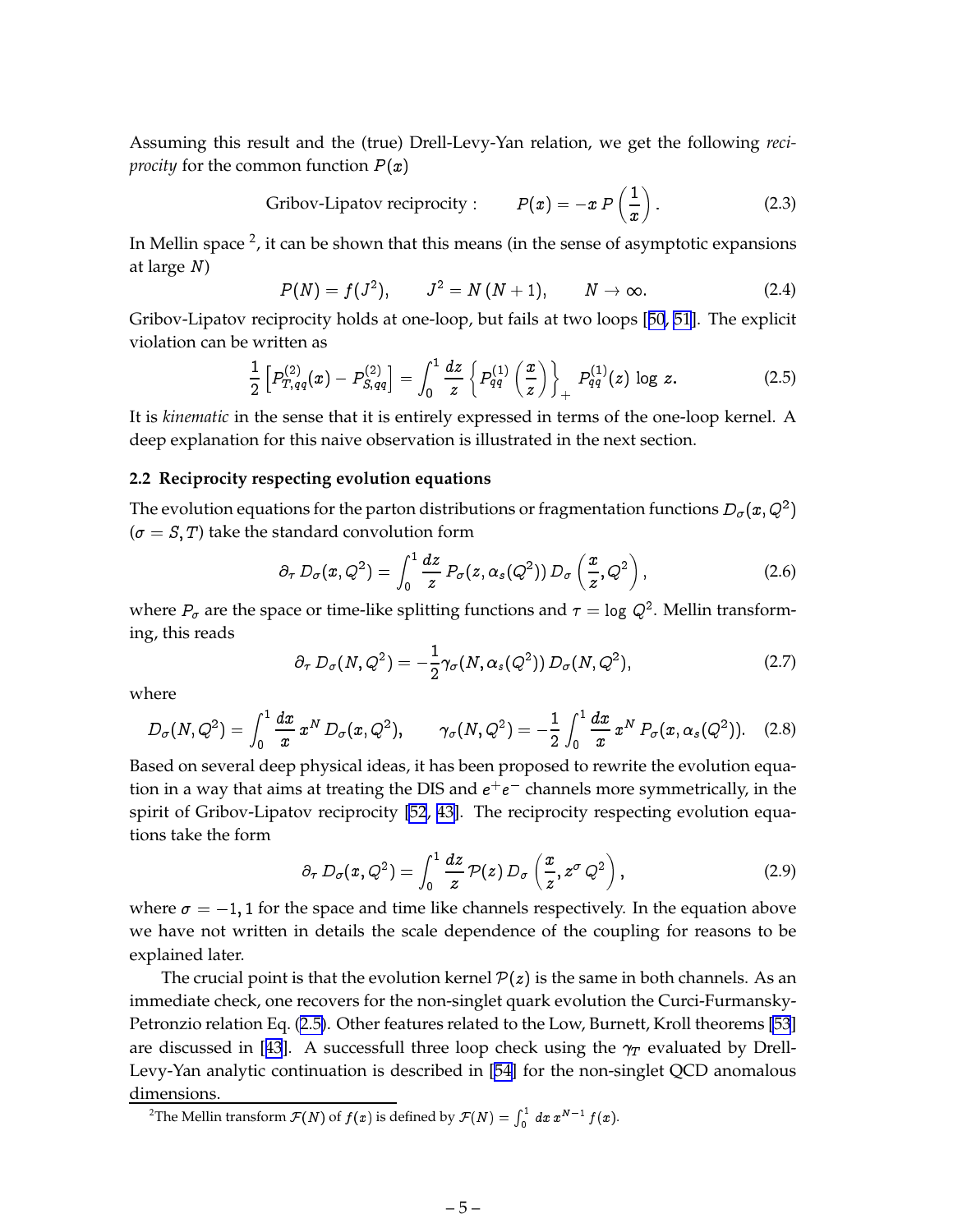#### <span id="page-7-0"></span>**2.3 Moch-Vermaseren-Moch relations and reciprocity of the kernel** <sup>P</sup>

An important test of Eq. [\(2.9\)](#page-6-0) can be done in the  $x \to 1$  limit. To explain it, let us briefly recall what are known as the Moch-Vermaseren-Moch (MVV) relations for twist-2 anomalous dimensions in QCD. The large spin N expansion of the (unpolarized) 3 loops anoma-lous dimensions [\[35](#page-34-0), [36](#page-34-0)] starts with a leading logarithm behavior  $2 \Gamma_{\text{cusp}}(\alpha_s)$  log N. The subleading  $\sim$  log $^p$   $N/N^q$  corrections are found to obey special relations first investigated by MVV in [\[35](#page-34-0), [36](#page-34-0)] (see also, at two loops, [\[50\]](#page-35-0)). Roughly speaking, these relations predict the three loop 1/*N* terms in terms of the  $N^0$  two loop ones.

Neglecting effects due to the running couplings, one immediately derives from Eq. ([2.9](#page-6-0)) the non-linear relation (after a rescaling of  $P$ )

$$
\gamma_{\sigma}(N) = \mathcal{P}\left(N - \frac{1}{2}\,\sigma\,\gamma_{\sigma}(N)\right). \tag{2.10}
$$

In the spirit of the derivation of the reciprocity respecting evolution equation Eq. [\(2.9\)](#page-6-0) it is natural to guess that the kernel  $P$  obeys the Gribov-Lipatov reciprocity relation

$$
\mathcal{P}(x) = -x \,\mathcal{P}(1/x). \tag{2.11}
$$

As an immediate corollary, the following general parametrization of the large N expansion of  $\gamma_\sigma$  (we define  $N=N\,e^{\gamma_\mathrm{E}}$  and  $A=2\,\Gamma_\mathrm{cusp})$ 

$$
\gamma_{\sigma}(N) = A \log \overline{N} + B + C_{\sigma} \frac{\log \overline{N}}{N} + \left(D_{\sigma} + \frac{1}{2}A\right) \frac{1}{N} + \cdots,
$$
 (2.12)

must satisfy the constraints

$$
C_{\sigma} = -\frac{1}{2}\sigma A^2, \qquad D_{\sigma} = -\frac{1}{2}\sigma AB,
$$
 (2.13)

which are highly non-trivial since A,  $B$ , C and D are functions of the gauge coupling. The first relation in (2.13) is indeed verified at three loops by the explicit evaluation of  $\gamma_{\sigma}$ . The second (subleading) relation requires, in QCD, a correction related to the non-zero value of the  $\beta$  function, as discussed in [\[37](#page-34-0)]. For twist-2 operators in the finite  $\mathcal{N} = 4$  SYM theory, it is correct as it stands.

Thus, the two MVV relations in Eq. (2.13) strongly suggest that the reciprocity relation Eq. (2.11) holds. In N-space, it is equivalent to the claim that the kernel  $P(N)$  has a large N expansion in *integer powers of* J<sup>2</sup> of the form

$$
\mathcal{P}(N) = \sum_{n} \frac{a_n (\log J)}{J^{2n}},\tag{2.14}
$$

where  $J^2 = N(N + 1)$ , and  $a_n$  are polynomials which can be computed in perturbation theory as series in  $\alpha_s$ . The expansion Eq. (2.14) can be read as a parity invariance under  $N \rightarrow -N - 1$ , although this must be considered only around  $N = \infty$  and not in strict sense because of the Regge poles at negative N.

The property Eq. (2.14), or its equivalent form Eq. (2.11), has indeed been checked at three loops in [\[37](#page-34-0)] for several classes of twist-2 operators in QCD. It generates an infinite set of MVV-like relations for all the subleading terms in the large  $N$  expansion of the anomalous dimensions. The previous relations Eq. (2.13) are just the first cases.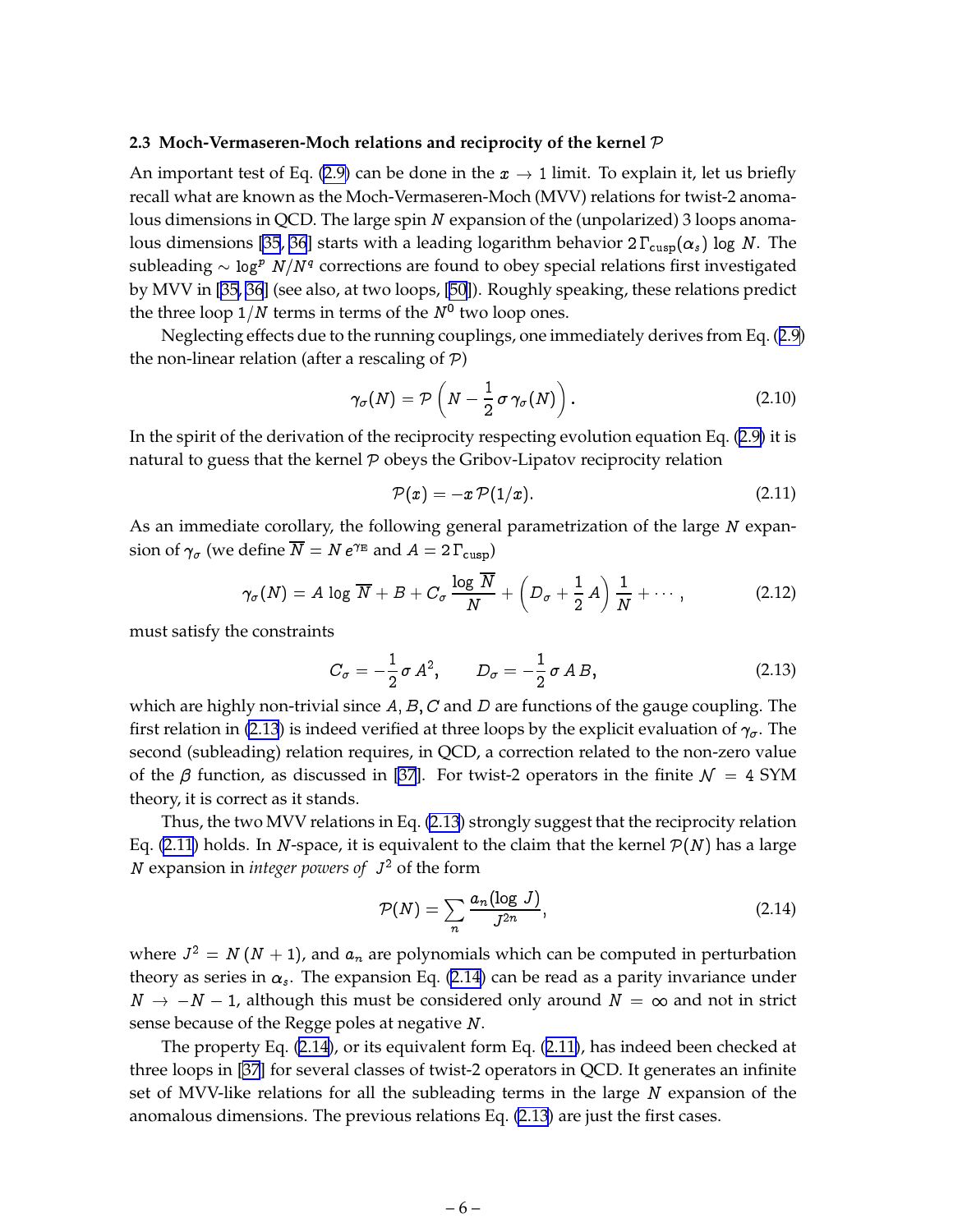# <span id="page-8-0"></span>**3. Generalized reciprocity in**  $\mathcal{N} = 4$  **SYM**

A generalization of Eq. ([2.14\)](#page-7-0) has also been proposed based on the analysis [[56](#page-35-0), [34\]](#page-33-0) of the one-loop anomalous dimensions of maximal helicity quasipartonic operators [[20\]](#page-33-0) built with (collinear) twist-1 fundamental fields  $X$  (scalars, gauginos or gauge fields) and lightcone projected covariant derivatives.

Such operators can be written in a general non-local form as

$$
\mathbb{O}(z_1,\ldots,z_L)=\text{Tr}\{X(z_1\,n)\cdots X(z_L\,n)\},\qquad(3.1)
$$

where  $z\,n^\mu$  is the light-like ray and  $X$  can be a (suitable)  ${\cal N} \,=\, 4$  scalar field  $\varphi$ , gaugino component  $\lambda$ , or holomorphic combination A of the physical gauge field  $A^{\mu}_{\perp}$ . We shall denote generically such operators as  $\mathbb{O}^{\varphi}$ ,  $\mathbb{O}^{\lambda}$ , and  $\mathbb{O}^A$ . Linear combinations of such local fields provide eigenstates of the dilatation operator.

At one-loop, these operators do not mix and transform under the collinear conformal group as  $[s]^{\otimes L}$  where  $[s]$  is the infinite dimensional  $\mathfrak{sl}(2)$  representation with collinear spin

$$
s(\varphi) = \frac{1}{2}, \qquad s(\psi) = 1, \qquad s(A) = \frac{3}{2}.
$$
 (3.2)

At more than one loop, the operators  $\mathbb{O}^{\varphi}$  and  $\mathbb{O}^{\lambda}$  continue to scale autonomously. The reason is that  $\mathbb{O}^{\varphi}$  belongs to the  $\mathcal{N} = 4$   $\mathfrak{sl}(2)$  subsector which is closed at all orders. Also,  $\mathbb{O}^{\lambda}$  appears in the closed  $\mathfrak{sl}(2|1)$  subsector where there is mixing between scalars and fermions, but not for the maximally fermionic component [\[58](#page-35-0)]. In the case of  $\mathbb{O}^A$ , the description as a *gluonic* operator is only correct at one-loop [[44](#page-34-0)] with mixing effects at higher orders (see the discussion in [[26](#page-33-0)]).

Let us now illustrate the correct extension of Eq. [\(2.14](#page-7-0)) valid in the  $\mathcal{N} = 4$  context for the operators (3.1). Since the  $\beta$  function is identically zero, the kernel  $\mathcal{P}(N)$  for the space-like ordinary anomalous dimensions obeys the relation

$$
\gamma(N) = \mathcal{P}\left(N + \frac{1}{2}\gamma(N)\right). \tag{3.3}
$$

The one-loop anomalous dimensions of  $\mathbb{O}^{\varphi,\lambda,A}$  can be computed as energies of XXX<sub>-s</sub> integrable chains and in particular can be studied at large Lorentz spin. The analysis of [\[56](#page-35-0), [34](#page-33-0)] suggests that reciprocity takes the form

$$
\mathcal{P}(N) = \sum_{n} \frac{a_n (\log J)}{J^{2n}},\tag{3.4}
$$

where *J* is obtained by replacing  $N(N + 1)$  with the suitable Casimir of the collinear conformal subgroup  $SL(2, \mathbb{R}) \subset SO(4, 2)$ 

$$
J^2 = (N + L s - 1)(N + L s). \tag{3.5}
$$

If the expansion (3.4) holds, we shall say that  $P$  is a *reciprocity respecting* (RR) kernel. Beyond one loop, a test of reciprocity requires the knowledge of the multi-loop anomalous dimensions as closed functions of <sup>N</sup>. These are currently available in the cases of twist-2 and 3, as discussed in the following sections.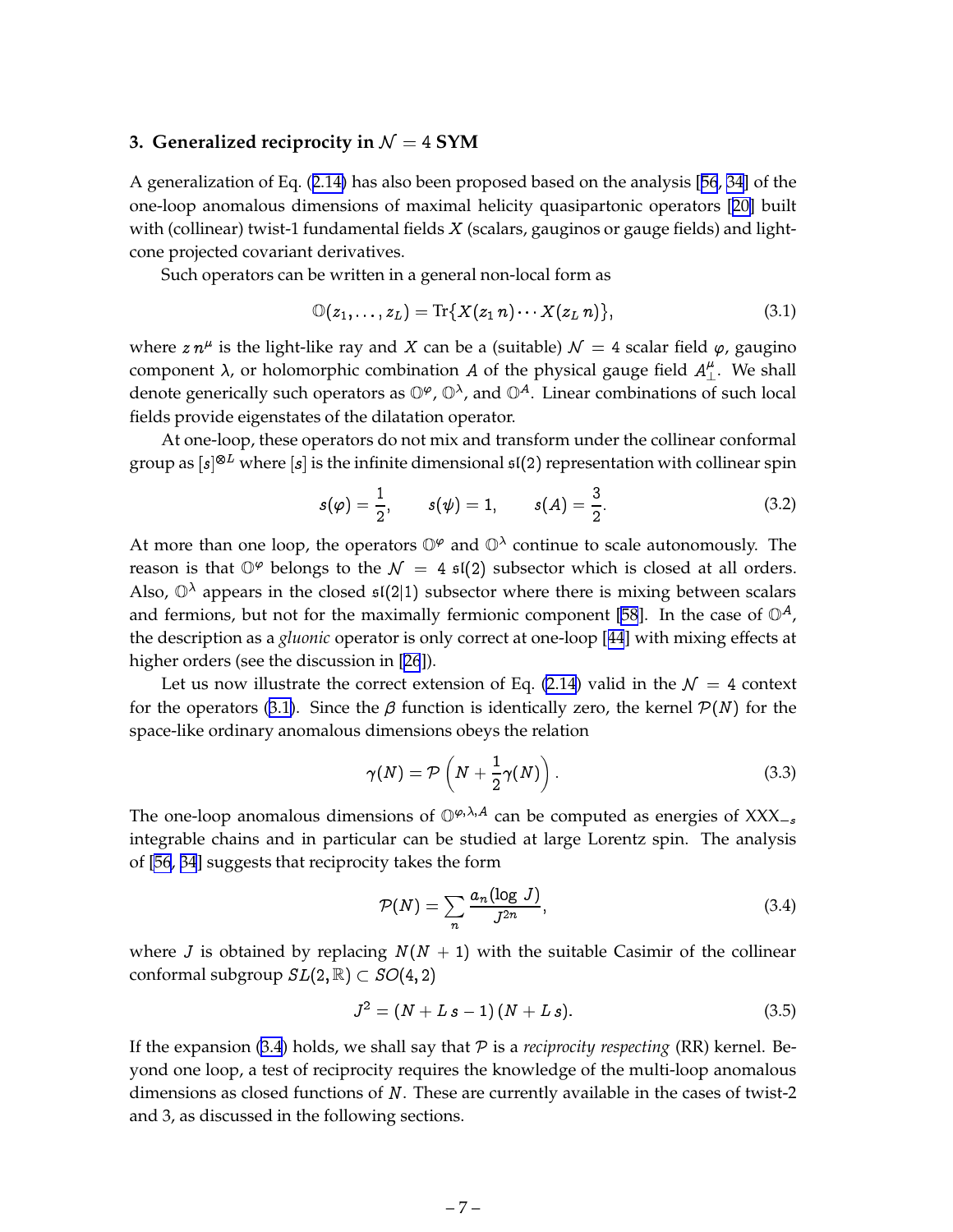#### <span id="page-9-0"></span>**3.1 Twist-2 universal supermultiplet**

As a first example, we discuss twist-2 operators. Due to supersymmetry, the collinear conformal spin [\(3.2](#page-8-0)) is irrelevant and we can consider the simplest case of operators built with scalar fields. These are described by non-nested  $\mathfrak{sl}(2)$  Bethe equations [\[7](#page-32-0)]. In this case, we have, as in QCD,

$$
J^2 = N(N+1). \tag{3.6}
$$

Let us briefly recall how the reciprocity property Eq.  $(3.4)$  $(3.4)$  $(3.4)$  of a generic function  $f(N)$  translates into the GL reciprocity of its Mellin transform  $F(z)$  defined by

$$
f(N) = \int_0^1 \frac{dz}{z} \, z^N \, F(z). \tag{3.7}
$$

This is a useful exercise since we shall generalize it to other cases later. Here, we follow the method by [[37\]](#page-34-0). With the change of variable

$$
z = e^{-\lambda x},
$$
  $\lambda = \left(J^2 + \frac{1}{4}\right)^{-1/2} = \frac{1}{N + \frac{1}{2}},$  (3.8)

we can write

$$
f(N) = \lambda \int_0^\infty dx \, e^{-x} \, e^{\lambda x/2} \, F(e^{-\lambda x}). \tag{3.9}
$$

Reciprocity means that the integrand is locally odd under  $\lambda \to -\lambda$  in a neighborhood of  $\lambda = 0$ . This gives

$$
e^{\lambda x/2} F(e^{-\lambda x}) = -e^{-\lambda x/2} F(e^{\lambda x}), \qquad (3.10)
$$

which means

$$
F(z) = -z F(1/z). \tag{3.11}
$$

In the paper [\[42](#page-34-0)], this relation is proved for the known three loops anomalous dimensions derived by the Kotikov, Lipatov, Onishchenko and Velizhanin (KLOV) maximum transcendentality principle [\[57](#page-35-0)]. The method exploits several properties of the nested harmonic sums (see App. ([B](#page-29-0))) which are the building block for the perturbative result. The same conclusion is also obtained in [\[37\]](#page-34-0) by directly checking the expansion Eq. [\(3.4\)](#page-8-0).

#### **3.2 Twist-3 operators with scalar fields**

Again, these are described by non-nested sl(2) Bethe equations. We have

$$
J^2 = 4\frac{N}{2}\left(\frac{N}{2} + 1\right) + \frac{3}{4}.\tag{3.12}
$$

The constant  $3/4$  is irrelevant to the proof of reciprocity and one can define

$$
J^2 \stackrel{def}{=} \frac{N}{2} \left( \frac{N}{2} + 1 \right). \tag{3.13}
$$

Four loops closed expressions for  $\gamma(N)$  have been obtained in [\[23](#page-33-0), [22\]](#page-33-0). They involve harmonic sums evaluated at  $\ddot{\phantom{a}}$ 

$$
\tilde{N} = \frac{N}{2}.\tag{3.14}
$$

Since  $J^2 = N(N + 1)$ , the reciprocity proof can be done with the methods used in the twist-2 case with scalar fields. This calculation is done in [\[25](#page-33-0)].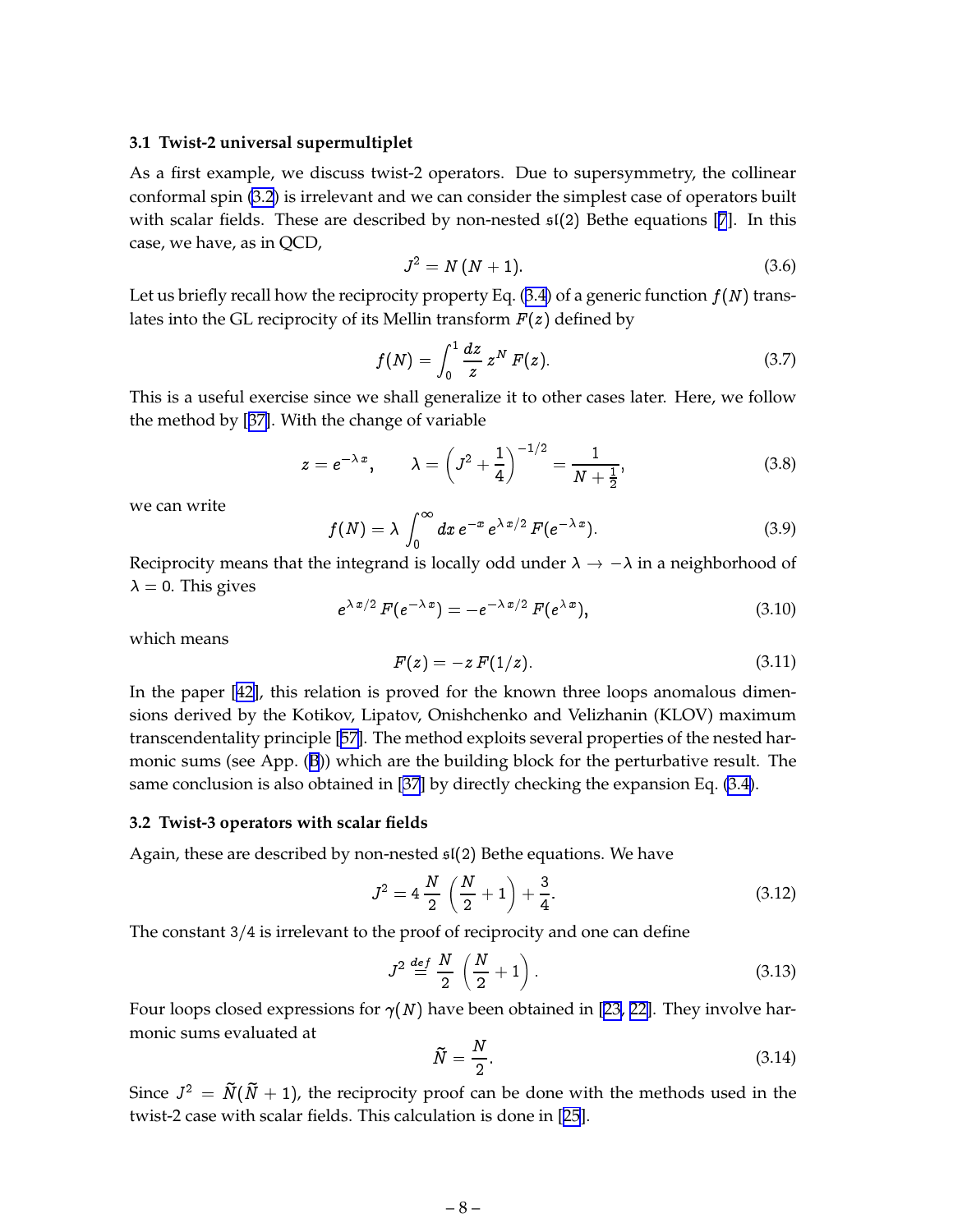#### <span id="page-10-0"></span>**3.3 Twist-3 operators with gauginos**

This case has been treated in [[24\]](#page-33-0) where the following result was obtained

$$
\gamma_{\lambda\lambda\lambda}(N) = \gamma_{\varphi\varphi}(N+2). \tag{3.15}
$$

Here,  $\gamma_{\lambda\lambda\lambda}$  is the anomalous dimension in this sector and  $\gamma_{\varphi\varphi}$  is the one for twist-2 operators with scalar fields.

¿From the two relations

$$
\gamma_{\varphi\varphi}(N) = \mathcal{P}_{\varphi\varphi}\left(N + \frac{1}{2}\gamma_{\varphi\varphi}(N)\right),\tag{3.16}
$$

$$
\gamma_{\lambda\lambda\lambda}(N) = \mathcal{P}_{\lambda\lambda\lambda}\left(N + \frac{1}{2}\gamma_{\lambda\lambda\lambda}(N)\right),\tag{3.17}
$$

we deduce

$$
\mathcal{P}_{\lambda\lambda\lambda}(N) = \mathcal{P}_{\varphi\varphi}(N+2). \tag{3.18}
$$

Since  $\mathcal{P}_{\varphi\varphi}(N)$  is reciprocal with respect to  $J^2 = N(N + 1)$  we conclude that  $\mathcal{P}_{\lambda\lambda\lambda}(N)$  is reciprocal with respect to

$$
J^2 = (N+2)(N+3). \tag{3.19}
$$

This is precisely the Casimir in this sector ( $L = 3$ ,  $s = 1$ ), showing that again reciprocity is respected.

#### **3.4 Twist-3 operators with gauge fields**

For this case, three loop anomalous dimensions are known and a few MVV relations have been tested [\[26](#page-33-0)]. Since we are going to extend the calculation and the reciprocity proof to the more difficult four loop case, we devote to this sector the next Section.

#### **4. Gluonic operators**

As we mentioned in Section 3, we are interested in single-trace maximal helicity quasipartonic operators which in the light-cone gauge take the form

$$
\mathbb{O}_{N,L}^A = \sum_{n_1 + \dots + n_L = N} a_{n_1, \dots n_L} \operatorname{Tr} \{ \partial_+^{n_1} A(0) \cdots \partial_+^{n_L} A(0) \}, \quad n_i \in \mathbb{N}, \tag{4.1}
$$

where  $A$  is the holomorphic combination of the physical gauge degrees of freedom  $A_\perp^\mu$ and  $\partial_+$  is the light-cone projected covariant derivative (in light-cone gauge the gauge links are absent). The coefficients  $\{a_n\}$  are such that  $\mathbb{O}_{N,L}^A$  is a scaling field, eigenvector of the dilatation operator. The total Lorentz spin is  $N = n_1 + \cdots + n_L$ . The number of elementary fields equals the twist <sup>L</sup>, *i.e.* the classical dimension minus the Lorentz spin.

At one-loop, the anomalous dimensions of the above operators can be found from the spectrum of a non-compact  $XXX_{-3/2}$  spin chain with L sites. At higher orders we abandon the quasipartonic detailed description and work in terms of superconformal multiplets. The first step is to identify the  $psu(2, 2|4)$  primary of the multiplet where such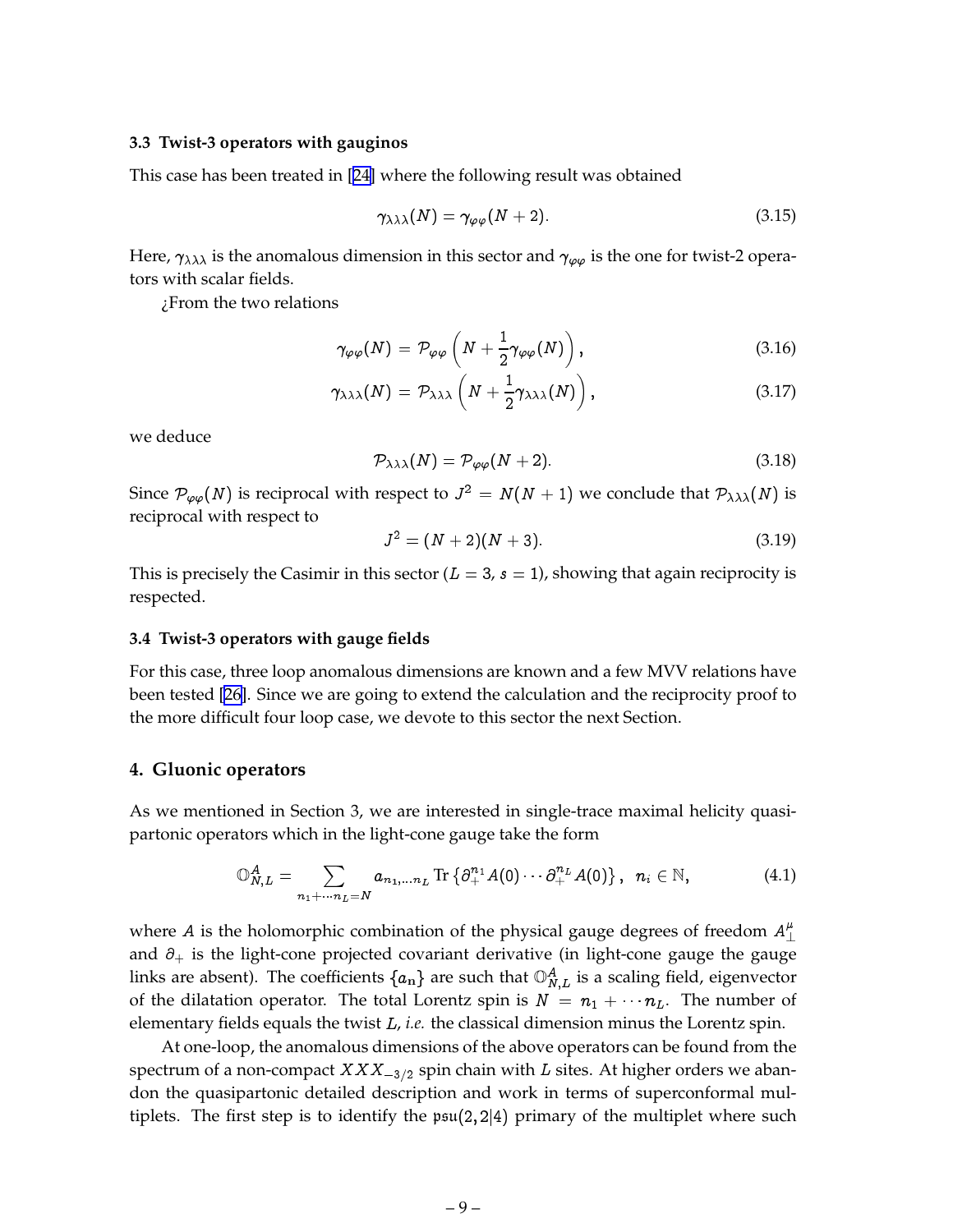<span id="page-11-0"></span>operators appear as descendant. In full generality such multiplets in twist-3 appear in the decomposition of the symmetric triple tensor product  $(V_{F}\otimes V_{F}\otimes V_{F})_{S}$  where  $V_{F}$  is the singleton infinite dimensional irreducible representation of  $\mathfrak{psu}(2,2|4)$ .

Following [\[59\]](#page-36-0), we have a detailed decomposition

$$
(V_F \otimes V_F \otimes V_F)_S = \bigoplus_{\substack{n=0 \ k \in \mathbb{Z}}}^{\infty} c_n \left[ V_{2k,n} + V_{2k+1,n+3} \right], \tag{4.2}
$$

where  $c_n$  are suitable multiplicities and  $V_{n,m}$  well defined modules. In particular, for even N and  $m = 2$ , the one-loop lowest anomalous dimension in  $V_{2,N}$  is associated with an unpaired state and has been proposed to be [\[59](#page-36-0)]

$$
\gamma_{2,N} = \frac{\lambda}{8\pi^2} \left[ 2 S_1 \left( \frac{N}{2} + 1 \right) + 2 S_1 \left( \frac{N}{2} + 2 \right) + 4 \right] = \frac{\lambda}{8\pi^2} \left[ 2 S_1 \left( \frac{N}{2} + 1 \right) + \frac{4}{N+4} + 4 \right],
$$
\n(4.3)

where  $g^2 = \lambda/(8 \, \pi^2) = g_{\text{YM}}^2 \, N_c/(8 \, \pi^2)$  is the scaled 't Hooft coupling, fixed in the planar  $N_c \rightarrow \infty$  limit. This result is in agreement with the analysis of maximal helicity 3 gluon operators in QCD [\[60](#page-36-0)] and identifies the module  $V_{2,N}$  with the one containing the considered operators. The second expression in (4.3) fully reveals the *violation of the maximum transcendentality principle* [[57](#page-35-0)], a novel feature of the gauge sector already discussed in [[26](#page-33-0)].

#### **4.1 Long-range Bethe equations**

The long-range (asymptotic) Bethe equations for the full  $\mathfrak{psu}(2, 2|4)$  theory have been formulated in [\[5](#page-32-0)] in 4 equivalent forms. The most convenient one has the following degree assignment for the module  $V_{2,N}$ 

$$
\begin{array}{c}\n+1 \\
\hline\n\circled{~~} \\
\hline\n\circled{~~} \\
\hline\n\circled{~~} \\
N+3 \\
N+4 \\
N+2 \\
1\n\end{array}
$$
\n
$$
(4.4)
$$

A detailed description of the perturbative solution of the associated Bethe equation has already been illustrated in [\[26](#page-33-0)]. The only new ingredient at four loops is the dressing phase which we have taken from [[16](#page-32-0)]. It gives a contribution which in the notation of that paper can be written

$$
\gamma_4 = \gamma_4^{\text{no dressing}} + \beta \gamma_4^{\text{dressing}}.\tag{4.5}
$$

The correct value is  $\beta = \zeta_3$ . As we shall discuss, the dressing contribution is separately reciprocity respecting, precisely as it happens in the case of twist-3 operators built with scalar fields [[25](#page-33-0)]. Therefore, we shall keep it separate in the following discussion.

#### **4.2 Three loop results**

The results obtained in [[26](#page-33-0)] at three loops can be summarized in the following closed expressions

$$
\gamma_1 = 4 S_1 + \frac{2}{n+1} + 4, \tag{4.6}
$$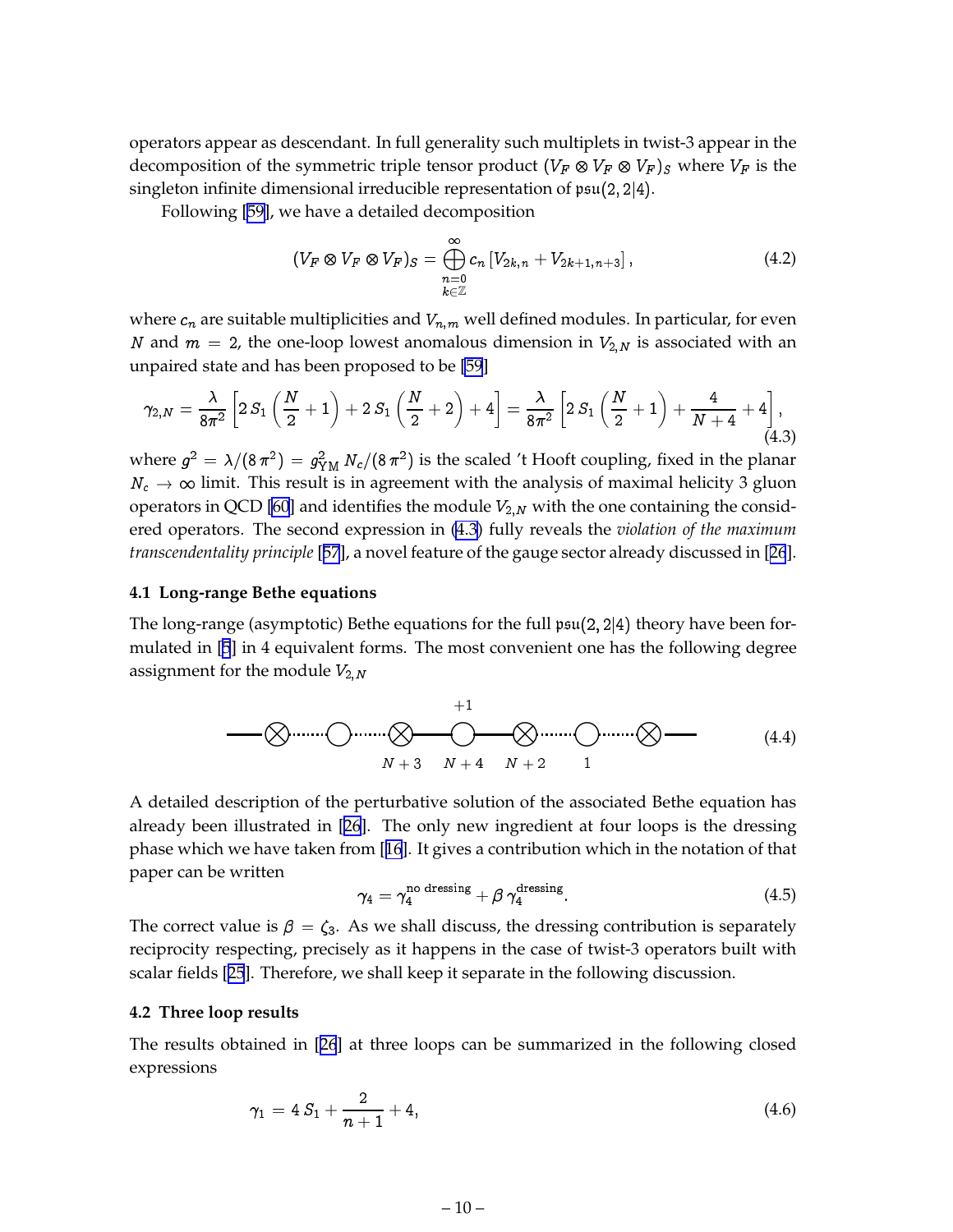<span id="page-12-0"></span>
$$
\gamma_2 = -2 S_3 - 4 S_1 S_2 - \frac{2 S_2}{n+1} - \frac{2 S_1}{(n+1)^2} - \frac{2}{(n+1)^3} + \tag{4.7}
$$

$$
-4 S_2 - \frac{2}{(n+1)^2} - 8,
$$
  
\n
$$
\gamma_3 = +5 S_5 + 6 S_2 S_3 - 4 S_{2,3} + 4 S_{4,1} - 8 S_{3,1,1}
$$
  
\n
$$
+ (4 S_2^2 + 2 S_4 + 8 S_{3,1}) S_1
$$
  
\n
$$
+ \frac{-S_4 + 4 S_{2,2} + 4 S_{3,1}}{n+1} + \frac{4 S_1 S_2 + S_3}{(n+1)^2} + \frac{2 S_1^2 + 3 S_2}{(n+1)^3}
$$
  
\n
$$
+ \frac{6 S_1}{(n+1)^4} + \frac{4}{(n+1)^5}
$$
  
\n
$$
-2 S_4 + 8 S_{2,2} + 8 S_{3,1}
$$
  
\n
$$
+ \frac{4 S_2}{(n+1)^2} + \frac{4 S_1}{(n+1)^3} + \frac{6}{(n+1)^4}
$$
  
\n
$$
+ 8 S_2 + 32,
$$
  
\n(4.8)

where  $n = \frac{N}{2} + 1$  and  $S_a \equiv S_a(n)$  are nested harmonic sums (see App. [\(B](#page-29-0))).

#### **4.3 Some structural properties**

Before attacking the problem of deriving a four loop expression for the anomalous dimension, it is convenient to pause and illustrate some structural properties of the three loop result. The general form of  $\gamma_n$  obeys at three loops the generalized KLOV structure

$$
\gamma_n = \sum_{\tau=0}^{2n-1} \gamma_n^{(\tau)},
$$
  
\n
$$
\gamma_n^{(\tau)} = \sum_{k+\ell=\tau} \frac{\mathcal{H}_{\tau,\ell}(n)}{(n+1)^k},
$$
\n(4.9)

where  $\mathcal{H}_{\tau,\ell}(n)$  is a combination of harmonic sums with homogeneous fixed transcendentality  $\ell$ . The terms with  $k = 0$  have maximum transcendentality, all the others have subleading transcendentality . Some structural properties that emerge are the following.

1.  $\mathfrak{sl}(2)$  **limit**. The maximum transcendentality terms without  $1/(n + 1)$  factors are those already computed in the sector with  $L = 3$  and scalar fields [\[23](#page-33-0), [22\]](#page-33-0)

$$
H_{2n-1,2n-1} = identical to L = 3, s = 1/2 sector.
$$
 (4.10)

2. **Minimal transcendentality 1 terms**. With the exception of  $\gamma_1$  we have

$$
\gamma_n^{(1)} = 0.\tag{4.11}
$$

3. **Inheritance**. Write the maximum transcendentality  $\mathcal{H}_{2n-1,2n-1}(n)$  in the canonical basis of harmonic functions (see App. [\(B\)](#page-29-0)). Consider the expression

$$
\frac{1}{2}\left[\mathcal{H}_{2\;n-1,2\;n-1}(n)+\mathcal{H}_{2\;n-1,2\;n-1}(n+1)\right],\qquad \qquad (4.12)
$$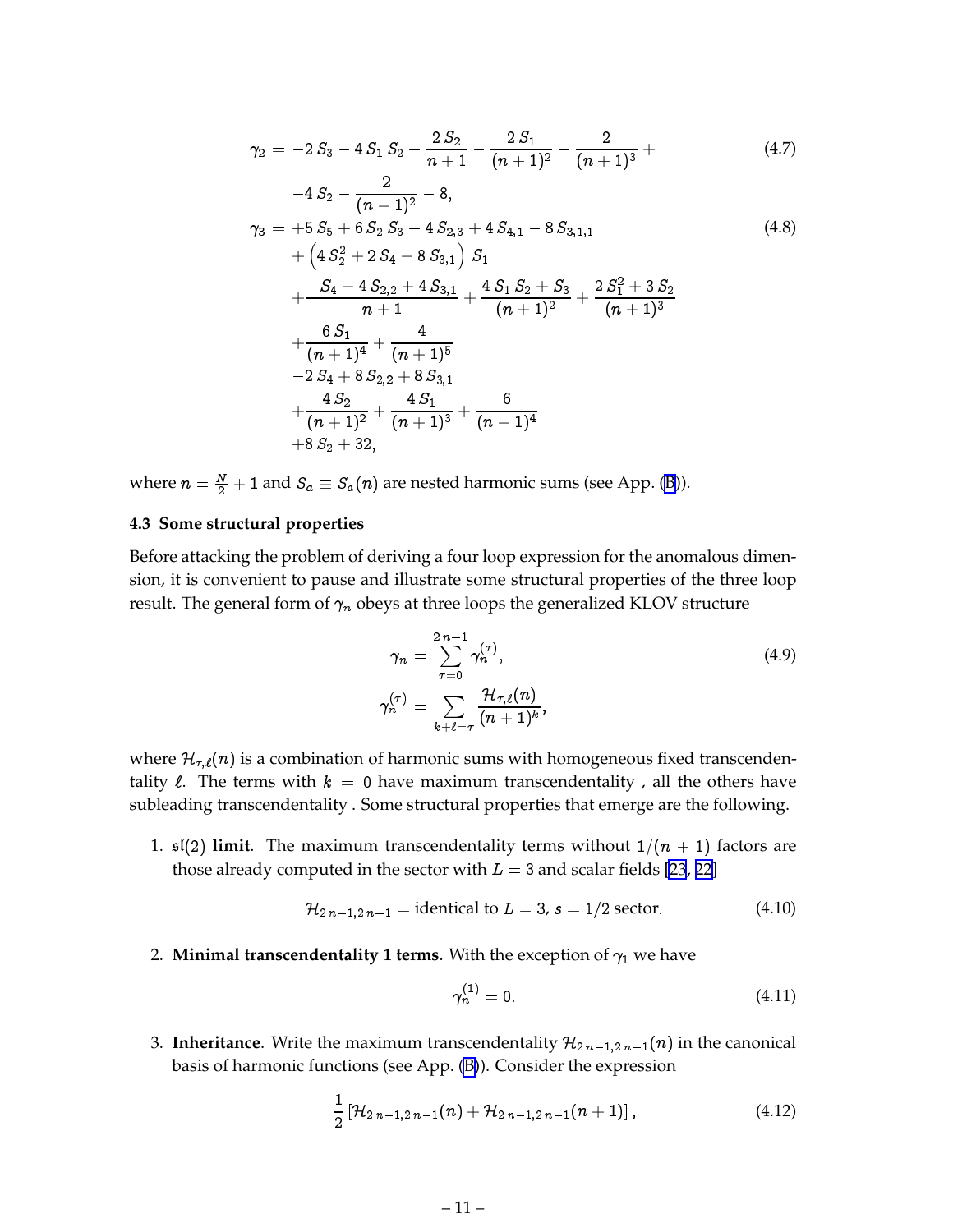and expand the second term using recursively the relations

$$
S_{a,b}(n+1) \longrightarrow \frac{\rho}{(n+1)^a} S_b(n+1) + S_{a,b}(n), \qquad (4.13)
$$

where  $\rho$  is an auxiliary counting variable. When the process of expansion is completed we have

$$
\frac{1}{2} \left[ \mathcal{H}_{2 n - 1, 2 n - 1}(n) + \mathcal{H}_{2 n - 1, 2 n - 1}(n + 1) \right] = \mathcal{H}_{2 n - 1, 2 n - 1}(n) + \sum_{|\mathbf{a}| + k = 2 n - 1} P_{\mathbf{a}, k}(\rho) \frac{S_{\mathbf{a}}(n)}{(n + 1)^k},
$$
\n(4.14)

where

$$
\mathbf{a} = \{a_1, \ldots, a_p\} \longrightarrow |\mathbf{a}| = a_1 + \cdots + a_p, \tag{4.15}
$$

and  $P_{a,k}(\rho)$  is a polynomial. Then, we have

$$
\gamma_n^{(2\,n-1)} = \mathcal{H}_{2\,n-1,2\,n-1}(n) + \sum_{\substack{|\mathbf{a}|+k=2\,n-1 \ \mathbf{a},k(\rho) \text{ linear}}} \frac{S_{\mathbf{a}}(n)}{(n+1)^k} + \sum_{\substack{|\mathbf{a}|+k=2\,n-1 \ \mathbf{a},k(\rho) \text{ nonlinear}}} c_{\mathbf{a},k} \frac{S_{\mathbf{a}}(n)}{(n+1)^k},
$$
\n(4.16)

where  $c_{a,k}$  are undetermined constants. This inheritance principle fixes many of the maximum transcendentality terms of  $\gamma_n$ . The terms with undetermined coefficients are in any case a subset of all the possible terms.

Let us illustrate two examples of the inheritance property. At one-loop, we start from the  $\mathfrak{sl}(2)$  result

$$
\gamma_1^{\mathfrak{sl}(2)} = 4 S_1,\tag{4.17}
$$

and consider the sum

$$
\frac{1}{2}\left[4 S_1(n) + 4 S_1(n+1)\right]. \tag{4.18}
$$

Expanding using the rule Eq. (4.13), we find

sl(2)

$$
4 S_1(n) + \frac{2 \rho}{n+1}.
$$
\n(4.19)

Thus, inheritance fully predicts the transcendentality 1 terms

$$
4 S_1(n) + \frac{2}{n+1}, \tag{4.20}
$$

in agreement with Eq. ([4.6](#page-11-0)).

At two loops, we start from the  $\mathfrak{sl}(2)$  result that we write in canonical form

$$
\gamma_2^{\mathfrak{sl}(2)} = -2 S_3 - 4 S_1 S_3 = -4 S_{1,2} - 4 S_{2,1} + 2 S_3, \qquad (4.21)
$$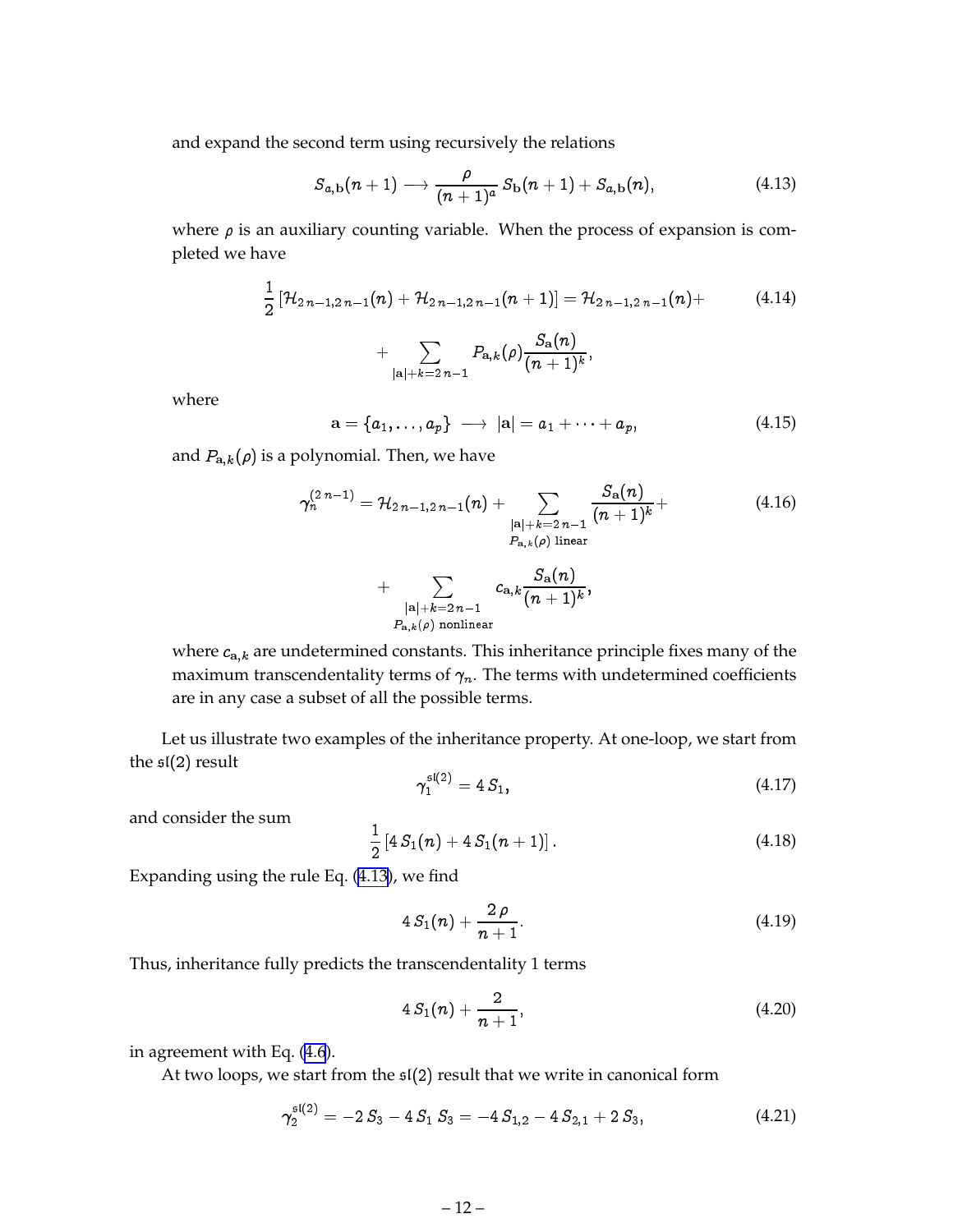<span id="page-14-0"></span>and consider the sum

$$
\frac{1}{2}\left[-4S_{1,2}(n)-4S_{2,1}(n)+2S_3(n)-4S_{1,2}(n+1)-4S_{2,1}(n+1)+2S_3(n+1)\right]. \quad (4.22)
$$

This gives back the  $\mathfrak{sl}(2)$  result computed at n plus various induced terms that are

$$
-\frac{2 \rho}{n+1} S_2(n) - \frac{2 \rho}{(n+1)^2} S_1(n) + \rho(1-4 \rho) \frac{1}{(n+1)^3}.
$$
 (4.23)

The prediction from inheritance is now

$$
-\frac{2}{n+1}\,S_2(n)-\frac{2}{(n+1)^2}\,S_1(n)+\frac{c}{(n+1)^3},\qquad \qquad (4.24)
$$

where  $c$  is an undetermined constant. Without resorting to the inheritance property, we should have needed four coefficients for the possible allowed terms

$$
\frac{S_2}{n+1}, \quad \frac{S_{1,1}}{n+1}, \quad \frac{S_1}{(n+1)^2}, \quad \frac{1}{(n+1)^3}.
$$
 (4.25)

#### **5. The four loop anomalous dimension**

We have computed a long list of values of  $\gamma_4(n)$  as exact rational numbers obtained from the perturbative expansion of the long-range Bethe equations. We have matched them against the general Ansatz Eq. ([4.9](#page-12-0)). A very large number of possible terms appear with unknown coefficients. To reduce them, we have imposed the *inheritance* property described in Sec. ([4.3](#page-12-0)) as well as the condition Eq. [\(4.11](#page-12-0)). The resulting reduced Ansatz matches the list  $\{\gamma_4(n)\}\$  with rather simple integer coefficient. Our list is longer than the number of coefficients and we checked that it is perfectly reproduced. Also, we extended the list to even larger values of  $n$  where we only have a (very long) decimal approximation to  $\gamma_4(n)$  again in agreement with the solution found.

We use the notation of Eq.  $(4.9)$  $(4.9)$  to present our result. We begin with the non-dressing contributions to  $\gamma_4$ . The terms with maximal transcendentality are

$$
\begin{aligned} \mathcal{H}_{7,7} &= \frac{S_7}{2} + 7\, S_{1,6} + 15\, S_{2,5} - 5\, S_{3,4} - 29\, S_{4,3} - 21\, S_{5,2} - 5\, S_{6,1} - 40\, S_{1,1,5} - 32\, S_{1,2,4} + 24\, S_{1,3,3} + \\ & \quad + 32\, S_{1,4,2} - 32\, S_{2,1,4} + 20\, S_{2,2,3} + 40\, S_{2,3,2} + 4\, S_{2,4,1} + 24\, S_{3,1,3} + 44\, S_{3,2,2} + 24\, S_{3,3,1} + \\ & \quad + 36\, S_{4,1,2} + 36\, S_{4,2,1} + 24\, S_{5,1,1} + 80\, S_{1,1,1,4} - 16\, S_{1,1,3,2} + 32\, S_{1,1,4,1} - 24\, S_{1,2,2,2} + 16\, S_{1,2,3,1} + \\ & \quad - 24\, S_{1,3,1,2} - 24\, S_{1,3,2,1} - 24\, S_{1,4,1,1} - 24\, S_{2,1,2,2} + 16\, S_{2,1,3,1} - 24\, S_{2,2,1,2} - 24\, S_{2,2,2,1} + \\ & \quad - 24\, S_{2,3,1,1} - 24\, S_{3,1,1,2} - 24\, S_{3,1,2,1} - 24\, S_{3,2,1,1} - 24\, S_{4,1,1,1} - 64\, S_{1,1,1,3,1}, \\ & \mathcal{H}_{7,6} &= \frac{7\, S_6}{2} - 20\, S_{1,5} - 16\, S_{2,4} + 12\, S_{3,3} + 16\, S_{4,2} + 40\, S_{1,1,4} - 8\, S_{1,3,2} + 16\, S_{1,4,1} - 12\, S_{2,2,2} + 8\, S_{2,3,1} + \\ & \quad - 12\, S_{3,1,2} -
$$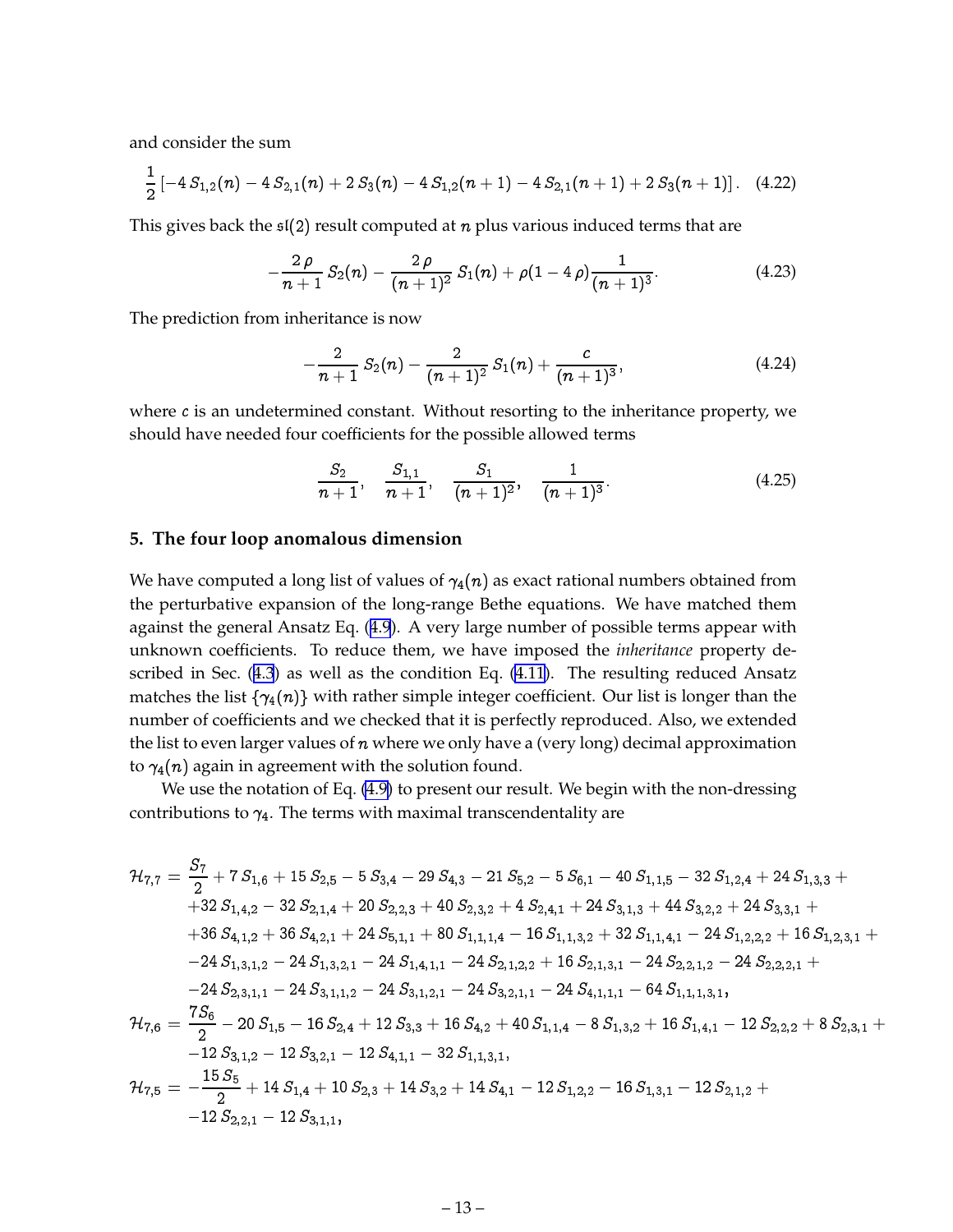$$
\mathcal{H}_{7,4} = -\frac{3 S_4}{2} + 12 S_{1,3} + 4 S_{2,2} + 4 S_{3,1} - 12 S_{1,1,2} - 12 S_{1,2,1} - 12 S_{2,1,1}, \n\mathcal{H}_{7,3} = 11 S_3 - 9 S_{1,2} - 9 S_{2,1} - 12 S_{1,1,1}, \n\mathcal{H}_{7,2} = 4 S_2 - 24 S_{1,1}, \n\mathcal{H}_{7,1} = -\frac{39 S_1}{2}, \n\mathcal{H}_{7,0} = -\frac{39}{4}.
$$
\n(5.1)

The other terms with lower transcendentality read

$$
\mathcal{H}_{6,6} = 7 S_{6} - 40 S_{1,5} - 32 S_{2,4} + 24 S_{3,3} + 32 S_{4,2} + 80 S_{1,1,4} - 16 S_{1,3,2} + 32 S_{1,4,1} - 24 S_{2,2,2} + 16 S_{2,3,1} - 24 S_{3,1,2} - 24 S_{3,2,1} - 24 S_{4,1,1} - 64 S_{1,1,3,1}, \n
$$
\mathcal{H}_{6,5} = -20 S_{5} + 40 S_{1,4} - 8 S_{3,2} + 16 S_{4,1} - 32 S_{1,3,1}, \n
$$
\mathcal{H}_{6,4} = 10 S_{4} + 4 S_{1,3} - 12 S_{2,2} - 12 S_{3,1}, \n
$$
\mathcal{H}_{6,3} = 14 S_{3} - 12 S_{1,2} - 12 S_{2,1}, \n
$$
\mathcal{H}_{6,2} = -9 S_{2} - 12 S_{1,1}, \n
$$
\mathcal{H}_{6,1} = -22 S_{1}, \n
$$
\mathcal{H}_{6,1} = 22 S_{1}, \n
$$
\mathcal{H}_{5,5} = -20 S_{5} + 40 S_{1,4} - 8 S_{3,2} + 16 S_{4,1} - 32 S_{1,3,1}, \n
$$
\mathcal{H}_{5,4} = 20 S_{4} - 16 S_{3,1}, \n
$$
\mathcal{H}_{5,4} = 20 S_{4} - 16 S_{3,1}, \n
$$
\mathcal{H}_{5,1} = 0, \n
$$
\mathcal{H}_{5,1} = 0, \n
$$
\mathcal{H}_{5,2} = -4 S_{2}, \n
$$
\mathcal{H}_{4,3} = 0, \n
$$
\mathcal{H}_{4,4} = 20 S_{4} - 16 S_{2,2} - 32 S_{3,1}, \n
$$
\mathcal{H}_{4,4} = 28 S_{4}, \n
$$
\mathcal{H}_{4,1} = -
$$
$$
$$
$$
$$
$$
$$
$$
$$
$$
$$
$$
$$
$$
$$
$$
$$

Finally, the dressing contribution reads

$$
\gamma^{\rm{dressing}}_4\,=\,-8\,S_3\,S_1-\frac{8S_1}{(n+1)^2}-\frac{4S_1}{(n+1)^3}-\frac{4S_3}{n+1}-8S_3+\\
$$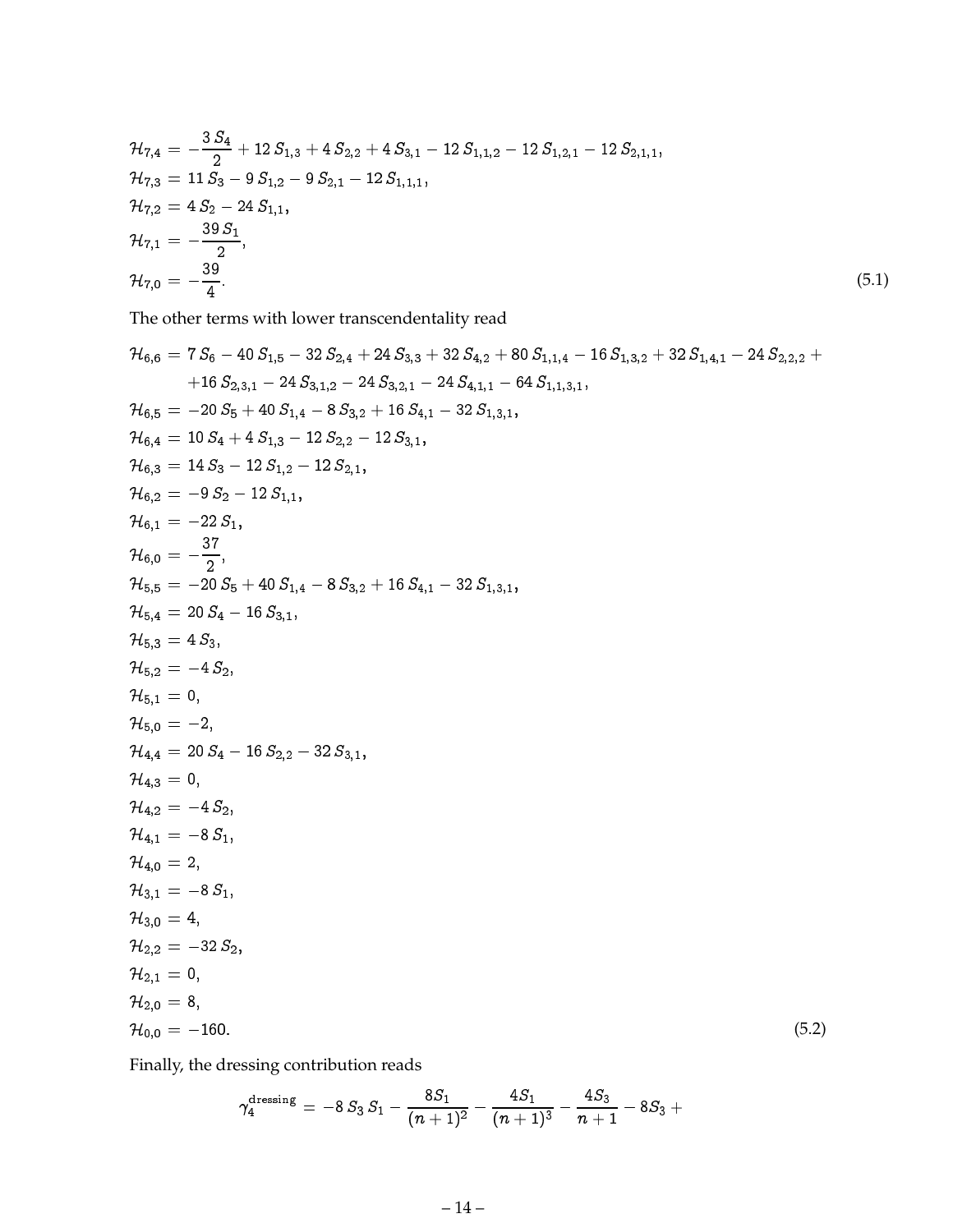$$
-\frac{8}{(n+1)^2}-\frac{8}{(n+1)^3}-\frac{2}{(n+1)^4},\hspace{1.5cm} (5.3)
$$

<span id="page-16-0"></span>and, multiplied by  $\zeta_3$ , consistently shows the proper generalized transcendentality.

It is not difficult to immediately check that the correct universal cusp anomalous dimension  $\Gamma_{\text{cusp}}(g)$  at four loops is reproduced by the leading large N expansion of the formulas above. While all the terms with  $1/(n + 1)$  factors are suppressed in the large N limit, those with maximum transcendentality and without those factors are in fact the same as in the  $L = 3$  scalar sector, where it has been already checked [\[23](#page-33-0)] that

$$
\gamma_4^{\text{no dressing}} + \zeta_3 \,\gamma_4^{\text{dressing}} = -\left(\frac{73 \,\pi^6}{630} + 4\zeta_3^2\right) \log N + \mathcal{O}(N^0), \qquad \text{at } N \to \infty. \tag{5.4}
$$

## **6. Proof of reciprocity**

This section contains the complete proof of reciprocity of the four loop anomalous dimension. It is organized as follows. In Sec. (6.1) we derive the correct reciprocity in Mellin x-space for this sector. In Sec. ([6.2](#page-17-0)) we present some useful technical result. In Sec. ([6.3](#page-18-0)) we illustrate a reduction algorithm to write explicitly and in an automatic way the separately reciprocity respecting structures. Finally, in Sec. [\(6.4\)](#page-18-0) we collect the results.

## **6.1 Reciprocity condition from Mellin transformation**

The quadratic Casimir is

$$
J^2 = N^2 + 8N + \frac{63}{4} = 4 n(n+2) + \frac{15}{4}.
$$
 (6.1)

The *effective J<sup>2</sup> can be defined as* 

$$
J^2 \stackrel{def}{=} n(n+2). \tag{6.2}
$$

Let us consider now the Mellin transformation of a function which is expressed as depending on <sup>n</sup>

$$
f(n) = \int_0^1 \frac{dz}{z} z^n F(z), \qquad (6.3)
$$

Let us define

$$
z = e^{-\lambda x}
$$
,  $\lambda = (J^2 + 1)^{-1/2} = \frac{1}{n+1}$ , (6.4)

and write

$$
f(n) = \lambda \int_0^\infty dx \, e^{-x} \, e^{\lambda x} \, F(e^{-\lambda x}). \tag{6.5}
$$

The absence of half-integer powers of  $J^2$  at large  $n$  is equivalent to the requirement that the integrand is locally odd under  $\lambda \to -\lambda$  in a neighborhood of  $\lambda = 0$ . This gives

$$
e^{\lambda x} F(e^{-\lambda x}) = -e^{-\lambda x} F(e^{\lambda x}), \qquad (6.6)
$$

or

$$
F(z) = -z^2 F(z^{-1}).
$$
\n(6.7)

¿From this, a useful theorem follows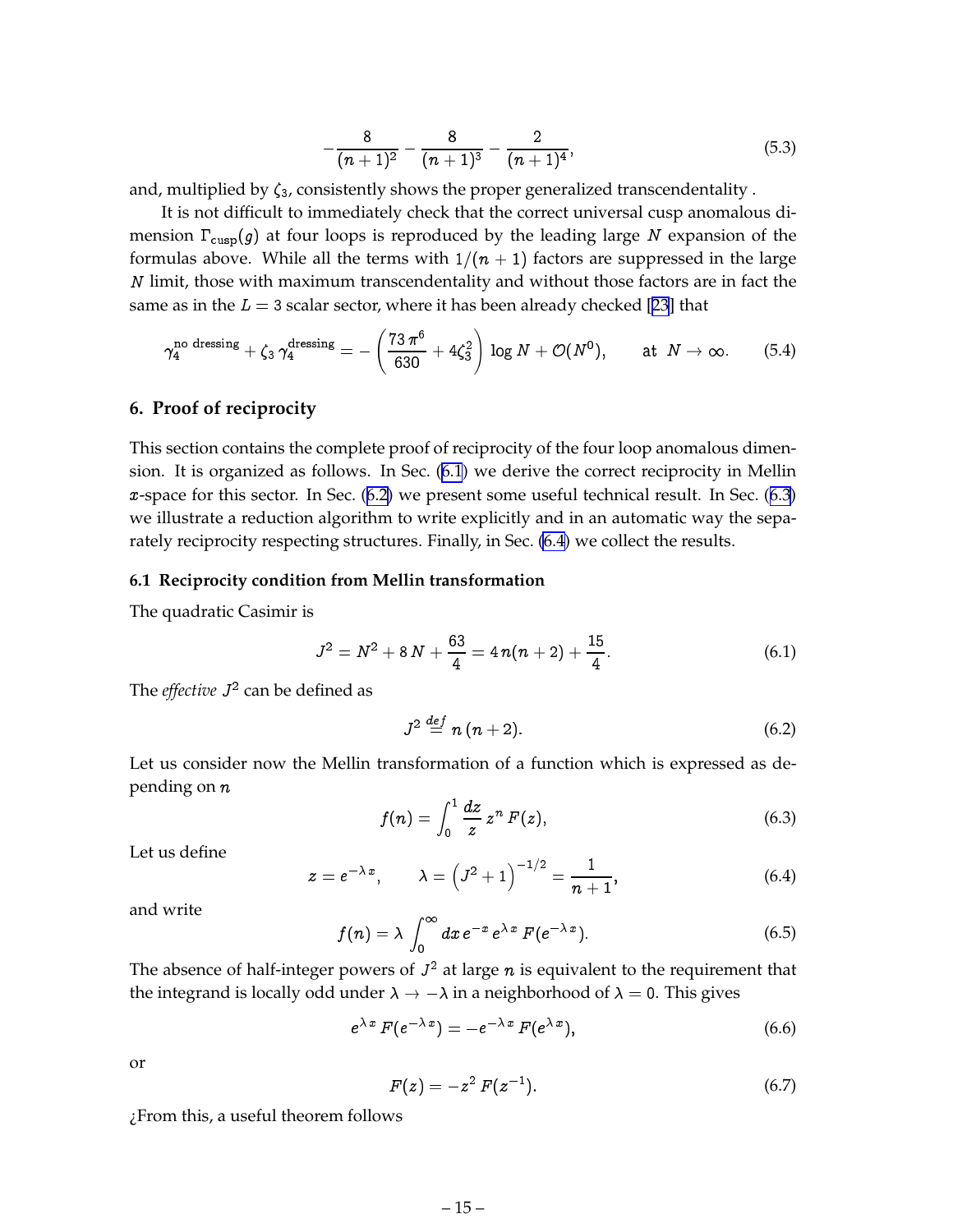<span id="page-17-0"></span>**Theorem 6.1** Let  $f(n)$  be reciprocal with respect to  $J^2 = n(n + 1)$ . Then, the combination

$$
\tilde{f}(n) = f(n) + f(n+1),\tag{6.8}
$$

*is reciprocal with respect to*  $J^2 = n(n+2)$ *.* 

*Proof:* We simply write

$$
\tilde{f}(n) = f(n) + f(n+1) = \int_0^1 \frac{dz}{z} z^n F(z) + \int_0^1 \frac{dz}{z} z^{n+1} F(z) = \qquad (6.9)
$$

$$
=\int_0^1 \frac{dz}{z} z^n (z+1) F(z), \qquad (6.10)
$$

which means

$$
\widetilde{F}(z) = (z+1) F(z). \tag{6.11}
$$

Using now  $F(z) = -z F(1/z)$  we find

$$
\widetilde{F}(z) = (z+1) F(z) = -z (z+1) F(1/z) = -z^2 \widetilde{F}(1/z).
$$
 (6.12)

 $\Box$ 

This theorem can be used as follows. We compute the four loop function  $P(N)$  and express it in terms of  $n = \frac{N}{2} + 1$ . Then we rewrite it using symmetric combinations of harmonic terms which are reciprocal with respect to  $n(n + 1)$ . These have been classified and listed in [[25](#page-33-0)]. The next section summarizes what we need.

# **6.2 Reciprocity respecting combinations with respect to**  $n(n + 1)$

Let us consider the following **linear map** defined on linear combinations of simple S sums by

$$
\Phi_a(S_{b,c}) = S_{a,b,c} - \frac{1}{2} S_{a+b,c}.
$$
\n(6.13)

Define also

$$
I_a = S_a, \t\t(6.14)
$$

$$
I_{a_1,a_2,...,a_n} = \Phi_{a_1}(\Phi_{a_2}(\cdots \Phi_{a_{n-1}}(S_{a_n})\cdots)).
$$
\n(6.15)

For instance,

$$
I_{a,b} = S_{a,b} - \frac{1}{2}S_{a+b}.\tag{6.16}
$$

Then, we have the following important result

**Theorem 6.2 ([\[25](#page-33-0)])** *The combinations*  $I_{a_1,\dots,a_n}$  *with odd*  $a_1,\dots,a_n$  *have a large N reciprocity respecting expansion*

$$
I_{a_1,...,a_n} = \sum_{\ell=0}^{\infty} \frac{P_{\ell}(\log J^2)}{J^{2\ell}},\tag{6.17}
$$

*where*  $J^2 = N(N + 1)$  *and*  $P_\ell$  *is a polynomial.*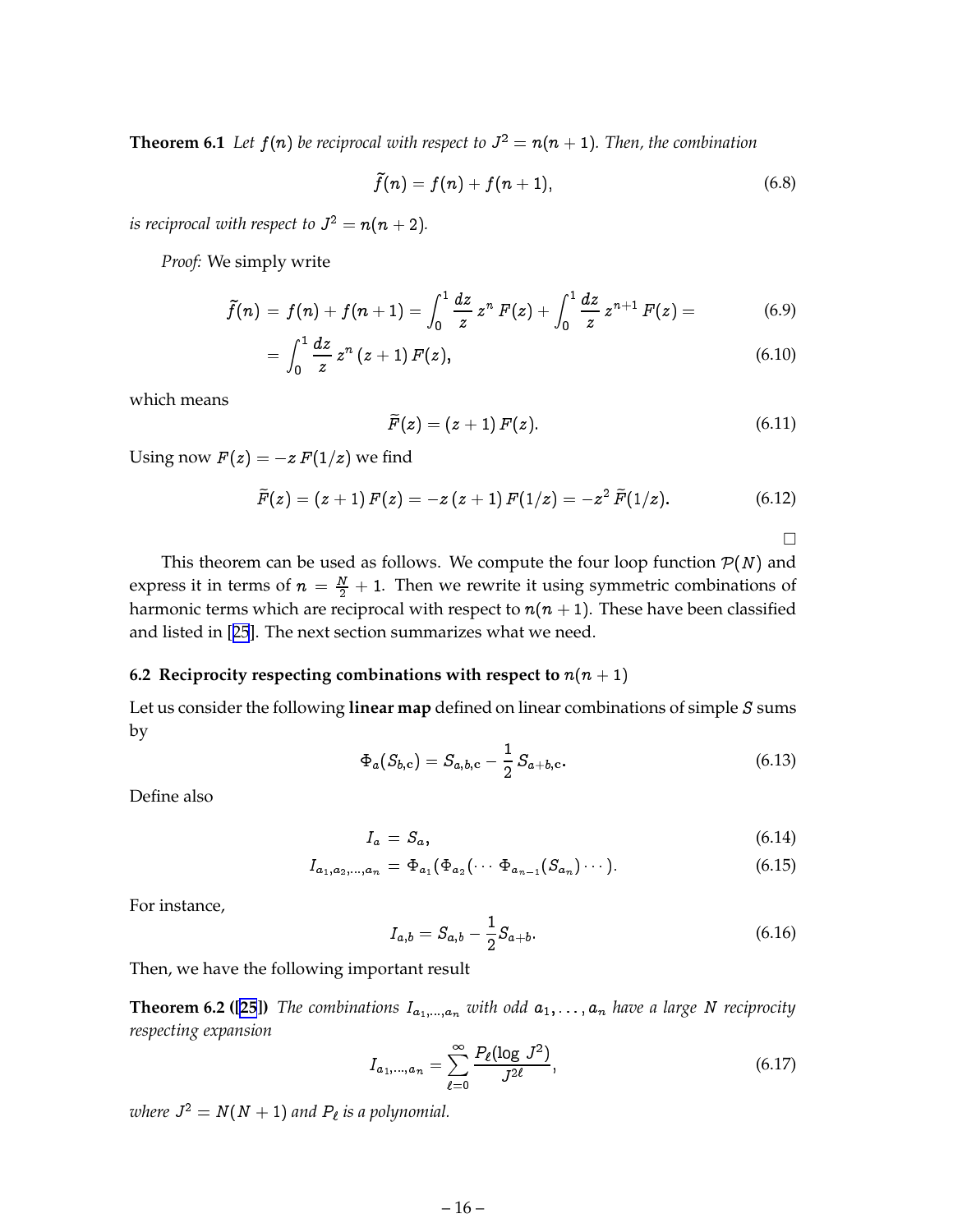#### <span id="page-18-0"></span>**6.3 Reduction algorithm**

The general strategy to prove reciprocity is as follows. Let us consider a nested harmonic sum  $S_a(n)$  with  $a = (a_1, \ldots, a_k)$  and all  $a_i$  odd. The sum  $S_a(n)$  is the unique maximal depth term appearing in the expansion of the invariant  $I_a$  defined in Sec. [\(6.2\)](#page-17-0). Examples are:

$$
I_{1,3} = S_{1,3} - \frac{1}{2} S_4,
$$
  
\n
$$
I_{1,1,3} = S_{1,1,3} - \frac{1}{2} S_{2,3} - \frac{1}{2} S_{1,4} + \frac{1}{4} S_5.
$$
\n(6.18)

This means that we can write

$$
S_{\mathbf{a}}(n) = I_{\mathbf{a}}(n) + R_{\mathbf{a}}(n), \qquad \text{depth}(R_{\mathbf{a}}) < k. \tag{6.19}
$$

¿From Theorem [\(6.2\)](#page-17-0), we know that  $I_a(n)$  is reciprocity respecting with respect to the combination  $n (n + 1)$ . We then write

$$
S_{\mathbf{a}}(n) = \frac{I_{\mathbf{a}}(n) + I_{\mathbf{a}}(n+1)}{2} + \frac{I_{\mathbf{a}}(n) - I_{\mathbf{a}}(n+1)}{2} + R_{\mathbf{a}}(n). \tag{6.20}
$$

We rename the first term

$$
\widetilde{I}_{\mathbf{a}}(n) = I_{\mathbf{a}}(n) + I_{\mathbf{a}}(n+1),\tag{6.21}
$$

and we know from Theorem [\(6.1\)](#page-17-0) that it is reciprocity respecting with respect to the combination  $n (n + 2)$ . Both the remaining two terms in Eq. (6.20) have depth strictly smaller than  $k$ . For example

$$
S_{1,3}(n) = \frac{1}{2}\,\tilde{I}_{1,3} - \frac{1}{2}\,\frac{S_3(n)}{n+1} + \frac{1}{2}\,S_4(n) - \frac{1}{4}\frac{1}{(n+1)^4}.\tag{6.22}
$$

The algorithm can now be iteratively applied to the generated terms of depth  $k - 1$ .

This strategy can be used to prove reciprocity (with respect to  $n(n+2)$ ) of a generic linear combination of products of nested harmonic sums with possible  $(n{+}1)^{-p}$  factors. To this aim, we first combine all products of nested harmonic sums using the general shuffle algebra relation Eq. [\(B.10](#page-30-0)). Then the algorithm is applied up to depth 0. The final result is a combination of invariants  $I_{\bf a}$  and factors  $(n+1)^{-p}.$  If all the indices in the invariants  $I_{\bf a}$ are odd and all the exponents  $p$  are even, the initial expression is automatically reciprocity respecting with respect to  $n (n + 2)$ . The constraint on p is due to the relation

$$
n+1 = \sqrt{n(n+2)+1}.
$$
 (6.23)

#### **6.4 Results for** <sup>P</sup> **at four loops**

The P function reads at four loops and in terms of  $n = \frac{N}{2} + 1$  ( $\partial \equiv \partial_n$ )

$$
\mathcal{P}(n) = \sum_{k=1}^{\infty} \frac{1}{k!} \left(-\frac{1}{4}\partial\right)^{k-1} \left[\gamma(n)\right]^k = \tag{6.24}
$$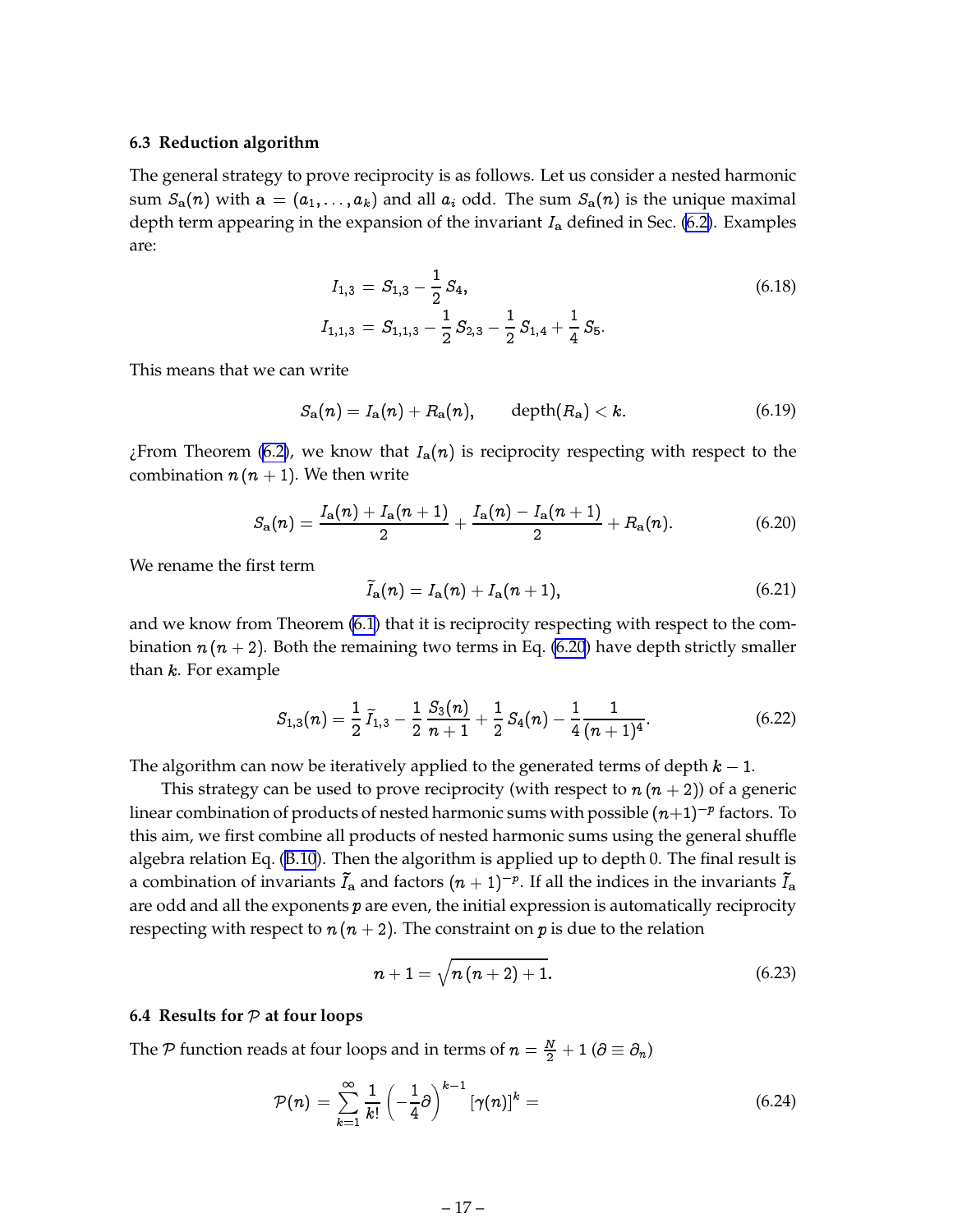$$
=\gamma-\frac{1}{8}\,(\gamma^2)'+\frac{1}{96}\,(\gamma^3)''-\frac{1}{1536}\,(\gamma^4)'''+\cdots.
$$

Replacing the perturbative expansions

$$
\mathcal{P} = \sum_{k=1}^{\infty} \mathcal{P}_k g^{2k}, \qquad \gamma = \sum_{k=1}^{\infty} \gamma_k g^{2k}, \qquad (6.25)
$$

we find

$$
\mathcal{P}_1 = \gamma_1,\tag{6.26}
$$

$$
\mathcal{P}_2 = \gamma_2 - \frac{1}{8} (\gamma_1^2)', \tag{6.27}
$$

$$
\mathcal{P}_3 = \gamma_3 - \frac{1}{4} (\gamma_1 \gamma_2)' + \frac{1}{96} (\gamma_1^3)'' , \qquad (6.28)
$$

$$
\mathcal{P}_4 = \gamma_4 - \frac{1}{8} \left( \gamma_2^2 + 2 \gamma_1 \gamma_3 \right)' + \frac{1}{32} \left( \gamma_1^2 \gamma_2 \right)'' - \frac{1}{1536} \left( \gamma_1^4 \right)'''.
$$
 (6.29)

These expressions can be computed taking derivatives using the results of Sec. [\(B.4](#page-31-0)). Applying the algorithm for the reduction to invariants we find immediately the one-loop result in manifestly reciprocity respecting form

$$
\mathcal{P}_1 = 2\,\tilde{I}_1 + 4.\tag{6.30}
$$

At two loops, the same calculation gives

$$
\mathcal{P}_2 = -\tilde{I}_3 - \frac{1}{3}\pi^2 \tilde{I}_1 - 8 - \frac{2\pi^2}{3}.
$$
\n(6.31)

At three loops, we obtain the result

$$
\mathcal{P}_3 = \frac{\tilde{I}_3}{2(n+1)^2} + \frac{3\tilde{I}_5}{2} - 4\tilde{I}_{1,1,3} + \frac{2}{(n+1)^4} - 4\tilde{I}_{1,3} + \frac{\pi^2\tilde{I}_3}{6} +
$$
  
\n
$$
-2\tilde{I}_3 + 4\tilde{I}_{1,1}\zeta_3 - \frac{\zeta_3}{(n+1)^2} - \frac{4}{(n+1)^2} + 4\zeta_3\tilde{I}_1 + \frac{4\pi^4\tilde{I}_1}{45} +
$$
  
\n
$$
+4\zeta_3 + \frac{8\pi^4}{45} + \frac{4\pi^2}{3} + 32.
$$
 (6.32)

Factors  $1/(n + 1)$  with even exponent appear and do not spoil reciprocity as discussed above.

The non-dressing four loop result is rather long but can be obtained in a straightforward way in the reciprocity respecting form

$$
\begin{aligned} \mathcal{P}^{\text{no dressing}}_4\,=\,-\frac{3\,\widetilde{I}_1}{4(n+1)^6}-\frac{\widetilde{I}_3}{(n+1)^4}-\frac{\widetilde{I}_5}{(n+1)^2}-\frac{13\,\widetilde{I}_7}{4}+8\,\widetilde{I}_{1,1,5}+\frac{4\,\widetilde{I}_{1,3,1}}{(n+1)^2}+4\,\widetilde{I}_{1,3,3}+\\&+4\,\widetilde{I}_{1,5,1}+4\,\widetilde{I}_{3,1,3}+4\,\widetilde{I}_{3,3,1}-32\,\widetilde{I}_{1,1,1,3,1}+\frac{2\,\widetilde{I}_{1,3}}{(n+1)^2}+8\,\widetilde{I}_{1,5}+\\&+\frac{6\,\widetilde{I}_{3,1}}{(n+1)^2}+4\,\widetilde{I}_{3,3}+4\,\widetilde{I}_{5,1}-32\,\widetilde{I}_{1,1,3,1}-\frac{13}{2(n+1)^6}+\frac{4\,\widetilde{I}_1}{(n+1)^4}+\\ \end{aligned}
$$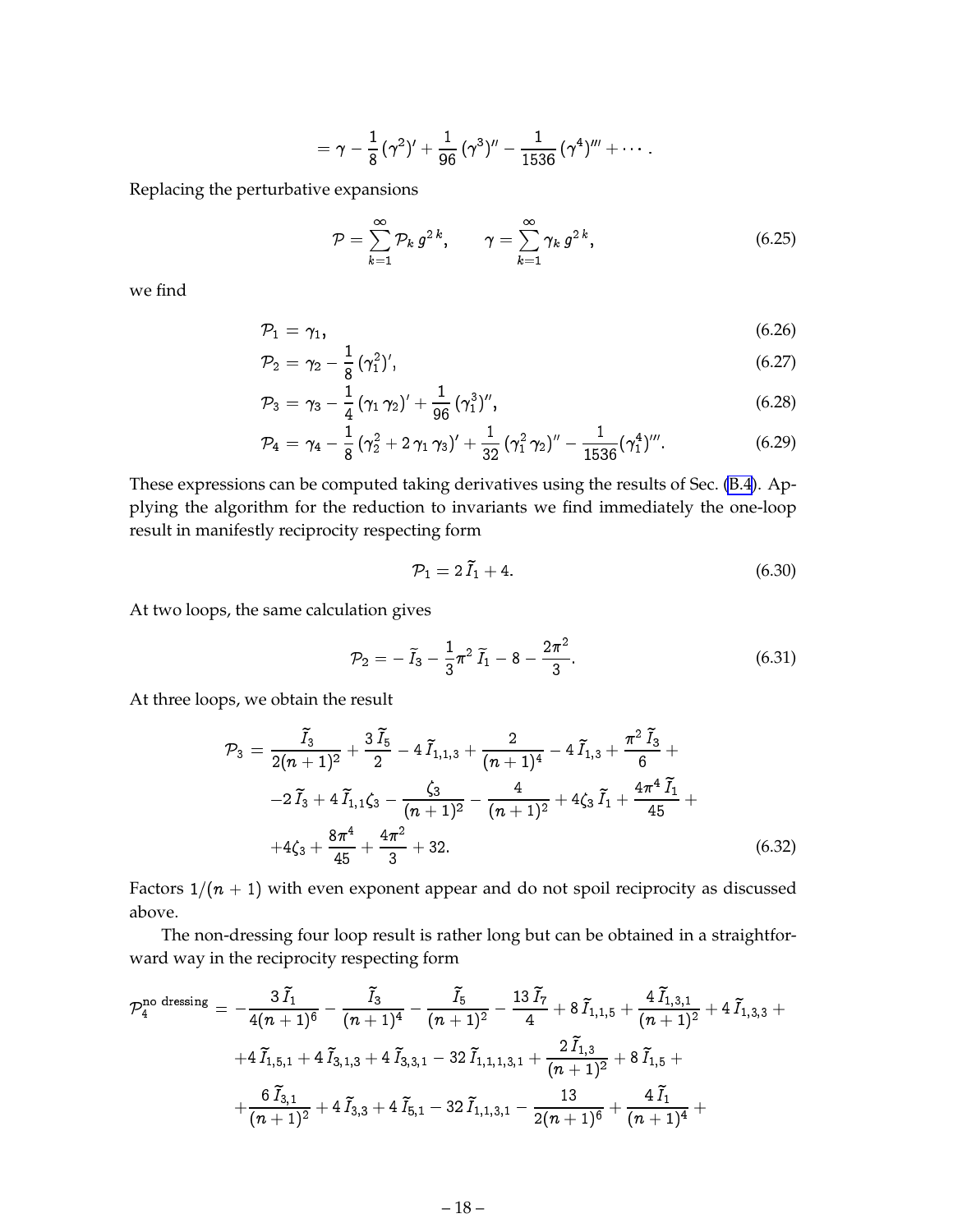<span id="page-20-0"></span>
$$
+\frac{2\tilde{I}_{3}}{(n+1)^{2}}-\frac{\pi^{2}\tilde{I}_{3}}{12(n+1)^{2}}-\frac{\pi^{2}\tilde{I}_{5}}{4}+4\tilde{I}_{5}+\frac{2}{3}\pi^{2}\tilde{I}_{1,1,3}-16\tilde{I}_{1,3,1}+ \\-2\zeta_{3}\tilde{I}_{1,3}+\frac{2}{3}\pi^{2}\tilde{I}_{1,3}+8\tilde{I}_{1,3}-8\tilde{I}_{3,1}-2\tilde{I}_{3,1}\zeta_{3}+ \\+\frac{\zeta_{3}}{(n+1)^{4}}+\frac{4}{(n+1)^{4}}-\frac{\pi^{2}}{3(n+1)^{4}}-\frac{4\tilde{I}_{1}}{(n+1)^{2}}-\frac{\pi^{4}\tilde{I}_{1}}{30(n+1)^{2}}-\frac{\pi^{4}\tilde{I}_{3}}{15}+\frac{\pi^{2}\tilde{I}_{3}}{3}+8\tilde{I}_{3}+ \\+\frac{4}{15}\pi^{4}\tilde{I}_{1,1,1}-2\tilde{I}_{3}\zeta_{3}-\frac{2}{3}\pi^{2}\zeta_{3}\tilde{I}_{1,1}-32\zeta_{5}\tilde{I}_{1,1}+\frac{4}{15}\pi^{4}\tilde{I}_{1,1}+ \\+\frac{\pi^{2}\zeta_{3}}{6(n+1)^{2}}+\frac{8\zeta_{5}}{(n+1)^{2}}+\frac{24}{(n+1)^{2}}-\frac{\pi^{4}}{15(n+1)^{2}}+\frac{2\pi^{2}}{3(n+1)^{2}}-\frac{2}{3}\pi^{2}\zeta_{3}\tilde{I}_{1}-8\zeta_{3}\tilde{I}_{1}+ \\-32\zeta_{5}\tilde{I}_{1}-\frac{7\pi^{6}\tilde{I}_{1}}{270}+\frac{2\pi^{4}\tilde{I}_{1}}{15}-\frac{2}{3}\pi^{2}\zeta_{3}-16\zeta_{3}-32\zeta_{5}-\frac{7\pi^{6}}{135}-\frac{4\pi^{4}}{15}-\frac{16\pi^{2}}{3}-160. (6.33)
$$

Notice that we did not attempt to rearrange it in any minimal form.

Finally, the dressing contribution reads

$$
\mathcal{P}_4^{\text{dressing}} = -4\,\tilde{I}_{1,3} - 4\,\tilde{I}_{3,1} - 4\,\tilde{I}_3 - 4\,\frac{\tilde{I}_1}{(n+1)^2} - \frac{8}{(n+1)^2} + \frac{2}{(n+1)^4} \tag{6.34}
$$

and, as anticipated, is *separately* reciprocity respecting.

As a consequence of reciprocity, it is possible to analyze the large N expansion of the four loop anomalous dimension and of  $P$  in view of the MVV relations. This is a technical issue which is presented in Appendix ([A](#page-23-0)).

# **7. Reciprocity and wrapping**

We have presented our multi-loop result and its analysis without much worry about possible wrapping problems. In this brief section, we make a few remarks about this important issue.

It is well-known that the long-range Bethe Ansatz equations are only asymptotic [\[5](#page-32-0)]. The length of the chain (and thus of the operator) is assumed to exceed the range of the interaction (and thus the order in perturbation theory), reaching the asymptotic conditions by which the S-matrix can be defined according to the perturbative Bethe Ansatz technique [\[7](#page-32-0)].

If the interaction range of the dilatation operator reaches or exceeds the length of the operator under study, the Bethe ansatz might break down [[61](#page-36-0), [62](#page-36-0), [22](#page-33-0)]. In special subsectors, as su(2), higher order expressions of the dilatation operator are known and this issue can be checked in full details [[63, 64](#page-36-0)]. In other cases, like in the  $\mathfrak{sl}(2)$  sector, supersymmetry can be invoked to explain special delays of the wrapping phenomenon [[7](#page-32-0)].

In our calculation, such tools are not (yet) available and we cannot prove nor exclude wrapping effects at 3 or 4 loops <sup>3</sup> . What we have proved rigorously is that *the asymptotic Bethe Ansatz predicts a result which is reciprocity respecting*. We believe that this is an interesting result *per se*, pointing toward hidden properties of the Bethe equations. Besides, we

 $3$ The two loop case seem reasonably safe for length 3 states, in that interactions are still only between next-to-nearest neighbors.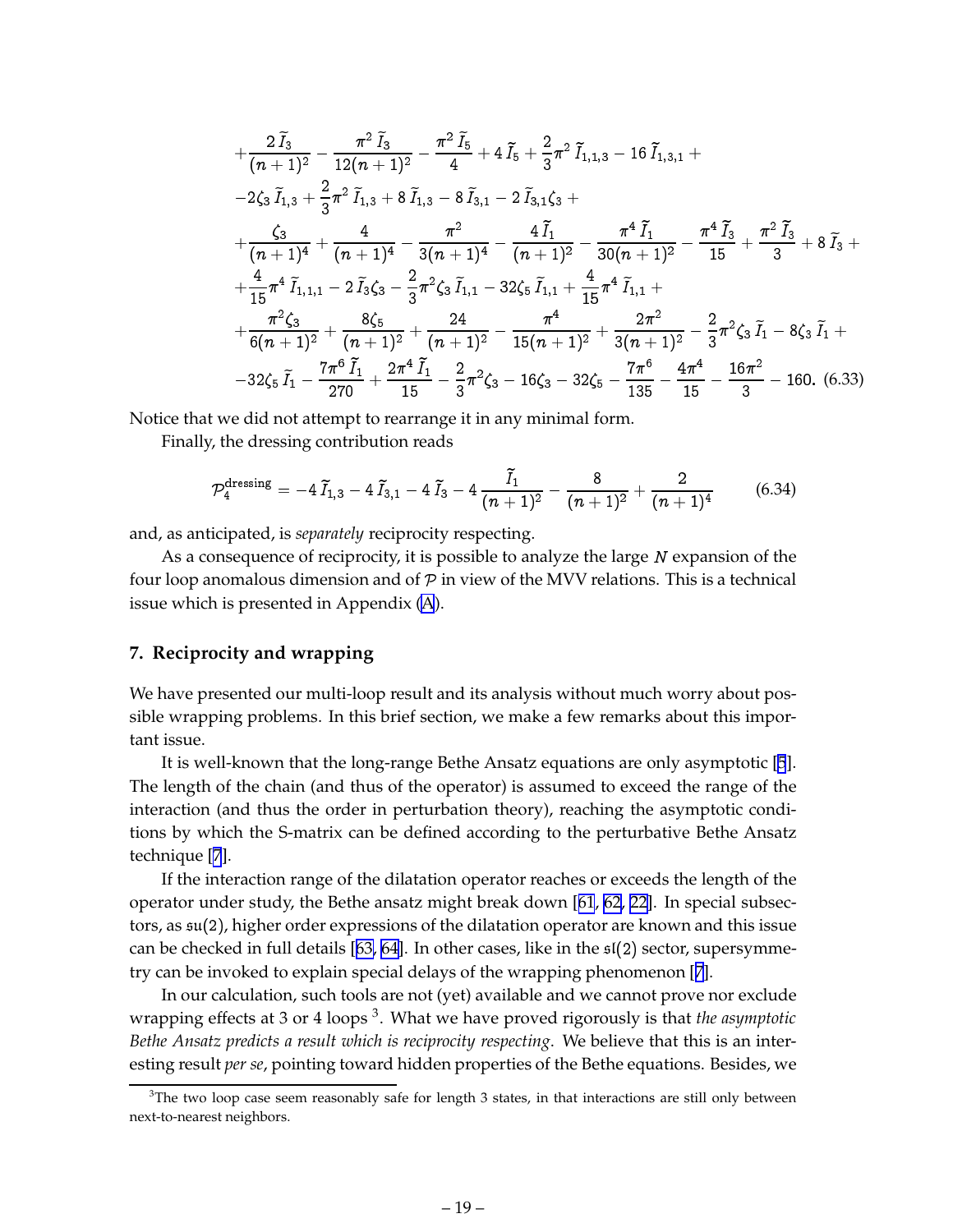<span id="page-21-0"></span>emphasize that it would be incorrect to believe that a reciprocity respecting result means that wrapping effects are absent. If one believes that reciprocity is a physically meaningful property, it could simply be that the (yet to be quantified) wrapping-correction is also reciprocity respecting.

As a sort of example of this phenomenon we can exhibit a case where the asymptotic Bethe Ansatz provides a result which is certainly wrong, *i.e.* misses the wrapping contributions, but nevertheless is reciprocity respecting. This is the four loop prediction for the Konishi operator reported in [\[22](#page-33-0)] and known to violate the BFKL equation as well as both of the recent (not coinciding) field theoretical calculations [\[65, 66](#page-36-0)].

For the first three loops, it has been proved that the  $P$  function satisfies reciprocity in all orders [[42](#page-34-0)]. In terms of a series expansion in  $1/J^2$  and for the first few orders, it reads  $^4$ 

$$
\mathcal{P}_1 = 4\log J + \frac{2}{3}\frac{1}{J^2} - \frac{2}{15}\frac{1}{J^4} + \mathcal{O}\left(\frac{1}{J^6}\right) \,,\tag{7.1}
$$

$$
\mathcal{P}_2 = -\frac{2}{3}\pi^2 \log J - 6\zeta_3 + \left(2 - \frac{\pi^2}{9}\right) \frac{1}{J^2} + \left(1 + \frac{\pi^2}{45}\right) \frac{1}{J^4} + \mathcal{O}\left(\frac{1}{J^6}\right) ,\tag{7.2}
$$

$$
\mathcal{P}_3 = \frac{11}{45} \pi^4 \log J + \frac{2}{3} \pi^2 \zeta_3 + 20 \zeta_5 + \left( \frac{11 \pi^4}{270} - \frac{2}{3} \pi^2 \log J \right) \frac{1}{J^2} -\left[ 2 + \frac{7 \pi^2}{9} + \frac{11 \pi^4}{1350} - 2 \left( 3 + \frac{\pi^2}{3} \right) \log J \right] \frac{1}{J^4} + \mathcal{O} \left( \frac{1}{J^6} \right) .
$$
 (7.3)

At four loops, starting from [\[22](#page-33-0)], we derived a series expansion for  $\mathcal{P}_4$  that reads

$$
\mathcal{P}_{4} = -\left(\frac{73\pi^{6}}{630} + 4\zeta_{3}^{2}\right) \log J - \frac{7}{30}\pi^{4}\zeta_{3} - \frac{5}{3}\pi^{2}\zeta_{5} - \frac{175}{2}\zeta_{7}
$$
\n
$$
-\left[\frac{\pi^{4}}{30} + \frac{73\pi^{6}}{3780} - \pi^{2}\zeta_{3} + \frac{2\zeta_{3}^{2}}{3} - \left(\frac{7\pi^{4}}{15} + 4\zeta_{3}\right) \log J + 8\zeta_{3} \log^{2} J\right] \frac{1}{J^{2}}
$$
\n
$$
+\left[\frac{1}{2} - \frac{\pi^{2}}{2} + \frac{71\pi^{4}}{180} + \frac{73\pi^{6}}{18900} - \left(\pi^{2} + \frac{25}{3}\right)\zeta_{3} + \frac{2\zeta_{3}^{2}}{15} - \left(\pi^{2} + \frac{7\pi^{4}}{15} + \frac{26\zeta_{3}}{3}\right) \log J
$$
\n
$$
+4\left(\frac{\pi^{2}}{3} + 2\zeta_{3}\right) \log^{2} J + 8 \log^{3} J\right] \frac{1}{J^{4}} + \mathcal{O}\left(\frac{1}{J^{6}}\right)
$$
\n(7.4)

Only integer negative powers of  $J^2$  appear (even extending the series by many orders) proving (empirically) that reciprocity holds.

# **8. Conclusions**

We have considered a special class of scaling composite operators in  $\mathcal{N} = 4$  SYM which at one-loop admits a simple description as gluonic quasipartonic twist operators. We have been able to compute their anomalous dimension at 4 loops in the framework of the asymptotic long-range Bethe Ansatz. This has been possible by formulating a suitable

<sup>&</sup>lt;sup>4</sup>Notice that the notation adopted in [[22\]](#page-33-0), in which  $g^2 = \frac{\lambda}{16\pi^2}$ , differs from the one used here.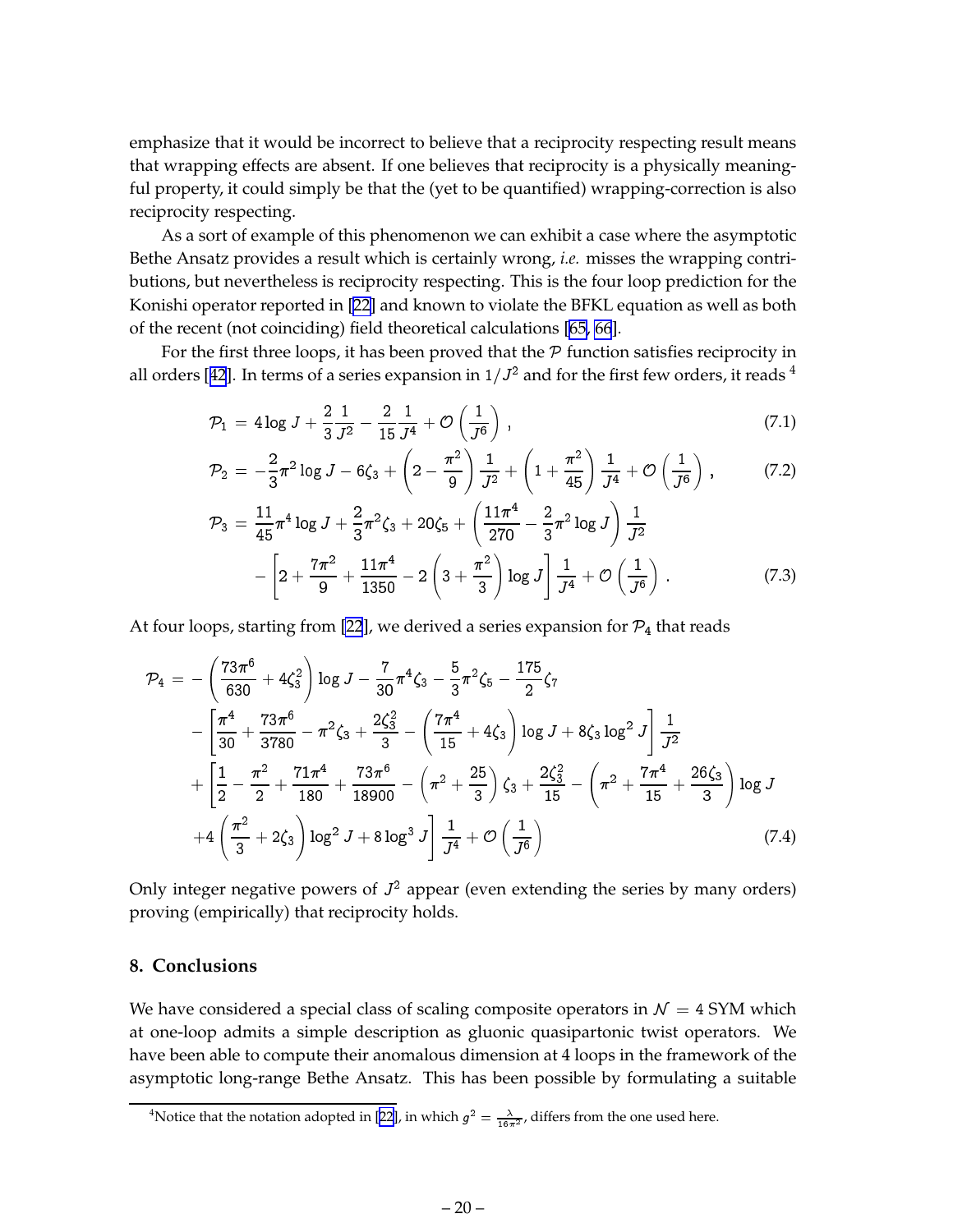generalized transcendentality principle leading to an inspired Ansatz in terms of nested harmonic sums. The main test of our result has been to show that it respects the generalized Gribov-Lipatov reciprocity recently discovered in other sectors for the Dokshizter-Marchesini-Salam evolution kernel.

Going back to our initial motivations, we see that the large spin analysis of twist operators is indeed rich and somewhat surprising. The general structure of the expansion has a well understood leading logarithmic term which can be resummed in terms of the physical coupling governing soft radiation effects. The physical coupling must emerge in a universal way in all conformal sectors (scalars, gauginos or gauge fields) and, presumably, for all twists (with positive checks in the  $L = 2,3,\infty$  cases). The mechanism is also clear on the AdS side, as explained for instance in [\[32](#page-33-0)] and in the recent analysis [[67, 68,](#page-36-0) [39\]](#page-34-0), although a better identification of the string solution dual to the *minimal* gluonic operator would be welcome. Indeed, It is known that anomalous dimensions of operators with twist higher than two occupy a band [\[32](#page-33-0)], whose lower bound is the one of interest in this paper. The spiky strings proposed in [\[67](#page-36-0)] are dual to higher twist operators with maximal anomalous dimension. In addition, a more general problem of identification follows from the fact that the field strength does not carry  $R$ -charge. While it is natural to guess that operators built out of many covariant derivatives and field strength components should correspond to strings stretched in AdS having large spin, it is not clear how one could distinguish between scalars, fermions or the field strength without the guidance from some *extra* charge easily visible on both sides of the AdS/CFT.

On the other hand, the constraints on the subleading terms at large  $N$  implied by reciprocity have a much less clear origin. In particular, it seems that a general reciprocity proof is missing in the gauge theory. Indeed, we have found empirically that reciprocity holds in many cases with various conformal spins and twists, but the details of the derivation are drastically non-universal. The reason is that the reciprocity proofs heavily rely on the detailed (closed) form of the spin dependent anomalous dimensions. Unfortunately, we miss a unifying principle treating uniformly the various known cases. Also, what is the dual counterpart of reciprocity? In [\[37](#page-34-0)], reciprocity is tested at strong coupling for the semiclassical string configuration dual to the minimal anomalous dimension  $\mathfrak{sl}(2)$  twist-L operator. This is the folded string rotating with angular momentum  $N$  on AdS<sub>3</sub> and with center of mass moving with angular momentum L on a big circle of  $S^5$  [\[69](#page-36-0), [70](#page-36-0)]. An extension to string states dual to other reciprocity respecting gauge theory operators would certainly be welcome.

As a final comment, we emphasize that the observed four loop reciprocity for gauge operators must still pass the test of wrapping effects, as discussed in Sec. [\(7\)](#page-20-0). Nevertheless, it certainly suggests some important structure built in the Bethe Ansatz and deserving a deeper understanding. As we learn from the twist-2 QCD lesson, the attempts to extend at higher loop orders the Gribov-Lipatov relation led to the discovery of the DMS reciprocity respecting kernel. This innovative rewriting of parton evolution revealed new relations between space and time-like anomalous dimensions. In perspective, we believe that the observation of an intrinsic reciprocity in the *asymptotic* Bethe Ansatz equations of  $\mathcal{N} = 4$ SYM should not be regarded as a mere technical feature. Instead, it could be a starting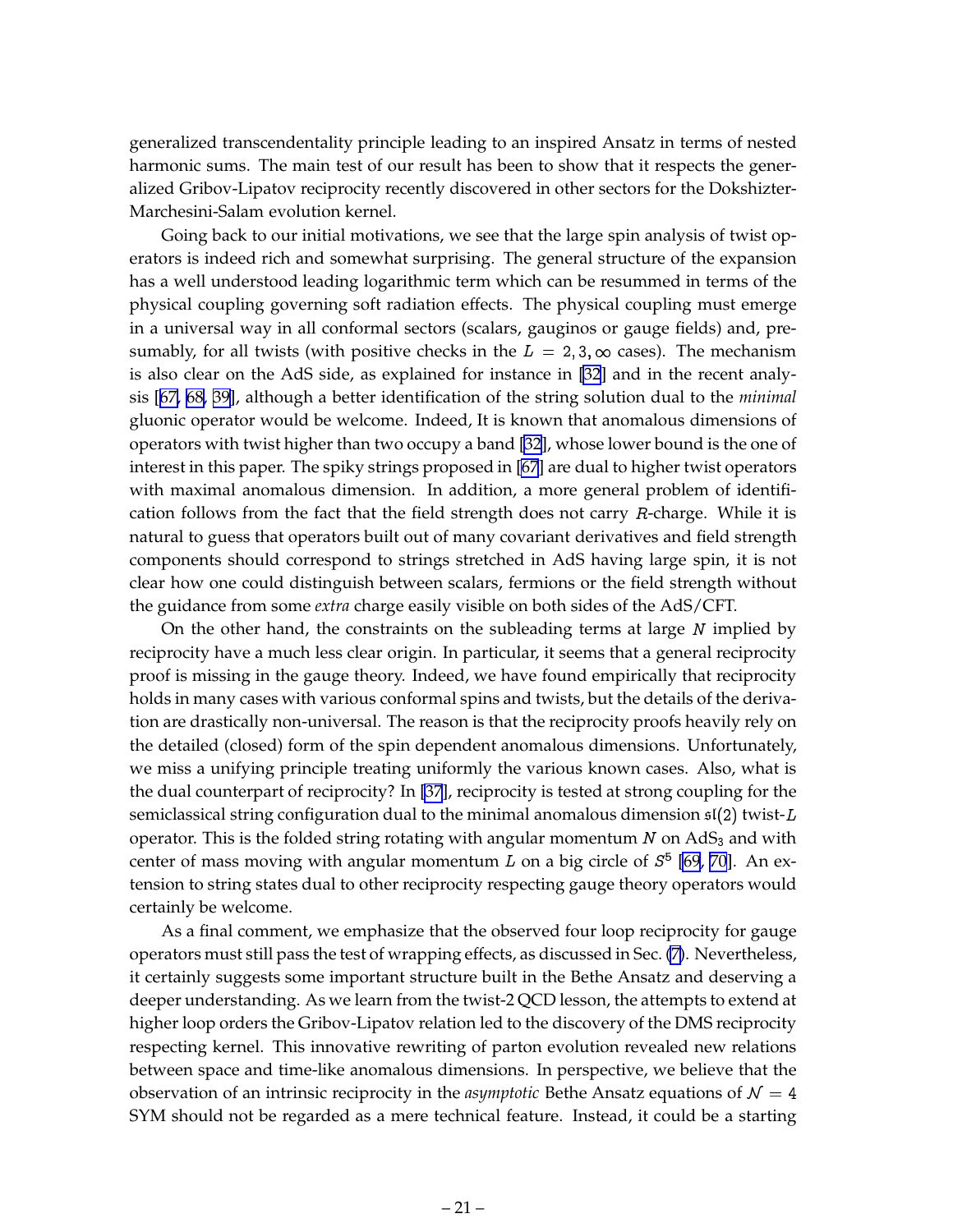<span id="page-23-0"></span>point to constrain the still elusive *wrapping* corrections.

# **Acknowledgments**

We thank G. Marchesini, Y. L. Dokshitzer, G. Korchemsky, A. Belitski, J. Plefka, A. Tseytlin and in particular M. Staudacher for discussions. M. B. warmly thanks the Physics Department of Humboldt University Berlin and the Albert Einstein Institute in Golm, Potsdam for the very kind hospitality while working on parts of this project.

### **A. Large** <sup>N</sup> **expansions and reciprocity**

¿From reciprocity of P one immediately proves that (basically) half of the terms in  $\gamma$  are truly independent in the spirit of the MVV constraints. This is discussed in [\[37](#page-34-0)] that we now follow. The relation between  $\gamma$  and  $\beta$  can be formally solved by means of the Lagrange-Bürmann formula leading to

$$
\gamma(N) = \sum_{k=1}^{\infty} \frac{1}{k!} \left(\frac{1}{2} \frac{\partial}{\partial N}\right)^{k-1} \left[\mathcal{P}(N)\right]^k, \tag{A.1}
$$

$$
\mathcal{P}(N) = \sum_{k=1}^{\infty} \frac{1}{k!} \left( -\frac{1}{2} \frac{\partial}{\partial N} \right)^{k-1} [\gamma(N)]^k.
$$
 (A.2)

If we separate

$$
\gamma(N) = \gamma_+(N) + \gamma_-(N), \tag{A.3}
$$

with

$$
\gamma_{+}(N) = \sum_{k=0}^{\infty} \frac{1}{(2k+1)!} \left(\frac{1}{2}\partial\right)^{2k} [\mathcal{P}(N)]^{2k+1}, \tag{A.4}
$$

$$
\gamma_{-}(N) = \sum_{k=1}^{\infty} \frac{1}{(2 k)!} \left(\frac{1}{2} \partial\right)^{2k-1} [\mathcal{P}(N)]^{2k}, \tag{A.5}
$$

then it can be shown that a reciprocity respecting kernel leads to the constraint

$$
\gamma_{-} = \frac{1}{4}(\gamma_{+}^{2})' + \frac{1}{48} \left(-\gamma_{+}(\gamma_{+}^{3})'' + \frac{1}{4}(\gamma_{+}^{4})''\right)' + \cdots
$$
 (A.6)

Expanding in loops, we find

$$
\gamma_{-,1} = 0,\tag{A.7}
$$

$$
\gamma_{-,2} = \frac{1}{4} (\gamma_{+,1}^2)'
$$
\n(A.8)

$$
\gamma_{-,3} = \frac{1}{2} (\gamma_{+,1} \gamma_{+,2})', \tag{A.9}
$$

$$
\gamma_{-,4} = \frac{1}{4}(\gamma_{+,2}^2 + 2\,\gamma_{+,1}\,\gamma_{+,3})' + \frac{1}{48}\left(-\gamma_{+,1}(\gamma_{+,1}^3)'' + \frac{1}{4}(\gamma_{+,1}^4)''\right)'.
$$
 (A.10)

However, these relations are of little practical use. They are completely equivalent to MVV relations that are more transparent since directly connect specific terms in the large N expansion of  $\gamma$ . To this aim it is convenient to rewrite the most difficult  $\gamma_4$  piece in terms of  $S_1$  and harmonic sums which are convergent as  $N \to \infty$ .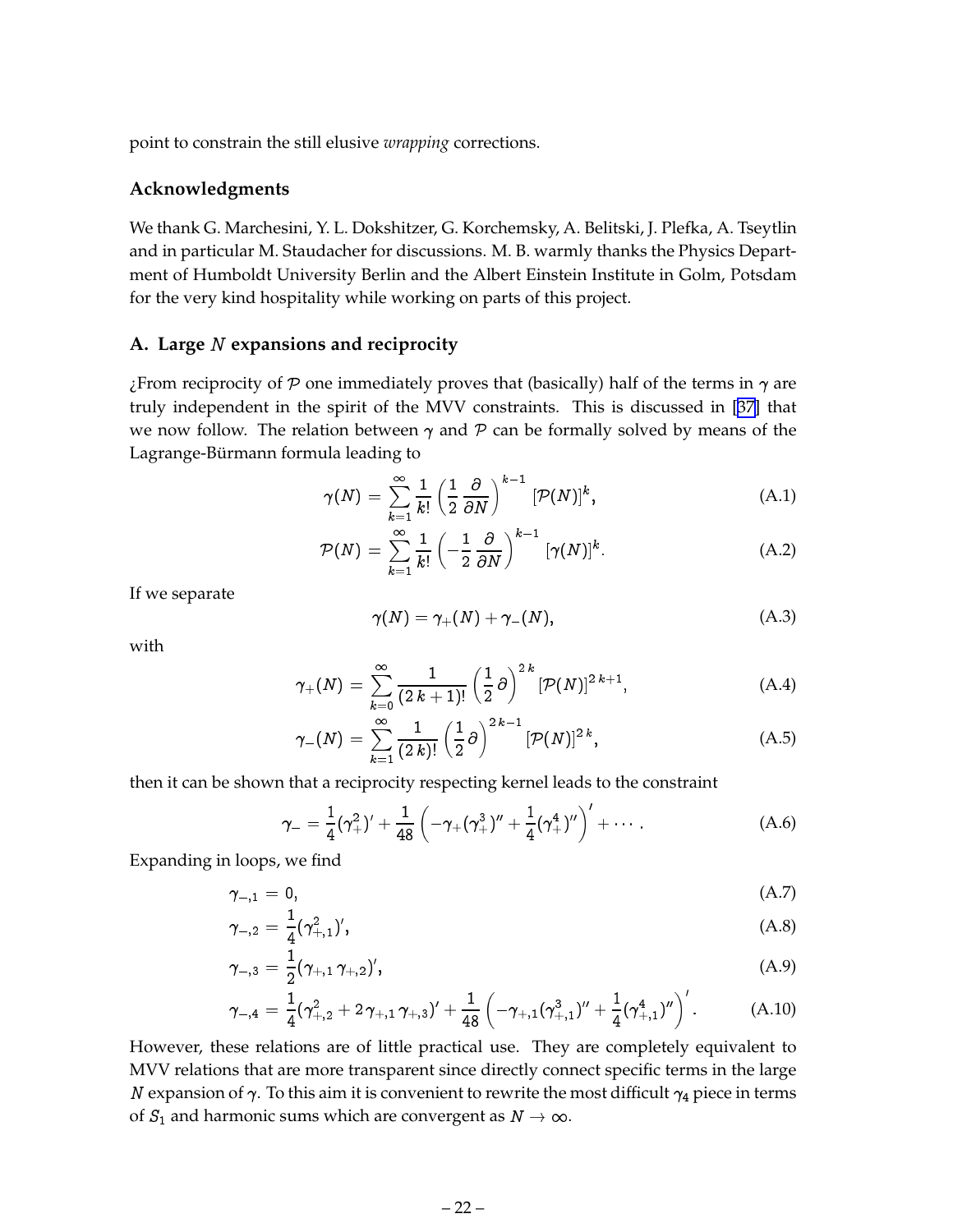# <span id="page-24-0"></span>A.1 Reversed form of  $\gamma_4$ , suitable for the large N expansion

Using the shuffle algebra we rewrite the maximal transcendentality term in  $\gamma_4^{\mu\nu}$   $^{\rm due \,ssing}$  as

$$
\begin{aligned}\n\mathcal{H}_{7,7} &= \frac{40}{3} S_4 S_1^3 - \frac{32}{3} S_{3,1} S_1^3 + 20 S_5 S_1^2 - 40 S_{3,2} S_1^2 - 56 S_{4,1} S_1^2 + 64 S_{3,1,1} S_1^2 - 4 S_2^3 S_1 + 32 S_3^2 S_1 + -4 S_2 S_4 S_1 + 39 S_6 S_1 + 88 S_2 S_{3,1} S_1 - 64 S_{4,2} S_1 + 48 S_{5,1} S_1 - 104 S_{2,3,1} S_1 + 120 S_{4,1,1} S_1 + 192 S_{3,1,1,1} S_1 - 2 S_2^2 S_3 - \frac{289 S_3 S_4}{3} - S_2 S_5 - \frac{189 S_7}{2} - \frac{256}{3} S_3 S_{3,1} - 4 S_2 S_{3,2} + 60 S_2 S_{4,1} + 136 S_{4,3} - 24 S_{5,2} - 32 S_{6,1} - 64 S_{2,4,1} - 120 S_2 S_{3,1,1} + 64 S_{3,2,2} + 80 S_{3,3,1} - 80 S_{5,1,1} + 128 S_{2,3,1,1} - 128 S_{4,1,1,1} + 256 S_{3,1,1,1,1}, \\
\mathcal{H}_{7,6} &= -2 S_2^3 - 2 S_4 S_2 + 44 S_{3,1} S_2 + 16 S_3^2 + 20 S_1^2 S_4 + 20 S_1 S_5 + \frac{39 S_6}{2} - 16 S_1^2 S_{3,1} - 40 S_1 S_{3,2} + -56 S_1 S_{4,1} - 32 S_{4,2} + 24 S_{5,1} - 52 S_{2,3,1} + 64 S_1 S_{3,1,1} + 60 S_{4,1,1} - 96 S_{3,1,1,1}, \\
\mathcal{H}_{7,5} &= -6 S_1 S_2^2 - 2 S_3 S_2 + 8 S_1 S_4 + \frac{9 S_5}{2} - 16 S_1 S_{3,1} - 12 S_{3
$$

The other pieces of  $\gamma_4^{\text{no trans}}$  are

$$
\begin{aligned} &\mathcal{H}_{6,6}=-4S_2^3-4S_4S_2+88S_{3,1}S_2+32S_3^2+40S_1^2S_4+40S_1S_5+39S_6-32S_1^2S_{3,1}-80S_1S_{3,2}+\\ &-112S_1S_{4,1}-64S_{4,2}+48S_{5,1}-104S_{2,3,1}+128S_1S_{3,1,1}+120S_{4,1,1}-192S_{3,1,1,1},\\ &\mathcal{H}_{6,5}=40S_1S_4+20S_5-32S_1S_{3,1}-40S_{3,2}-56S_{4,1}+64S_{3,1,1},\\ &\mathcal{H}_{6,4}=-6S_2^2+4S_1S_3+8S_4-16S_{3,1},\\ &\mathcal{H}_{6,3}=2S_3-12S_1S_2,\\ &\mathcal{H}_{6,2}=-6S_1^2-15S_2,\\ &\mathcal{H}_{6,1}=-22S_1,\\ &\mathcal{H}_{6,0}=-\frac{37}{2},\\ &\mathcal{H}_{5,5}=40S_1S_4+20S_5-32S_1S_{3,1}-40S_{3,2}-56S_{4,1}+64S_{3,1,1},\\ &\mathcal{H}_{5,4}=20S_4-16S_{3,1},\\ &\mathcal{H}_{5,3}=4S_3,\\ &\mathcal{H}_{5,2}=-4S_2,\\ &\mathcal{H}_{5,1}=0,\\ &\mathcal{H}_{5,0}=-2,\\ \end{aligned}
$$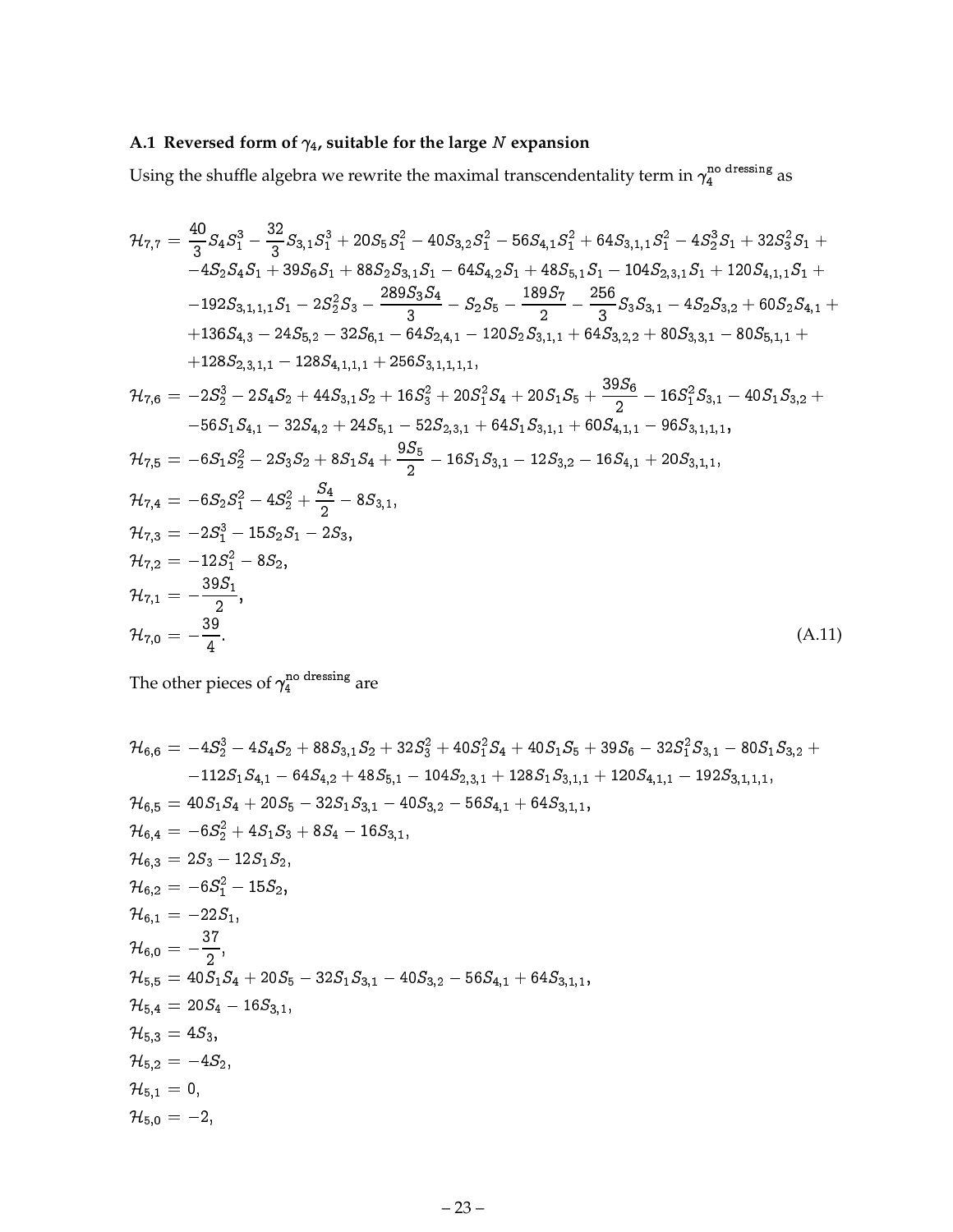<span id="page-25-0"></span>
$$
\mathcal{H}_{4,4} = -8S_2^2 + 12S_4 - 32S_{3,1},
$$
  
\n
$$
\mathcal{H}_{4,3} = 0,
$$
  
\n
$$
\mathcal{H}_{4,2} = -4S_2,
$$
  
\n
$$
\mathcal{H}_{4,1} = -8S_1,
$$
  
\n
$$
\mathcal{H}_{4,0} = 2,
$$
  
\n
$$
\mathcal{H}_{3,1} = -8S_1,
$$
  
\n
$$
\mathcal{H}_{3,0} = 4,
$$
  
\n
$$
\mathcal{H}_{2,2} = -32S_2,
$$
  
\n
$$
\mathcal{H}_{2,1} = 0,
$$
  
\n
$$
\mathcal{H}_{2,0} = 8,
$$
  
\n
$$
\mathcal{H}_{0,0} = -160.
$$
  
\n(A.12)

# **A.2 Large**  $N$  **expansion of**  $\gamma$

Starting from this form of  $\gamma_4$  we can easily compute the large  $N$  expansion by expanding each nested sum starting from the most inner index. The procedure is described in full details in the Appendix of [[23\]](#page-33-0). We always write the results in terms of  $n = \frac{N}{2} + 1$  and also define  $\overline{n} = n\, e^{\gamma_E}.$  The one-loop result is

$$
\gamma_1 = (4 \log \overline{n} + 4) + \frac{4}{n} - \frac{7}{3} \left(\frac{1}{n}\right)^2 + 2 \left(\frac{1}{n}\right)^3 - \frac{59}{30} \left(\frac{1}{n}\right)^4 + 2 \left(\frac{1}{n}\right)^5 - \frac{127}{63} \left(\frac{1}{n}\right)^6 + \cdots
$$
 (A.13)

The two loop results has single logarithms in all terms

$$
\gamma_2 = \left(-\frac{2\pi^2 \log \overline{n}}{3} - 2\zeta_3 - \frac{2\pi^2}{3} - 8\right) + \frac{4 \log \overline{n} - \frac{2\pi^2}{3} + 4}{n} + \left(-4 \log \overline{n} + \frac{7\pi^2}{18} + 1\right) \left(\frac{1}{n}\right)^2 + \frac{4 \log \overline{n}}{3} - \frac{\pi^2}{3} - \frac{11}{3}\right) \left(\frac{1}{n}\right)^3 + \left(-6 \log \overline{n} + \frac{59\pi^2}{180} + \frac{13}{2}\right) \left(\frac{1}{n}\right)^4 + \frac{118 \log \overline{n}}{15} - \frac{\pi^2}{3} - \frac{487}{45}\right) \left(\frac{1}{n}\right)^5 + \left(-10 \log \overline{n} + \frac{127\pi^2}{378} + \frac{35}{2}\right) \left(\frac{1}{n}\right)^6 + \cdots \quad (A.14)
$$

At three loops, we find quadratic logarithms starting from the  $1/n^2$  term

$$
\gamma_3 = \left(\frac{11\pi^4 \log \overline{n}}{45} + \frac{\pi^2 \zeta_3}{3} - \zeta_5 + \frac{11\pi^4}{45} + \frac{4\pi^2}{3} + 32\right) + \frac{-\frac{4\pi^2 \log \overline{n}}{3} - 2\zeta_3 + \frac{11\pi^4}{45} - \frac{4\pi^2}{3} - 8}{n} + \frac{4\pi^2 \log \overline{n}}{3} + 2\zeta_3 - \frac{77\pi^4}{540} - \frac{\pi^2}{6} + 7\right) \left(\frac{1}{n}\right)^2 + \left(4 \log^2 \overline{n} + \left(-6 - \frac{14\pi^2}{9}\right) \log \overline{n} - \frac{7\zeta_3}{3} + \frac{11\pi^4}{90} + \frac{8\pi^2}{9} - \frac{25}{3}\right) \left(\frac{1}{n}\right)^3 + \frac{4\pi^2 \log \overline{n}}{3} + \frac{4\pi^2 \log \overline{n}}{3} + 3\zeta_3 - \frac{649\pi^4}{5400} - \frac{19\pi^2}{12} + \frac{227}{24}\right) \left(\frac{1}{n}\right)^4 + \frac{4\pi^2 \log^2 \overline{n}}{3} + \left(12 \log^2 \overline{n} + \left(-32 - \frac{118\pi^2}{45}\right) \log \overline{n} - \frac{59\zeta_3}{15} + \frac{11\pi^4}{90} + \frac{352\pi^2}{135} - \frac{181}{15}\right) \left(\frac{1}{n}\right)^5 + \frac{4\pi^4 \log^2 \overline{n}}{3} + \frac{11\pi^4 \log^2 \overline{n}}{3} + \frac{11\pi^4 \log^2 \overline{n}}{3} + \frac{352\pi^2}{15} - \frac{181}{15}\right) \left(\frac{1}{n}\right)^5 + \frac{11\pi^4 \log^2 \overline{n}}{3} + \frac{11\pi^4 \log^2 \overline{n}}{3} + \frac{11\pi^4 \log^2 \overline{n}}{3} + \frac{11\pi^4 \log^2 \overline{n}}{3} + \frac{11\pi^4 \log^
$$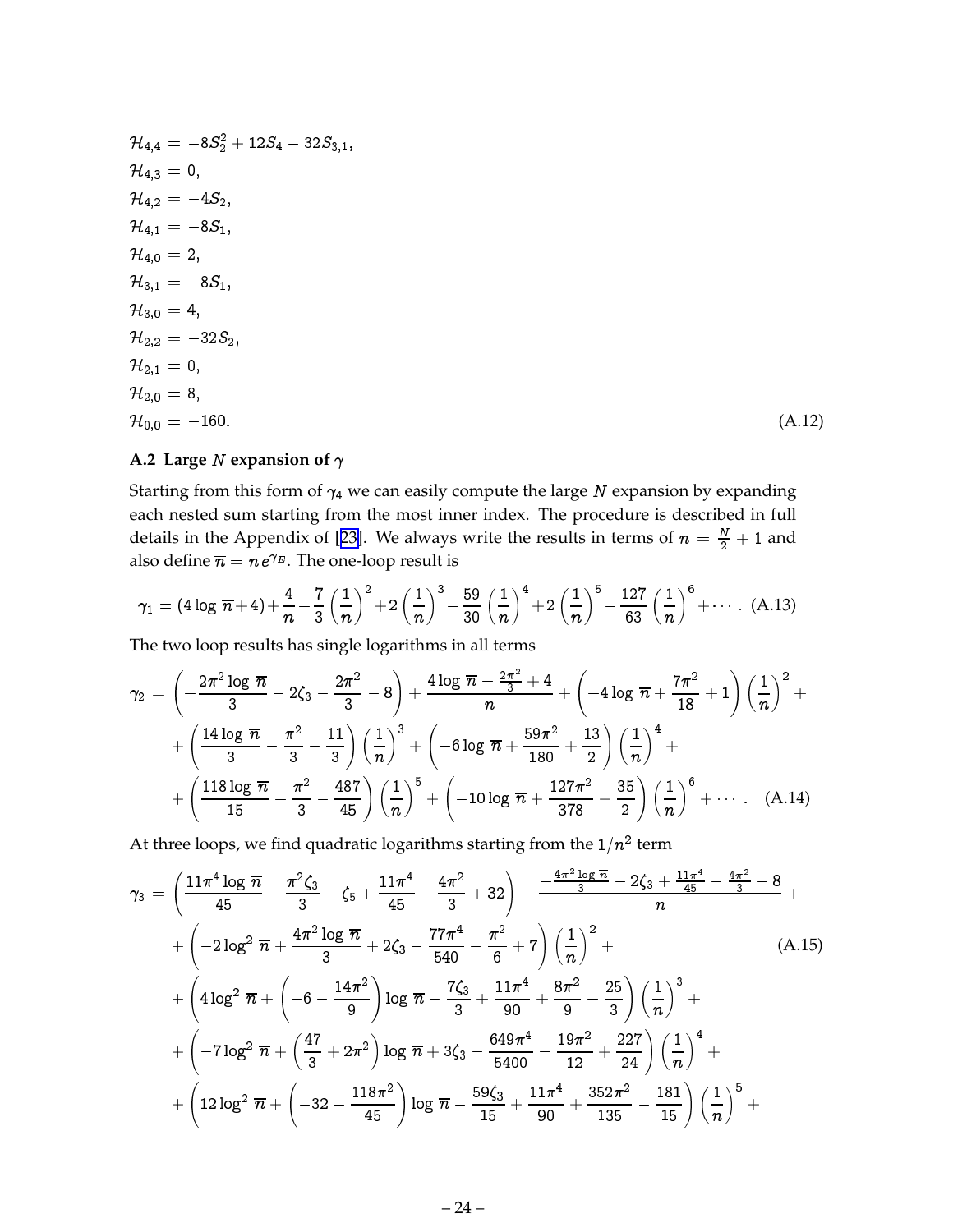<span id="page-26-0"></span>
$$
+\left(-\frac{59 \log ^2\overline{n}}{3}+\left(\frac{2789}{45}+\frac{10 \pi ^2}{3}\right) \log \overline{n}+5 \zeta_3-\frac{1397 \pi ^4}{11340}-\frac{151 \pi ^2}{36}+\frac{4033}{270}\right) \left(\frac{1}{n}\right)^6+\cdots.
$$

The non-dressing four loops anomalous dimension has a quadratic logarithm in the  $1/n^2$ term and cubic logarithms in all the subsequent ones. It reads

$$
\gamma_4^{\text{no dressing}} = \left(4\zeta_3^2 - \frac{2\pi^4\zeta_3}{15} + \log \pi \left(4\zeta_3^2 - \frac{73\pi^6}{630}\right) + \frac{\pi^2\zeta_5}{6} + \frac{55\zeta_7}{2} - \frac{73\pi^6}{630} - \frac{8\pi^4}{15} - \frac{16\pi^2}{3} - 160\right) + \frac{4\zeta_3^2 + \frac{2\pi^2\zeta_3}{3} - \zeta_5 - \frac{73\pi^6}{630} + \frac{3\log \pi \pi^4}{5} + \frac{3\pi^4}{5} + \frac{8\pi^2}{3} + 32}{n} + \left(\pi^2 \log^2 \pi + \left(4\zeta_3 - \frac{3\pi^4}{5} + 4\right) \log \pi - \frac{7\zeta_3^2}{3} - \frac{2\pi^2\zeta_3}{3} + 2\zeta_3 + \zeta_5
$$

$$
+ \frac{73\pi^6}{1080} + \frac{\pi^4}{15} - \frac{19\pi^2}{6} - 12\right) \left(\frac{1}{n}\right)^2 + \left(\frac{4\log^3 \pi}{3} + \left(-2 - 2\pi^2\right) \log^2 \pi + \left(-8\zeta_3 + \frac{7\pi^4}{10} + \frac{8\pi^2}{3} - 6\right) \log \pi + 2\zeta_3^2 + \frac{7\pi^2\zeta_3}{9} + \zeta_3 - \frac{7\zeta_5}{6} - \frac{73\pi^6}{1260}
$$

$$
- \frac{23\pi^4}{60} + \frac{40\pi^2}{9} + \frac{23}{3}\right) \left(\frac{1}{n}\right)^3 + \left(-4\log^3 \pi + \left(13 + \frac{7\pi^2}{2}\right) \log^2 \pi + \left(12\zeta_3 - \frac{9\pi^4}{10} - \frac{41\pi^2}{6} + \frac{47}{4}\right) \log \pi - \frac{59\zeta_3^2}{30} - \pi^2\zeta_3 - 8\zeta_3 + \frac{3\zeta_5}{2} + \frac{4307\pi^6}{7
$$

Finally, the dressing part has the expansion

$$
\gamma_4^{\text{dressing}} = (-8 \log \overline{n}\zeta_3 - 8\zeta_3) - \frac{8\zeta_3}{n} + \left(-4 \log \overline{n} + \frac{14\zeta_3}{3} - 4\right) \left(\frac{1}{n}\right)^2 + (8 \log \overline{n} - 4\zeta_3 + 4) \left(\frac{1}{n}\right)^3 + \\ \left(-10 \log \overline{n} + \frac{59\zeta_3}{15} + \frac{1}{3}\right) \left(\frac{1}{n}\right)^4 + \cdots \tag{A.17}
$$

# **A.3 MVV-like relations**

For simplicity we set  $\gamma_E \to 0$ , which does no loose information since all logarithms have as a natural argument the combination  $\overline{n}=n^{\gamma_E}.$  We write the general expansion of  $\gamma$  as

$$
\gamma(n) = L_{0,1} \log n + c_0 + \frac{L_{1,1} \log n + c_1}{n} + \frac{L_{2,2} \log^2 n + L_{2,1} \log n + c_2}{n^2} + \frac{L_{3,3} \log^3 n + L_{3,2} \log^2 n + L_{3,1} \log n + c_3}{n^3} + \mathcal{O}\left(\frac{\log^3 n}{n^4}\right), \tag{A.18}
$$

where  $L_{ij}$  and  $c_i$  are functions of the coupling.

The most general expansion of a reciprocity respecting  $P(N)$  compatible with the large  $N$  expansion of  $\gamma$  is

$$
\mathcal{P}(N) = p_{0,1} \, \log \frac{N(N+8)}{4} + b_0 + \frac{p_{1,2} \, \log^2 \frac{N(N+8)}{4} + p_{1,1} \, \log \frac{N(N+8)}{4} + b_1}{N(N+8)} + \mathcal{O}\left(\frac{\log^3 N}{N^4}\right). \tag{A.19}
$$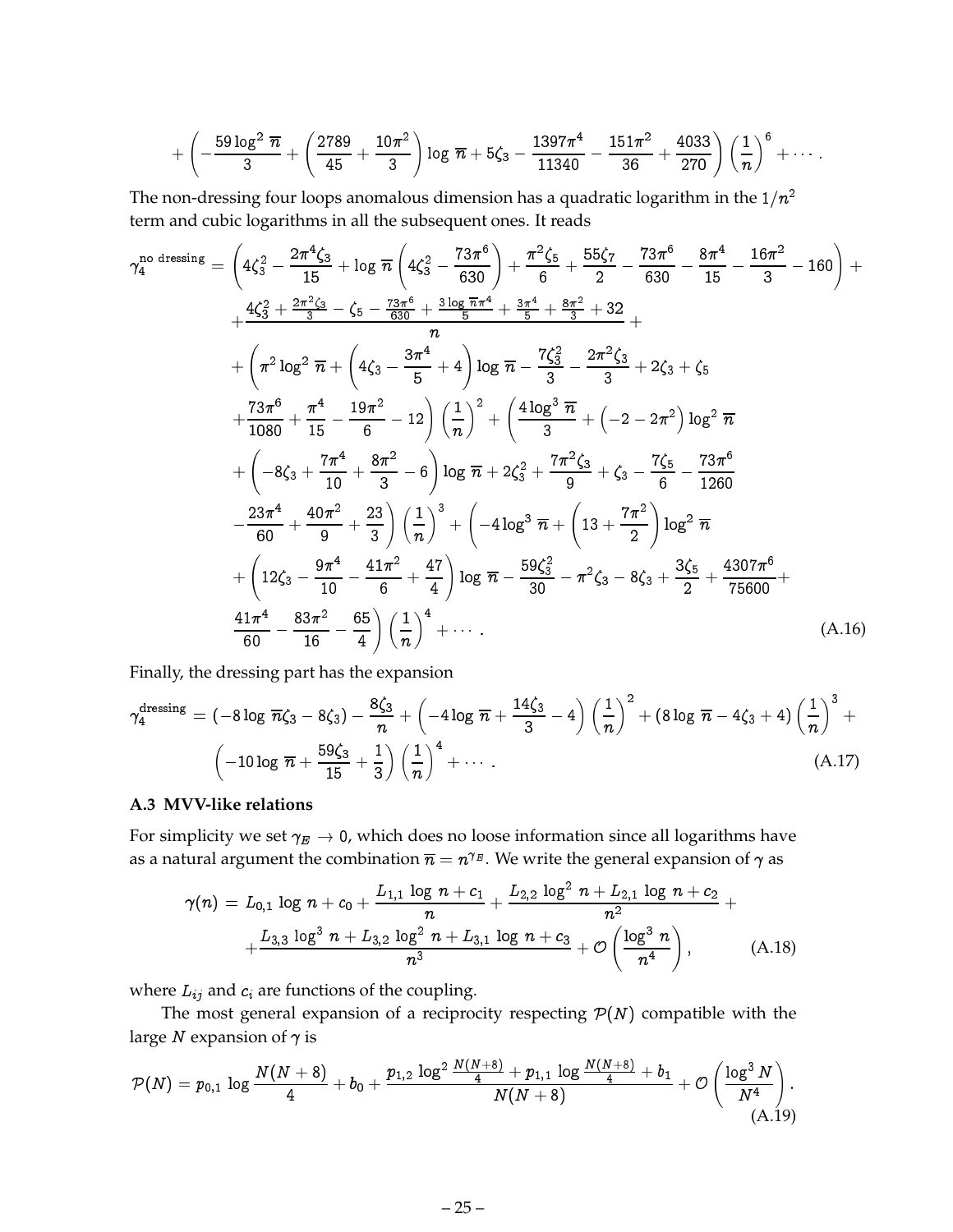Matching the above two expansions in the relation

$$
\gamma(n) = \mathcal{P}\left(N + \frac{1}{2}\,\gamma(n)\right), \qquad n = \frac{N}{2} + 1,\tag{A.20}
$$

we determine all the coefficients in the expansion of  $P$  and also find a set of constraints on the coefficients of the expansion of  $\gamma$ . These constraints give all the terms of the form (log  $n)^p/n^{2q+1}$  in terms of those of the form (log  $n)^p/n^{2q}$ . The precise relations are the following lowest order MVV relations

$$
L_{1,1} = \frac{L_{0,1}^2}{4},\tag{A.21}
$$

$$
c_1 = \frac{1}{4}c_0L_{0,1} + L_{0,1}, \qquad (A.22)
$$

and the successive ones

$$
L_{3,3} = -\frac{1}{96} L_{0,1}^4 - \frac{1}{2} L_{2,2} L_{0,1}, \tag{A.23}
$$

$$
L_{3,2} = \frac{L_{0,1}^4}{32} - \frac{1}{32} c_0 L_{0,1}^3 - \frac{L_{0,1}^3}{8} - \frac{1}{2} L_{2,1} L_{0,1} + \frac{3}{4} L_{2,2} L_{0,1} - \frac{1}{2} c_0 L_{2,2} - 2 L_{2,2},
$$
(A.24)

$$
L_{3,1} = -\frac{1}{64} L_{0,1}^4 + \frac{1}{16} c_0 L_{0,1}^3 + \frac{L_{0,1}^3}{4} - \frac{1}{32} c_0^2 L_{0,1}^2 - \frac{1}{4} c_0 L_{0,1}^2 - \frac{L_{0,1}^2}{2} - \frac{1}{2} c_2 L_{0,1} + \frac{1}{2} L_{2,1} L_{0,1} \\
- \frac{1}{2} c_0 L_{0,1} - 2 L_{0,1} + \frac{1}{2} c_0 L_{0,2} + 2 L_{0,2} \tag{A.25}
$$

$$
-\frac{1}{2}c_0 L_{2,1} - 2 L_{2,1} + \frac{1}{2}c_0 L_{2,2} + 2 L_{2,2},
$$
\n
$$
c_3 = -\frac{1}{2}L_{0,1}c_0^3 + \frac{1}{2}L_{0,1}^2c_0^2 - \frac{1}{2}L_{0,1}c_0^2 - \frac{1}{2}L_{0,1}^3c_0 + \frac{1}{2}L_{0,1}^2c_0 - \frac{c_2c_0}{2} - \frac{1}{2}L_{0,1}c_0 + \frac{1}{2}L_{2,1}c_0
$$
\n(A.25)

$$
s = \frac{96}{96}L_{0,1}^{0}C_{0} + 32 L_{0,1}^{0}C_{0} - 8L_{0,1}^{0}C_{0} - 64 L_{0,1}^{0}C_{0} + 4 L_{0,1}^{0}C_{0} - 2L_{0,1}^{0}C_{0} + 4L_{2,1}^{0}C_{0} - 2L_{0,1}^{0}C_{0} + 4L_{2,1}^{0}C_{0} + 2L_{2,1}^{0}C_{0} + 2L_{2,1}^{0}C_{0} + 2L_{2,1}^{0}C_{0} + 2L_{2,1}^{0}C_{0} + 2L_{2,1}^{0}C_{0} + 2L_{2,1}^{0}C_{0} + 2L_{2,1}^{0}C_{0} + 2L_{2,1}^{0}C_{0} + 2L_{2,1}^{0}C_{0} + 2L_{2,1}^{0}C_{0} + 2L_{2,1}^{0}C_{0} + 2L_{2,1}^{0}C_{0} + 2L_{2,1}^{0}C_{0} + 2L_{2,1}^{0}C_{0} + 2L_{2,1}^{0}C_{0} + 2L_{2,1}^{0}C_{0} + 2L_{2,1}^{0}C_{0} + 2L_{2,1}^{0}C_{0} + 2L_{2,1}^{0}C_{0} + 2L_{2,1}^{0}C_{0} + 2L_{2,1}^{0}C_{0} + 2L_{2,1}^{0}C_{0} + 2L_{2,1}^{0}C_{0} + 2L_{2,1}^{0}C_{0} + 2L_{2,1}^{0}C_{0} + 2L_{2,1}^{0}C_{0} + 2L_{2,1}^{0}C_{0} + 2L_{2,1}^{0}C_{0} + 2L_{2,1}^{0}C_{0} + 2L_{2,1}^{0}C_{0} + 2L_{2,1}^{0}C_{0} + 2L_{2,1}^{0}C_{0} + 2L_{2,1}^{0}C_{0} + 2L_{2,1}^{0}C_{0} + 2L_{2,1}^{0}C_{0} + 2L_{2,1}^{0}C_{0} + 2L_{2,1}^{0}C_{0} + 2L_{2,1}^{0}C
$$

The explicit values of these coefficients for the canonical choice  $\beta = \zeta_3$ , *i.e.* 

$$
\gamma_4 = \gamma_4^{\text{no dressing}} + \zeta_3 \gamma_4^{\text{dressing}}, \qquad (A.27)
$$

are

$$
L_{0,1} = 4g^2 - \frac{2\pi^2 g^4}{3} + \frac{11\pi^4 g^6}{45} + \left(-4\zeta_3^2 - \frac{73\pi^6}{630}\right)g^8 + \cdots, \tag{A.28}
$$

$$
c_0 = 4g^2 + \left(-2\zeta_3 - \frac{2\pi^2}{3} - 8\right)g^4 + \left(\frac{\pi^2\zeta_3}{3} - \zeta_5 + \frac{11\pi^4}{45} + \frac{4\pi^2}{3} + 32\right)g^6 + \cdots (A.29)
$$

$$
L_{1,1} = 4g^4 - \frac{4\pi^2 g^6}{3} + \frac{3\pi^4 g^8}{5} + \cdots, \tag{A.30}
$$

$$
c_1 = 4g^2 + \left(4 - \frac{2\pi^2}{3}\right)g^4 + \left(-2\zeta_3 + \frac{11\pi^4}{45} - \frac{4\pi^2}{3} - 8\right)g^6 +
$$
  
+ 
$$
\left(-4\zeta_3^2 + \frac{2\pi^2\zeta_3}{3} - \zeta_5 - \frac{73\pi^6}{630} + \frac{3\pi^4}{5} + \frac{8\pi^2}{3} + 32\right)g^8 + \cdots,
$$
 (A.31)

$$
L_{2,2} = -2g^6 + \pi^2 g^8 + \cdots, \qquad (A.32)
$$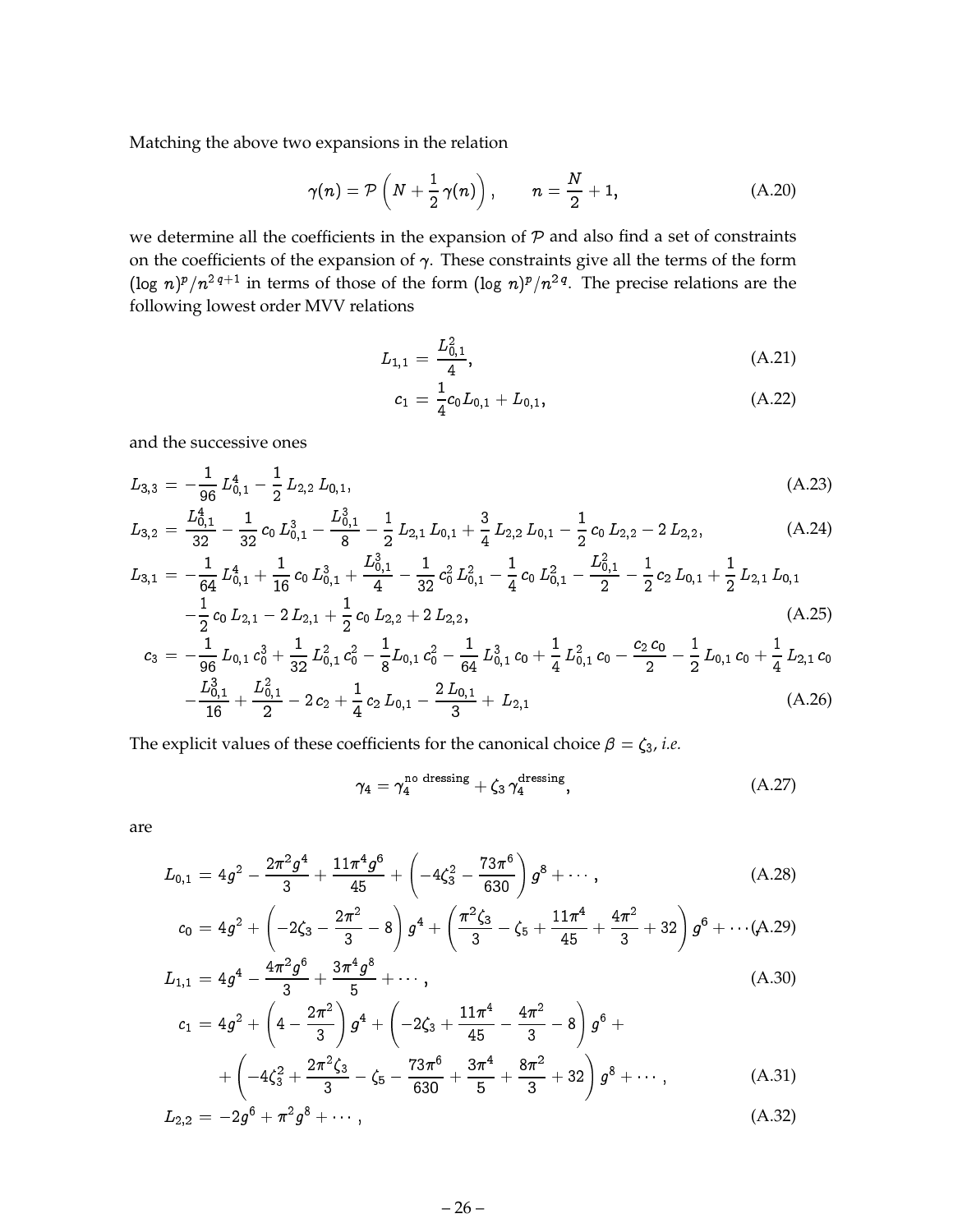<span id="page-28-0"></span>
$$
L_{2,1} = -4g^{4} + \frac{4\pi^{2} g^{6}}{3} + \left(4 - \frac{3\pi^{4}}{5}\right) g^{8} + \cdots,
$$
\n
$$
c_{2} = -\frac{7g^{2}}{3} + \left(1 + \frac{7\pi^{2}}{18}\right) g^{4} + \left(2\zeta_{3} - \frac{77\pi^{4}}{540} - \frac{\pi^{2}}{6} + 7\right) g^{6} + \cdots
$$
\n(A.33)

$$
+\left(\frac{7\zeta_3^2}{3}-\frac{2\pi^2\zeta_3}{3}-2\zeta_3+\zeta_5+\frac{73\pi^6}{1080}+\frac{\pi^4}{15}-\frac{19\pi^2}{6}-12\right)g^8+\cdots, \qquad (A.34)
$$

$$
L_{3,3} = \frac{4g^8}{3} + \cdots, \tag{A.35}
$$

$$
L_{3,2} = 4g^6 + \left(-2 - 2\pi^2\right)g^8 + \cdots, \tag{A.36}
$$

$$
L_{3,1} = \frac{14g^4}{3} + \left(-6 - \frac{14\pi^2}{9}\right)g^6 + \left(-6 + \frac{8\pi^2}{3} + \frac{7\pi^4}{10}\right)g^8 + \cdots,
$$
 (A.37)

$$
c_3 = 2g^2 + \left(-\frac{11}{3} - \frac{\pi^2}{3}\right)g^4 + \left(-\frac{7\zeta_3}{3} + \frac{11\pi^4}{90} + \frac{8\pi^2}{9} - \frac{25}{3}\right)g^6 + + \left(-2\zeta_3^2 + \frac{7\pi^2\zeta_3}{9} + 5\zeta_3 - \frac{7\zeta_5}{6} - \frac{73\pi^6}{1260} - \frac{23\pi^4}{60} + \frac{40\pi^2}{9} + \frac{23}{3}\right)g^8 + \cdots (A.38)
$$

Notice that the four loop contribution to  $c_0$  does not enter the above relations but only higher order ones. Also, the relations are true irrespectively on  $\beta$  since the dressing part is separately reciprocity respecting.

It is a straightforward exercise to check that these expressions indeed obey the MVV relations.

#### **A.4 Large** <sup>N</sup> **expansion of** <sup>P</sup>

In the spirit of the analysis of [[42\]](#page-34-0) and [\[25](#page-33-0)] we present the large  $N$  expansion of  $P$  once it is re-expanded in terms of the physical coupling  $g_{\rm ph}^2 = \frac{1}{2} \, \Gamma_{\rm cusp}$  which reads at 4 loops

$$
\gamma = 4 g_{\rm ph}^2 \log N + \mathcal{O}(N^0), \tag{A.39}
$$

$$
g_{\rm ph}^2 = g^2 - \frac{\pi^2}{6} g^4 + \frac{11 \pi^4}{180} g^6 - \frac{1}{4} \left( \frac{73 \pi^6}{630} + 4 \zeta_3^2 \right) g^8 + \cdots \,. \tag{A.40}
$$

The reciprocity respecting kernel  $P$  can be re-expanded in the physical coupling

$$
\mathcal{P} = \sum_{n=1}^{\infty} \mathcal{P}_n^{\text{ph}} g_{\text{ph}}^{2n}.
$$
 (A.41)

The large  $n$  expansion at four loops reads

$$
\mathcal{P}_1^{\mathrm{ph}}(n) = 4 \log \overline{n} + 4 + \frac{4}{n} - \frac{7}{3} \frac{1}{n^2} + \frac{2}{n^3} - \frac{59}{30} \frac{1}{n^4} + \frac{2}{n^5} + \cdots , \qquad (A.42)
$$

$$
\mathcal{P}_2^{\text{ph}}(n) = -8 - 2\zeta_3 + \frac{1}{n^2} - \frac{2}{n^3} + \frac{7}{2}\frac{1}{n^4} - \frac{6}{n^5} + \cdots , \qquad (A.43)
$$

$$
\mathcal{P}_3^{\mathrm{ph}}(n) = 32 - \frac{4 \pi^2}{4} - \frac{\pi^2}{3} \zeta_3 - \zeta_5 + \left(\frac{\pi^2}{6} - 3\right) \frac{1}{n^2} + \left(6 - \frac{\pi^2}{3}\right) \frac{1}{n^3} + \cdots
$$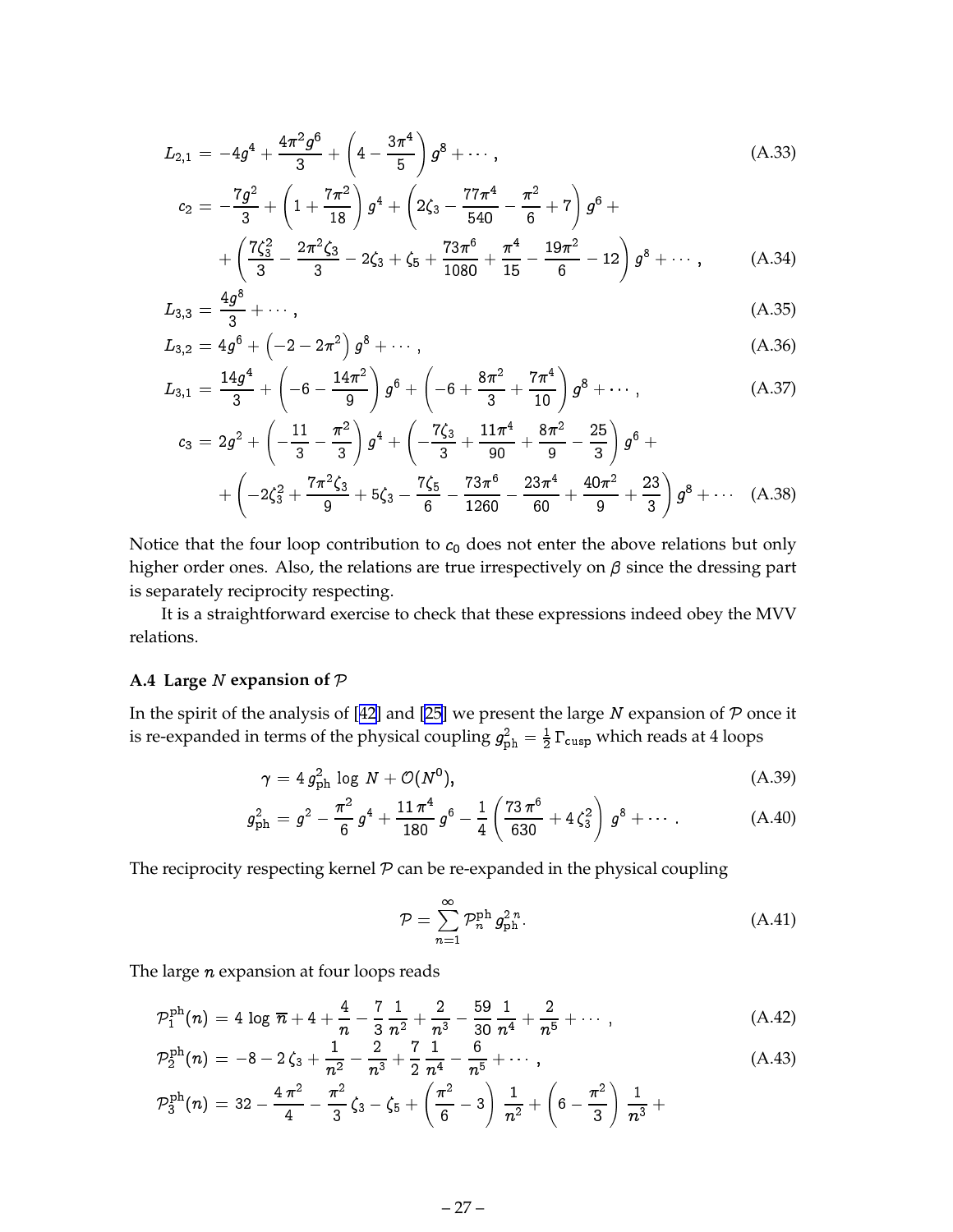<span id="page-29-0"></span>
$$
+\left(-\frac{63}{8} + \frac{7\pi^2}{12}\right)\frac{1}{n^4} + \left(\frac{15}{2} - \pi^2\right)\frac{1}{n^5} + \cdots,
$$
\n(A.44)

$$
\mathcal{P}_4^{\text{ph}}(n) = -160 + \frac{32 \pi^2}{3} - \frac{\pi^2}{3} \zeta_5 + \frac{55}{2} \zeta_7 + (20 - \pi^2 - 2 \zeta_3 - 2 (2 + \zeta_3) \log \overline{n}) \frac{1}{n^2} + \\ + (-44 + 2 \pi^2 + 2 \zeta_3 + 4 (2 + \zeta_3) \log \overline{n}) \frac{1}{n^3} + \cdots \tag{A.45}
$$

Hence, we see that the large logarithmic terms are all hidden in the one-loop *physical* kernel. The next logarithmic enhancement is down by two powers of  $n$  and starts at four loops. This is in nice agreement with what is found in the twist-3 scalar operators analyzed in [[25\]](#page-33-0) .

## **B. Some technical remarks concerning harmonic sums**

We collect in this Appendix some useful properties of (nested) Harmonic sums that we have used in this paper. Very useful references are [\[71](#page-36-0)].

#### **B.1 Definition**

The basic definition of nested harmonic sums with positive indices  $S_{a_1,...,a_n}$  is recursive

$$
S_a(N) = \sum_{n=1}^N \frac{1}{n^a},\tag{B.1}
$$

$$
S_{a,b}(N) = \sum_{n=1}^{N} \frac{1}{n^a} S_b(n).
$$
 (B.2)

Given a particular sum  $S_{a} = S_{a_1,...,a_n}$  we define

$$
depth (S_{a}) = n, \tag{B.3}
$$

transcendentality 
$$
(S_{\mathbf{a}}) = |\mathbf{a}| \equiv a_1 + \cdots + a_n.
$$
 (B.4)

For a product of S sums, we define transcendentality to be the sum of the transcendentalities of the factors.

#### **B.2 Shuffle algebra and canonical basis**

The basic shuffle algebra relation is

$$
S_a S_{b_1,...,b_k} = S_{a,b_1,...,b_k} + S_{b_1,a,b_2,...,b_k} + \cdots + S_{b_1,...,b_k,a}
$$
  
-S\_{a+b\_1,...,b\_k} - S\_{b\_1,a+b\_2,...,b\_k} - \cdots - S\_{b\_1,...,a+b\_k}. (B.5)

It conserves the total transcendentality . A very useful special case is

$$
S_a S_b = S_{ab} + S_{ba} - S_{a+b}.\tag{B.6}
$$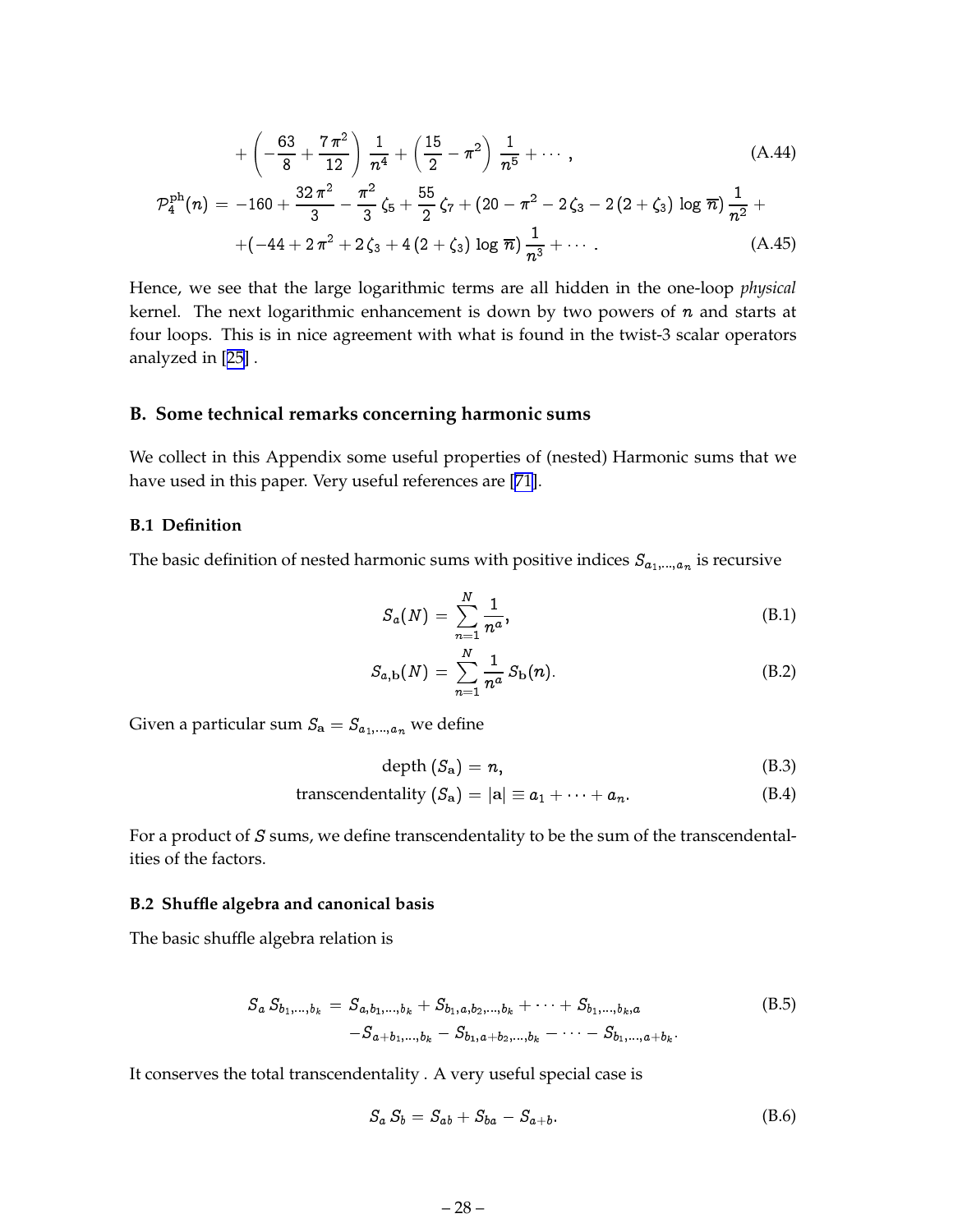<span id="page-30-0"></span>Applying it iteratively we can reduce sums of the form  $S_{a\cdots a}$  to products of simple sums of depth 1. In particular, we list

$$
S_{aa} = \frac{1}{2}(S_a^2 + S_{2a}),
$$
 (B.7)

$$
S_{aaa} = \frac{1}{6} (S_a^3 + 3 S_a S_{2a} + 2 S_{3a}), \tag{B.8}
$$

$$
S_{aaaa} = \frac{1}{24} (S_a^4 + 6 S_a^2 S_{2a} + 3 S_{2a}^2 + 8 S_a S_{3a} + 6 S_{4a}).
$$
 (B.9)

A more general shuffle relation is

$$
S_{a_1,...,a_n}(N) S_{b_1,...,b_m}(N) = \sum_{\ell=1}^N \frac{1}{\ell^{a_1}} S_{a_2,...,a_n}(\ell) S_{b_1,...,b_m}(\ell) + \sum_{\ell=1}^N \frac{1}{\ell^{b_1}} S_{a_1,...,a_n}(\ell) S_{b_2,...,b_m}(\ell) + \newline - \sum_{\ell=1}^N \frac{1}{\ell^{a_1+b_1}} S_{a_2,...,a_n}(\ell) S_{b_2,...,b_m}(\ell).
$$
 (B.10)

One can apply the basic shuffle relation iteratively and prove that any product of  $S$  sums can be written as a linear combination of  $S$  sums with the same total transcendentality.

Thus, a basis of fixed transcendentality  $\tau$  products of sums can be reduced to single sums with varying depth. The number of such sums can be shown to be  $2^{\tau-1}.$ 

The first cases are  $\tau = 1$  with the single sum  $S_1$ ,  $\tau = 2$  with the sums

$$
S_2, S_{11}, \t\t (B.11)
$$

and  $\tau = 3$  with the sums

$$
S_3, S_{12}, S_{21}, S_{111}. \tag{B.12}
$$

Of course, the shuffle algebra can be exploited to reduce the number of independent sums as well as to permute partially the index sets. This is useful to isolate the large  $N$  singularities of sums like  $S_{1,\dots,1,a}$  in terms which are powers of  $S_1$ .

#### **B.3 Asymptotic values**

Often, it is necessary to compute  $S_a(\infty)$  which exists if  $a_1 > 1$ . To this aim, we define

$$
H_{\mathbf{a}}(N) = \sum_{N \ge n_1 > n_2 > \dots > n_r > 0} \frac{1}{n_1^{a_1} \cdots n_r^{a_r}}.
$$
 (B.13)

The values of *H* at *N* =  $\infty$  are the so-called multiple  $\zeta$  values

$$
H_{\mathbf{a}}(\infty) \equiv \zeta_{\mathbf{a}}.\tag{B.14}
$$

The multiple zeta values are known to a large extent and are tabulated as exact combinations of elementary  $\zeta$  functions. The relation between them and  $S_{a}(\infty)$  is simple from the definition. The first cases at depth 1, 2, 3 are

$$
S_a(\infty) = \zeta_a,\tag{B.15}
$$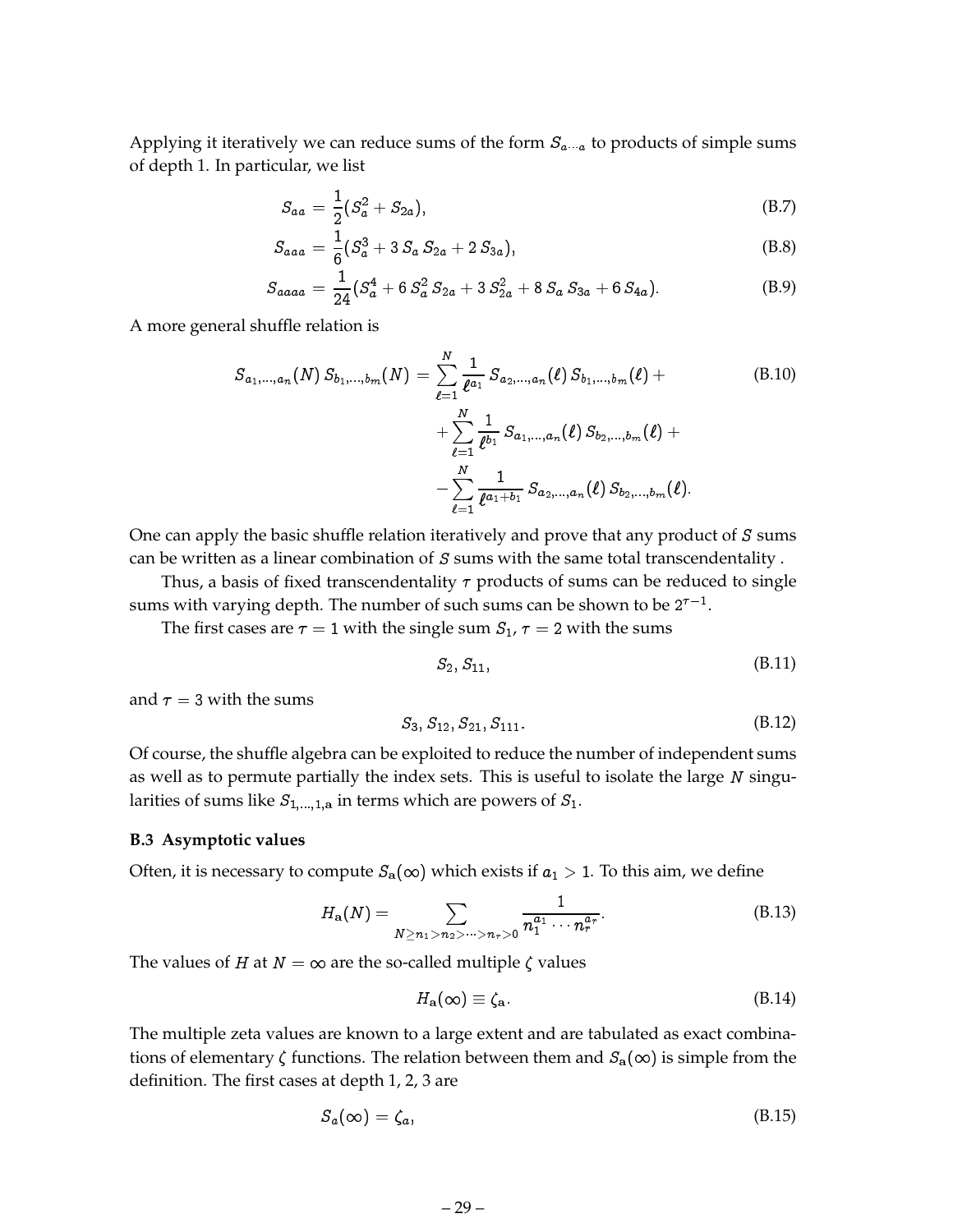$$
S_{a,b}(\infty) = \zeta_{a,b} + \zeta_{a+b},\tag{B.16}
$$

$$
S_{a,b,c}(\infty) = \zeta_{a,b,c} + \zeta_{a+b,c} + \zeta_{a,b+c} + \zeta_{a+b+c}.
$$
 (B.17)

<span id="page-31-0"></span>The general case is obtained by summing over all possible  $\zeta_a$  obtained by splitting the multiindex of S in order-respecting groups (*i.e.* taking partitions) and taking the sum within each group. For instance

$$
S_{a,b,c,d}(\infty) = \zeta_{a,b,c,d} + \zeta_{a+b,c,d} + \zeta_{a,b+c,d} + \zeta_{a,b,c+d} + \zeta_{a+b,c+d} + \zeta_{a+b+c,d} + \zeta_{a,b+c+d} + \zeta_{a+b+c+d}
$$
(B.18)

# **B.4 Derivatives**

The analytic continuation of  $S_a(N)$  can be obtained from

$$
S_{a,b}(N) = \sum_{n=1}^{\infty} \left[ \frac{1}{n^a} S_b(n) - \frac{1}{(n+N)^a} S_b(n+N) \right],
$$
 (B.19)

which can be differentiated with respect to  $N$ . This can be used to take derivatives of  $S$ sums.

An equivalent practical method starts from

$$
S_{a,b}(N+1) - S_{a,b}(N) = \frac{1}{(N+1)^a} S_b(N+1).
$$
 (B.20)

Taking a derivative and summing we find

$$
S'_{a,b}(N) = -a S_{a+1,b} + \sum_{n=1}^{N} \frac{1}{n^a} S'_{b}(n) + c_{a,b},
$$
 (B.21)

where  $c_{a,\mathbf{b}}$  is a constant to be determined by the condition  $S'_{a,\mathbf{b}}(\infty)=0.$  By induction over the depth, one obtains all the desired derivatives. For instance

$$
S'_a(N) = -a S_{a+1} + c_a = a (\zeta_{a+1} - S_{a+1}). \tag{B.22}
$$

$$
S'_{a,b}(N) = -a S_{a+1,b} + \sum_{n=1}^{N} \frac{1}{n^a} S'_{b}(n) + c_{a,b} =
$$
  
= -a S\_{a+1,b} - b S\_{a,b+1} + b S\_{a} \zeta\_{b+1} + c\_{a,b,}, (B.23)

with

$$
c_{a,b} = a S_{a+1,b}(\infty) + b S_{a,b+1}(\infty) - b \zeta_a \zeta_{b+1}.
$$
 (B.24)

# **References**

[1] J. M. Maldacena, *The large* <sup>N</sup> *limit of superconformal field theories and supergravity*, Adv. Theor. Math. Phys. **2**, 231 (1998) [Int. J. Theor. Phys. **38**, 1113 (1999)] [arXiv:hep-th/9711200]. S. S. Gubser, I. R. Klebanov and A. M. Polyakov, *Gauge theory correlators from non-critical*

*string theory*, Phys. Lett. B **428**, 105 (1998) [arXiv:hep-th/9802109].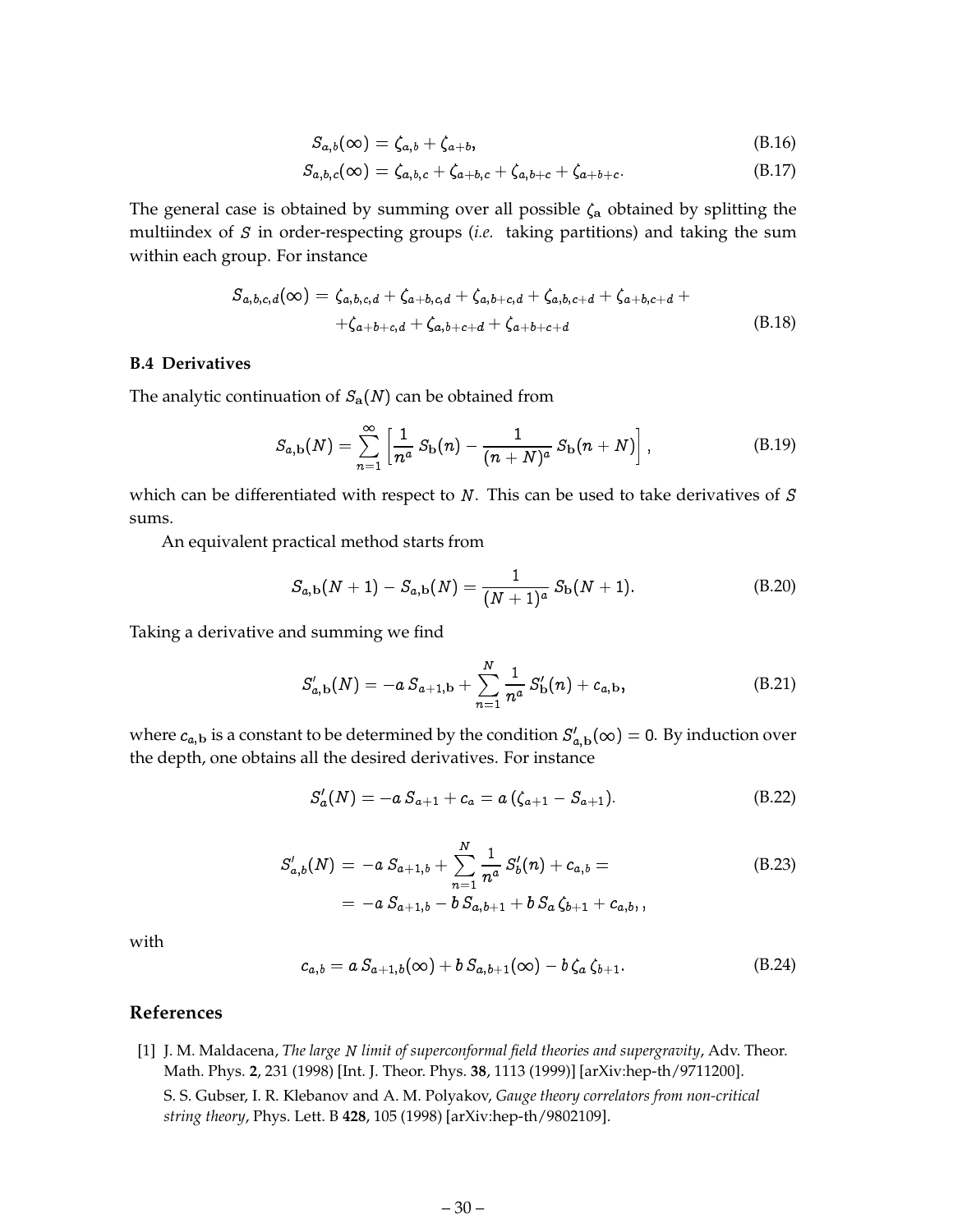<span id="page-32-0"></span>E. Witten, *Anti-de Sitter space and holography*, Adv. Theor. Math. Phys. **2**, 253 (1998) [arXiv:hep-th/9802150].

V. A. Kazakov, A. Marshakov, J. A. Minahan and K. Zarembo, *Classical / quantum integrability in AdS/CFT*, JHEP **0405**, 024 (2004) [arXiv:hep-th/0402207].

I. R. Klebanov, *TASI lectures: Introduction to the AdS/CFT correspondence*, Lectures given at Theoretical Advanced Study Institute in Elementary Particle Physics (TASI 99): Strings, Branes, and Gravity, Boulder, Colorado, 31 May - 25 Jun 1999. Published in "Boulder 1999, Strings, branes and gravity", 615-650 , arXiv:hep-th/0009139.

- [2] I. Bena, J. Polchinski and R. Roiban, *Hidden symmetries of the AdS*<sub>5</sub>  $\times$  S<sup>5</sup> superstring, Phys. Rev. D **69**, 046002 (2004) [arXiv:hep-th/0305116].
- [3] N. Beisert, *The dilatation operator of*  $\mathcal{N} = 4$  *super Yang-Mills theory and integrability*, Phys. Rept. **405**, 1 (2005) [arXiv:hep-th/0407277].
- [4] N. Beisert, *The complete one-loop dilatation operator of*  $\mathcal{N} = 4$  *super Yang-Mills theory*, Nucl. Phys. B **676**, 3 (2004) [arXiv:hep-th/0307015].
- [5] N. Beisert and M. Staudacher, *Long-range* P SU(2; 2j4) *Bethe ansaetze for gauge theory and strings*, Nucl. Phys. B **727**, 1 (2005) [arXiv:hep-th/0504190].
- [6] G. Arutyunov, S. Frolov and M. Staudacher, "Bethe ansatz for quantum strings," JHEP **0410**, 016 (2004) [arXiv:hep-th/0406256].
- [7] M. Staudacher, *The factorized S-matrix of CFT/AdS*, JHEP **0505**, 054 (2005) [arXiv:hep-th/0412188].
- [8] I. Y. Park, A. Tirziu and A. A. Tseytlin, "Spinning strings in AdS(5) x S\*\*5: One-loop correction to energy in SL(2) sector," JHEP **0503**, 013 (2005) [arXiv:hep-th/0501203]. N. Beisert and A. A. Tseytlin, "On quantum corrections to spinning strings and Bethe equations," Phys. Lett. B **629**, 102 (2005) [arXiv:hep-th/0509084].
- [9] N. Beisert, "The su(2—2) dynamic S-matrix," arXiv:hep-th/0511082.
- [10] R. A. Janik, "The AdS(5)  $\times$  S\*\*5 superstring worldsheet S-matrix and crossing symmetry," Phys. Rev. D **73**, 086006 (2006) [arXiv:hep-th/0603038].
- [11] B. Eden and M. Staudacher, *Integrability and transcendentality*, J. Stat. Mech. **0611**, P014 (2006) [arXiv:hep-th/0603157].
- [12] R. Hernandez and E. Lopez, "Quantum corrections to the string Bethe ansatz," JHEP **0607**, 004 (2006) [arXiv:hep-th/0603204].
- [13] L. Freyhult and C. Kristjansen, "A universality test of the quantum string Bethe ansatz," Phys. Lett. B **638**, 258 (2006) [arXiv:hep-th/0604069].
- [14] J. Plefka, F. Spill and A. Torrielli, "On the Hopf algebra structure of the AdS/CFT S-matrix," Phys. Rev. D **74**, 066008 (2006) [arXiv:hep-th/0608038].
- [15] N. Beisert, R. Hernandez and E. Lopez, "A crossing-symmetric phase for AdS(5) x S\*\*5 strings," JHEP **0611**, 070 (2006) [arXiv:hep-th/0609044].
- [16] N. Beisert, B. Eden and M. Staudacher, *Transcendentality and crossing*, J. Stat. Mech. **0701**, P021 (2007) [arXiv:hep-th/0610251].
- [17] N. Beisert, J. A. Minahan, M. Staudacher and K. Zarembo, *Stringing spins and spinning strings*, JHEP **0309**, 010 (2003) [arXiv:hep-th/0306139].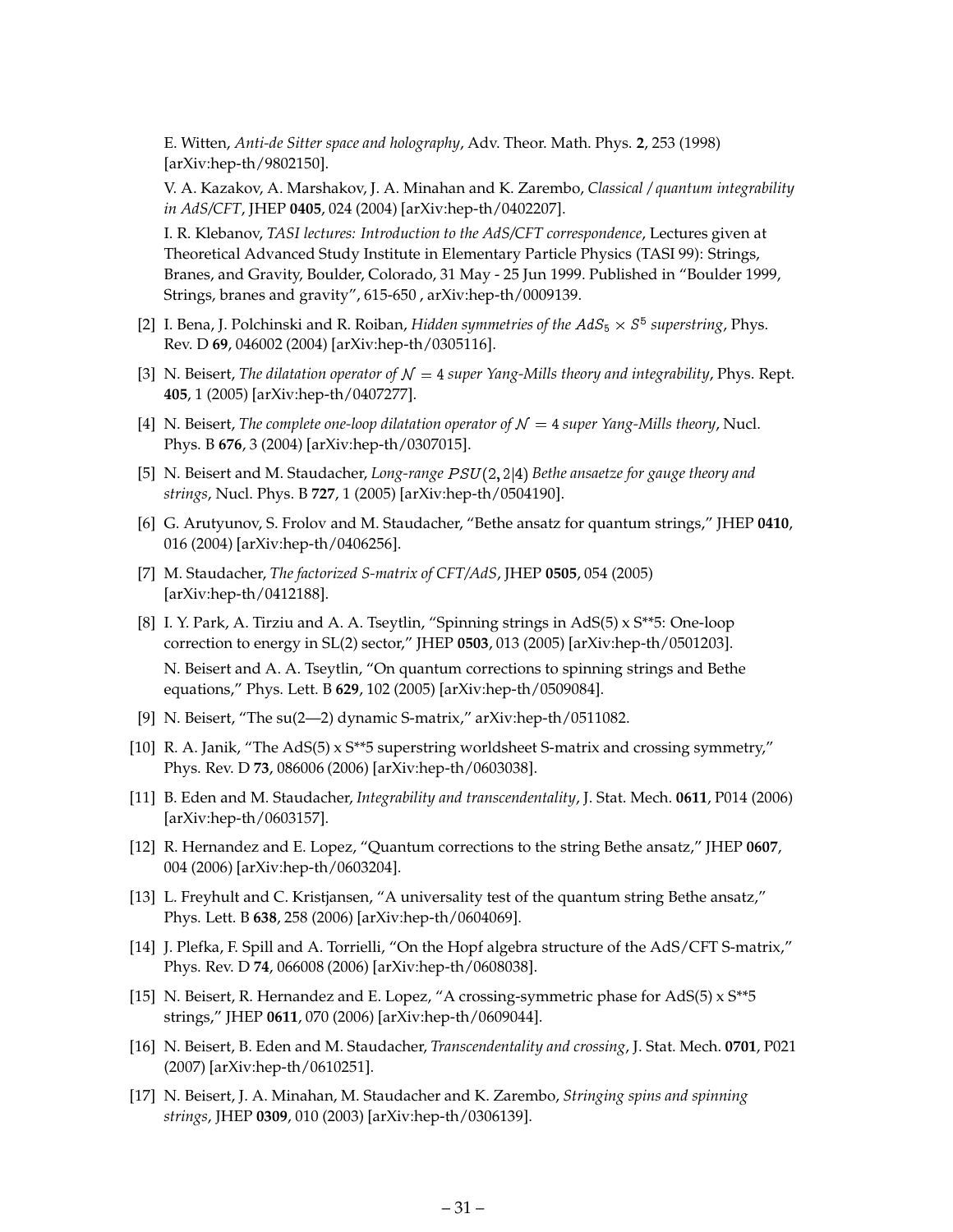- <span id="page-33-0"></span>[18] N. Beisert, S. Frolov, M. Staudacher and A. A. Tseytlin, *Precision spectroscopy of AdS/CFT*, JHEP **0310**, 037 (2003) [arXiv:hep-th/0308117].
- [19] M. Beccaria and V. Forini, *Anomalous dimensions of finite size field strength operators in*  $\mathcal{N} = 4$ *SYM*, JHEP **0711**, 031 (2007) [arXiv:0710.0217 [hep-th]].
- [20] A. V. Belitsky, S. E. Derkachov, G. P. Korchemsky and A. N. Manashov, *Superconformal operators in*  $\mathcal{N} = 4$  *super-Yang-Mills theory*, Phys. Rev. D **70**, 045021 (2004) [arXiv:hep-th/0311104];

A. V. Belitsky, V. M. Braun, A. S. Gorsky and G. P. Korchemsky, *Integrability in QCD and beyond*, Int. J. Mod. Phys. A **19**, 4715 (2004) [arXiv:hep-th/0407232];

A. V. Belitsky, S. E. Derkachov, G. P. Korchemsky and A. N. Manashov, *Superconformal operators in Yang-Mills theories on the light-cone*, Nucl. Phys. B **722**, 191 (2005) [arXiv:hep-th/0503137].

- [21] A. Rej, M. Staudacher and S. Zieme, *Nesting and dressing*, J. Stat. Mech. **0708**, P08006 (2007) [arXiv:hep-th/0702151].
- [22] A. V. Kotikov, L. N. Lipatov, A. Rej, M. Staudacher and V. N. Velizhanin, *Dressing and Wrapping*, J. Stat. Mech. **0710**, P10003 (2007) [arXiv:0704.3586 [hep-th]].
- [23] M. Beccaria, *Anomalous dimensions at twist-3 in the sl(2) sector of*  $\mathcal{N} = 4$  *SYM*, JHEP **0706**, 044 (2007) [arXiv:0704.3570 [hep-th]].
- [24] M. Beccaria, *Universality of three gaugino anomalous dimensions in*  $\mathcal{N} = 4$  *SYM*, JHEP **0706**, 054 (2007) [arXiv:0705.0663 [hep-th]].
- [25] M. Beccaria, Yu. L. Dokshitzer and G. Marchesini, *Twist 3 of the sl(2) sector of N=4 SYM and reciprocity respecting evolution*, Phys. Lett. B **652**, 194 (2007) [arXiv:0705.2639 [hep-th]].
- [26] M. Beccaria, *Three loop anomalous dimensions of twist-3 gauge operators in N=4 SYM*, JHEP **0709**, 023 (2007) [arXiv:0707.1574 [hep-th]].
- [27] A. V. Belitsky, J. Henn, C. Jarczak, D. Mueller and E. Sokatchev, *Anomalous dimensions of leading twist conformal operators*, Phys. Rev. D **77**, 045029 (2008) [arXiv:0707.2936 [hep-th]].
- [28] M. Beccaria and F. Catino, *Large spin expansion of the long-range Baxter equation in the* sl(2) *sector of*  $N = 4$  *SYM*, JHEP **0801**, 067 (2008) [arXiv:0710.1991 [hep-th]].
- [29] G. Altarelli, *Partons In Quantum Chromodynamics*, Phys. Rept. **81**, 1 (1982).
- [30] A. D. Martin, *Proton structure, Partons, QCD, DGLAP and beyond*, To appear in the proceedings of Summer School on QCD, Low X Physics, Saturation and Diffraction, Calabria, Italy, 1-14 Jul 2007. arXiv:0802.0161 [hep-ph].
- [31] L. N. Lipatov, *Reggeization of the vector meson and the vacuum singularity in nonabelian gauge theories*, Sov. J. Nucl. Phys. **23** (1976) 338 [Yad. Fiz. **23** (1976) 642].
- [32] A. V. Belitsky, A. S. Gorsky and G. P. Korchemsky, *Gauge / string duality for QCD conformal operators*, Nucl. Phys. B **667**, 3 (2003) [arXiv:hep-th/0304028].
- [33] G. P. Korchemsky and G. Marchesini, *Structure function for large x and renormalization of Wilson loop*, Nucl. Phys. B **406**, 225 (1993) [arXiv:hep-ph/9210281].
- [34] A. V. Belitsky, A. S. Gorsky and G. P. Korchemsky, *Logarithmic scaling in gauge / string correspondence*, Nucl. Phys. B **748**, 24 (2006) [arXiv:hep-th/0601112].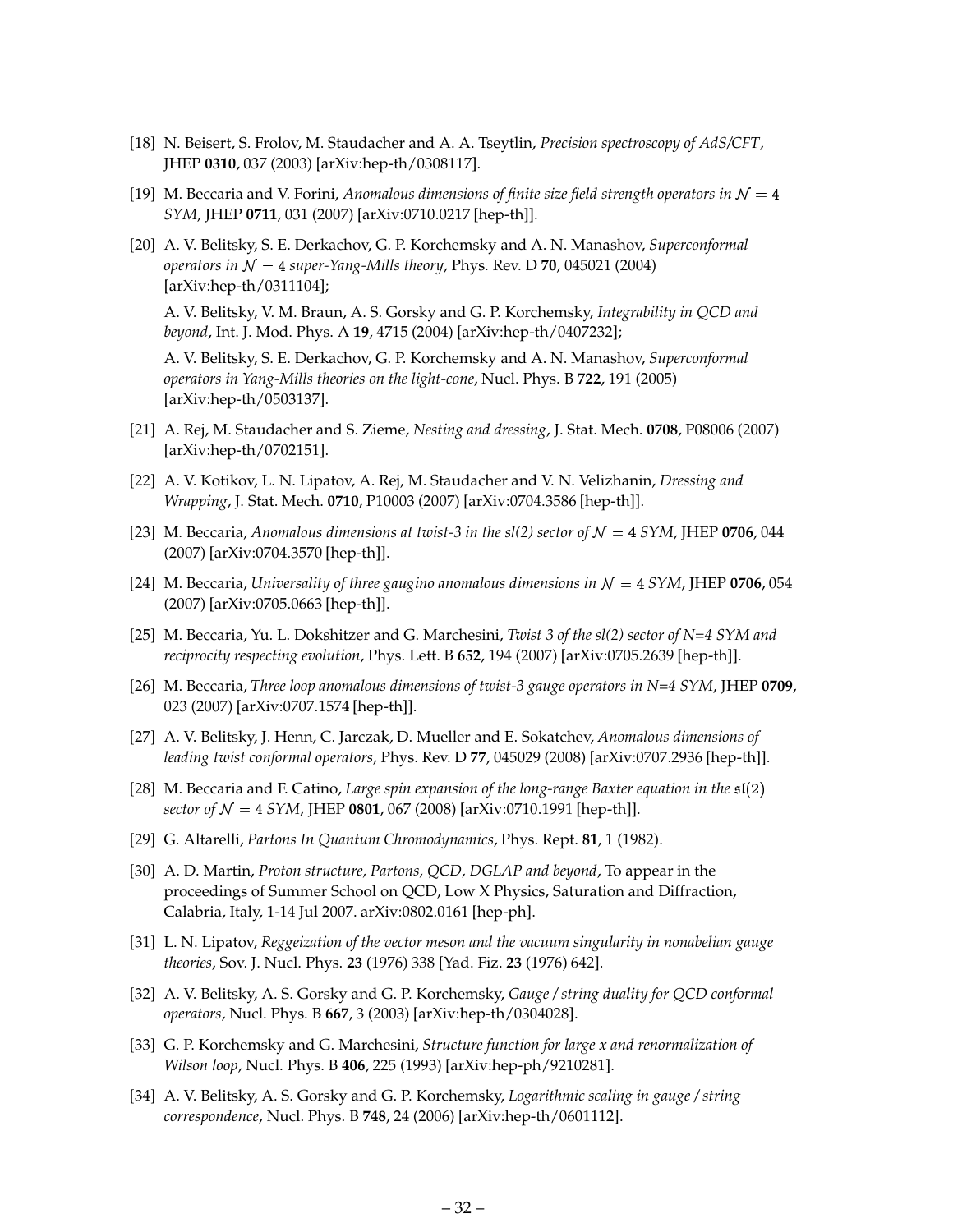- <span id="page-34-0"></span>[35] S. Moch, J. A. M. Vermaseren and A. Vogt, *The three-loop splitting functions in QCD: The non-singlet case*, Nucl. Phys. B **688**, 101 (2004) [arXiv:hep-ph/0403192].
- [36] A. Vogt, S. Moch and J. A. M. Vermaseren, *The three-loop splitting functions in QCD: The singlet case*, Nucl. Phys. B **691**, 129 (2004) [arXiv:hep-ph/0404111].
- [37] B. Basso and G. P. Korchemsky, *Anomalous dimensions of high-spin operators beyond the leading order*, Nucl. Phys. B **775**, 1 (2007) [arXiv:hep-th/0612247].
- [38] M. K. Benna, S. Benvenuti, I. R. Klebanov and A. Scardicchio, *A test of the AdS/CFT correspondence using high-spin operators*, Phys. Rev. Lett. **98**, 131603 (2007) [arXiv:hep-th/0611135].

M. Beccaria, G. F. De Angelis and V. Forini, *The scaling function at strong coupling from the quantum string Bethe equations*, JHEP **0704**, 066 (2007) [arXiv:hep-th/0703131].

L. F. Alday, G. Arutyunov, M. K. Benna, B. Eden and I. R. Klebanov, *On the strong coupling scaling dimension of high spin operators*, JHEP **0704**, 082 (2007) [arXiv:hep-th/0702028].

I. Kostov, D. Serban and D. Volin, *Strong coupling limit of Bethe ansatz equations*, Nucl. Phys. B **789**, 413 (2008) [arXiv:hep-th/0703031].

P. Y. Casteill and C. Kristjansen, *The Strong Coupling Limit of the Scaling Function from the Quantum String Bethe Ansatz*, Nucl. Phys. B **785**, 1 (2007) [arXiv:0705.0890 [hep-th]].

B. Basso, G. P. Korchemsky and J. Kotanski, *Cusp anomalous dimension in maximally supersymmetric Yang-Mills theory at strong coupling*, Phys. Rev. Lett. **100**, 091601 (2008) [arXiv:0708.3933 [hep-th]].

I. Kostov, D. Serban and D. Volin, *Functional BES equation*, arXiv:0801.2542 [hep-th].

- [39] M. Kruczenski and A. A. Tseytlin, *Spiky strings, light-like Wilson loops and pp-wave anomaly*, arXiv:0802.2039 [hep-th].
- [40] Y. L. Dokshitzer, *QCD parton dynamics, 30 years later*, Prepared for 15th International Workshop on Deep-Inelastic Scattering and Related Subjects (DIS2007), Munich, Germany, 16-20 Apr 2007.
- [41] V. N. Gribov and L. N. Lipatov, e+ e *Pair Annihilation And Deep Inelastic* eP *Scattering In Perturbation Theory*, Sov. J. Nucl. Phys. **15**, 675 (1972) [Yad. Fiz. **15**, 1218 (1972)].
- [42] Yu. L. Dokshitzer and G. Marchesini,  $\mathcal{N} = 4$  *SUSY Yang-Mills: Three loops made simple(r)*, Phys. Lett. B **646**, 189 (2007) [arXiv:hep-th/0612248].
- [43] Yu. L. Dokshitzer, talk at the *Future Physics at HERA* Workshop, DESY Hamburg, 1995–1996, unpublished.

Y. L. Dokshitzer, V. A. Khoze and S. I. Troian, *Specific features of heavy quark production. LPHD approach to heavy particle spectra*, Phys. Rev. D **53**, 89 (1996) [arXiv:hep-ph/9506425].

Yu. L. Dokshitzer, G. Marchesini and G. P. Salam, *Revisiting parton evolution and the large-x limit*, Phys. Lett. B **634**, 504 (2006) [arXiv:hep-ph/0511302].

- [44] A. V. Belitsky, *Fusion hierarchies for* <sup>N</sup> <sup>=</sup> <sup>4</sup> *superYang-Mills theory*, arXiv:0803.2035 [hep-th].
- [45] G. Altarelli and G. Parisi, *Asymptotic Freedom In Parton Language*, Nucl. Phys. B **126**, 298 (1977).
- [46] Y. L. Dokshitzer, *Calculation Of The Structure Functions For Deep Inelastic Scattering And* e+ e *Annihilation By Perturbation Theory In Quantum Chromodynamics. (In Russian)*, Sov. Phys. JETP **46**, 641 (1977) [Zh. Eksp. Teor. Fiz. **73**, 1216 (1977)].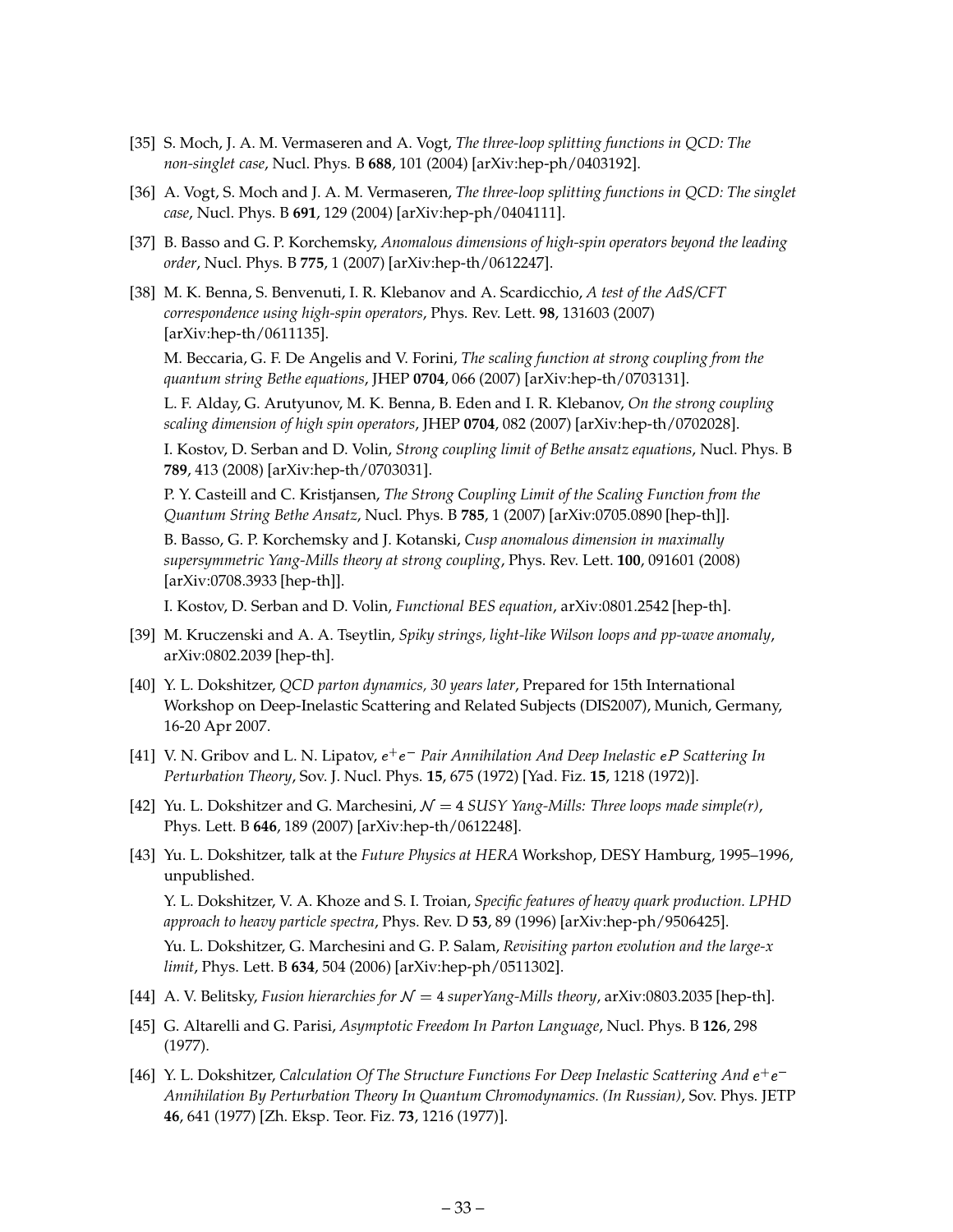- <span id="page-35-0"></span>[47] R. Brock *et al.* [CTEQ Collaboration], *Handbook of perturbative QCD: Version 1.0*, Rev. Mod. Phys. **67**, 157 (1995).
- [48] S. D. Drell, D. J. Levy and T. M. Yan, *A Theory Of Deep Inelastic Lepton-Nucleon Scattering And Lepton Pair Annihilation Processes. 1*, Phys. Rev. **187**, 2159 (1969).

S. D. Drell, D. J. Levy and T. M. Yan, *A Theory Of Deep Inelastic Lepton Nucleon Scattering And Lepton Pair Annihilation Processes. 2. Deep Inelastic Electron Scattering*, Phys. Rev. D **1**, 1035 (1970).

S. D. Drell, D. J. Levy and T. M. Yan, *A Theory Of Deep Inelastic Lepton-Nucleon Scattering And Lepton Pair Annihilation Processes. 3. Deep Inelastic Electron-Positron Annihilation*, Phys. Rev. D **1**, 1617 (1970).

E. A. Kuraev, L. N. Lipatov and V. S. Fadin, *The Pomeranchuk singularity in nonabelian gauge theories*, Sov. Phys. JETP **45** (1977) 199 [Zh. Eksp. Teor. Fiz. **72** (1977) 377].

I. I. Balitsky and L. N. Lipatov, *The Pomeranchuk singularity in Quantum Chromodynamics*, Sov. J. Nucl. Phys. **28** (1978) 822 [Yad. Fiz. **28** (1978) 1597].

- [49] M. Stratmann and W. Vogelsang, *Next-to-leading order evolution of polarized and unpolarized fragmentation functions*, Nucl. Phys. B **496**, 41 (1997) [arXiv:hep-ph/9612250].
- [50] G. Curci, W. Furmanski and R. Petronzio, *Evolution Of Parton Densities Beyond Leading Order: The Nonsinglet Case*, Nucl. Phys. B **175**, 27 (1980).
- [51] W. Furmanski and R. Petronzio, *Singlet Parton Densities Beyond Leading Order*, Phys. Lett. B **97**, 437 (1980).
- [52] Y. L. Dokshitzer, V. A. Khoze and S. I. Troian, *Specific features of heavy quark production. LPHD approach to heavy particle spectra*, Phys. Rev. D **53**, 89 (1996) [arXiv:hep-ph/9506425].
- [53] F. E. Low, *Bremsstrahlung of very low-energy quanta in elementary particle collisions*, Phys. Rev. **110**, 974 (1958). T. H. Burnett and N. M. Kroll, *Extension of the low soft photon theorem*, Phys. Rev. Lett. **20**, 86 (1968).
- [54] A. Mitov, S. Moch and A. Vogt, *Next-to-next-to-leading order evolution of non-singlet fragmentation functions*, Phys. Lett. B **638**, 61 (2006) [arXiv:hep-ph/0604053].
- [55] G. P. Korchemsky, *Asymptotics of the Altarelli-Parisi-Lipatov Evolution Kernels of Parton Distributions*, Mod. Phys. Lett. A **4**, 1257 (1989).
- [56] G. P. Korchemsky, *Integrable structures and duality in high-energy QCD*, Nucl. Phys. B **498**, 68 (1997) [arXiv:hep-th/9609123].
- [57] A. V. Kotikov, L. N. Lipatov, A. I. Onishchenko and V. N. Velizhanin, *Three-loop universal* anomalous dimension of the Wilson operators in  $N = 4$  SUSY Yang-Mills model, Phys. Lett. B 595, 521 (2004) [Erratum-ibid. B **632**, 754 (2006)] [arXiv:hep-th/0404092].

A. V. Kotikov and L. N. Lipatov, *DGLAP and BFKL evolution equations in the*  $\mathcal{N} = 4$ *supersymmetric gauge theory*, arXiv:hep-ph/0112346.

A. V. Kotikov and L. N. Lipatov, *DGLAP and BFKL equations in the*  $N = 4$  *supersymmetric gauge theory*, Nucl. Phys. B **661**, 19 (2003) [Erratum-ibid. B **685**, 405 (2004)] [arXiv:hep-ph/0208220].

[58] A. V. Belitsky, *Baxter equation for long-range* SL(2j1) *magnet*, Phys. Lett. B **650**, 72 (2007) [arXiv:hep-th/0703058].